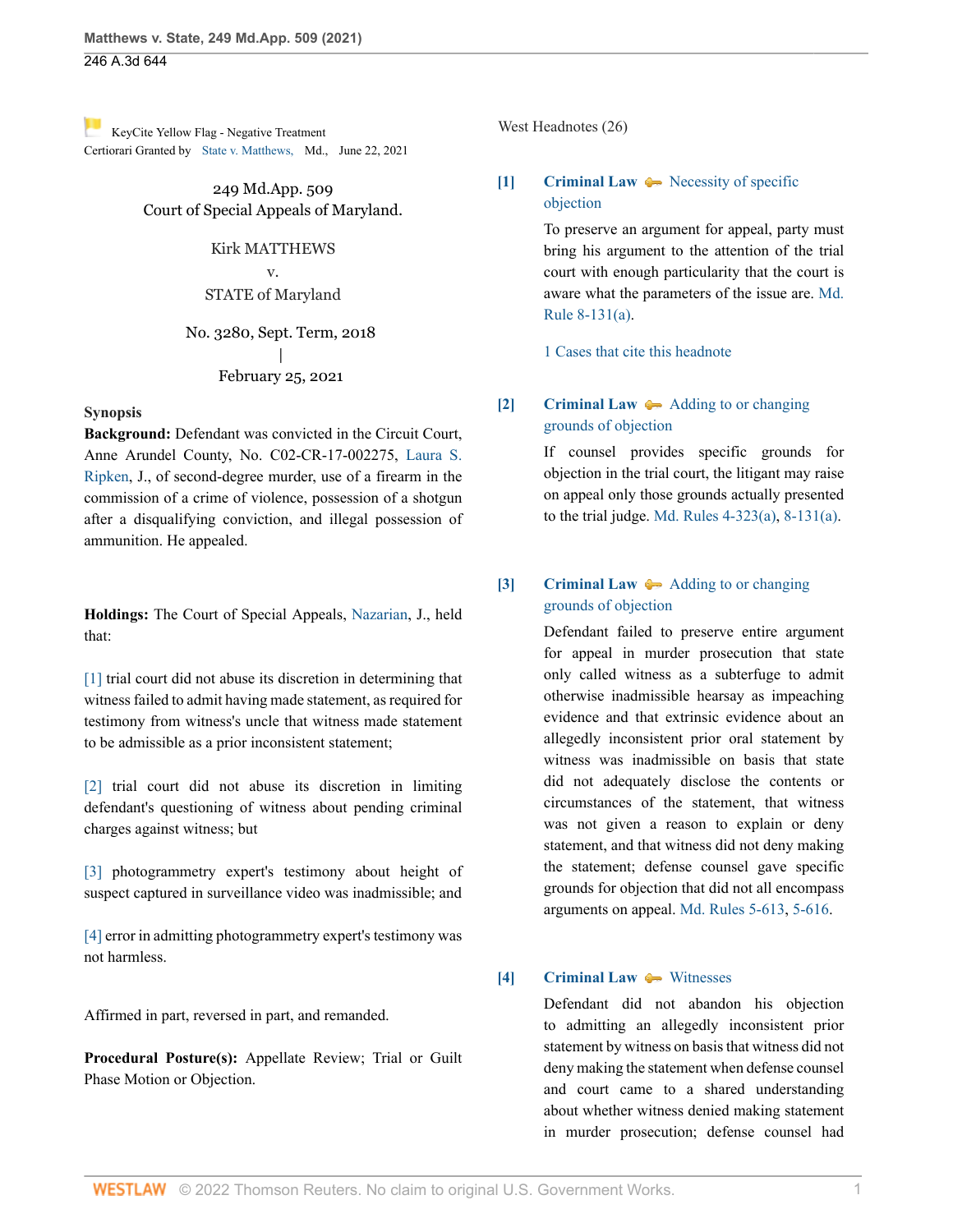clear intention to object to the admissibility of impeachment evidence against witness, and nothing in colloquy between court and defense counsel regarding witness's testimony about making statement in question suggested that counsel intended to waive or abandon the objection. [Md. Rules 4-323\(a\), 4-323\(c\)](http://www.westlaw.com/Link/Document/FullText?findType=L&pubNum=1007682&cite=MDRCRR4-323&originatingDoc=I5321c92077d311eba660be4ce62361b9&refType=LQ&originationContext=document&vr=3.0&rs=cblt1.0&transitionType=DocumentItem&contextData=(sc.UserEnteredCitation)), [5-616](http://www.westlaw.com/Link/Document/FullText?findType=L&pubNum=1007684&cite=MDRREVR5-616&originatingDoc=I5321c92077d311eba660be4ce62361b9&refType=LQ&originationContext=document&vr=3.0&rs=cblt1.0&transitionType=DocumentItem&contextData=(sc.UserEnteredCitation)), [8-131\(a\).](http://www.westlaw.com/Link/Document/FullText?findType=L&pubNum=1007687&cite=MDRCTSPAR8-131&originatingDoc=I5321c92077d311eba660be4ce62361b9&refType=LQ&originationContext=document&vr=3.0&rs=cblt1.0&transitionType=DocumentItem&contextData=(sc.UserEnteredCitation))

## <span id="page-1-0"></span>**[\[5\]](#page-9-0) [Witnesses](http://www.westlaw.com/Browse/Home/KeyNumber/410/View.html?docGuid=I5321c92077d311eba660be4ce62361b9&originationContext=document&vr=3.0&rs=cblt1.0&transitionType=DocumentItem&contextData=(sc.UserEnteredCitation))**  $\rightarrow$  [Admission or denial by witness](http://www.westlaw.com/Browse/Home/KeyNumber/410k389/View.html?docGuid=I5321c92077d311eba660be4ce62361b9&originationContext=document&vr=3.0&rs=cblt1.0&transitionType=DocumentItem&contextData=(sc.UserEnteredCitation)) [of making of inconsistent statements](http://www.westlaw.com/Browse/Home/KeyNumber/410k389/View.html?docGuid=I5321c92077d311eba660be4ce62361b9&originationContext=document&vr=3.0&rs=cblt1.0&transitionType=DocumentItem&contextData=(sc.UserEnteredCitation))

Trial court did not abuse its discretion in determining that witness failed to admit having made statement to uncle that he witnessed defendant committing the murders, as required for testimony from witness's uncle that witness had made such a statement to be admissible as a prior inconsistent statement to impeach witness; witness was asked if he recalled telling his uncle that he saw more about the night in question than what he described in his testimony, and witness responded in the negative. [Md. Rules 5-613\(b\)](http://www.westlaw.com/Link/Document/FullText?findType=L&pubNum=1007684&cite=MDRREVR5-613&originatingDoc=I5321c92077d311eba660be4ce62361b9&refType=LQ&originationContext=document&vr=3.0&rs=cblt1.0&transitionType=DocumentItem&contextData=(sc.UserEnteredCitation)), [5-616.](http://www.westlaw.com/Link/Document/FullText?findType=L&pubNum=1007684&cite=MDRREVR5-616&originatingDoc=I5321c92077d311eba660be4ce62361b9&refType=LQ&originationContext=document&vr=3.0&rs=cblt1.0&transitionType=DocumentItem&contextData=(sc.UserEnteredCitation))

#### <span id="page-1-2"></span>**[\[6\]](#page-9-1) [Criminal Law](http://www.westlaw.com/Browse/Home/KeyNumber/110/View.html?docGuid=I5321c92077d311eba660be4ce62361b9&originationContext=document&vr=3.0&rs=cblt1.0&transitionType=DocumentItem&contextData=(sc.UserEnteredCitation)) A** [Review De Novo](http://www.westlaw.com/Browse/Home/KeyNumber/110XXIV(L)13/View.html?docGuid=I5321c92077d311eba660be4ce62361b9&originationContext=document&vr=3.0&rs=cblt1.0&transitionType=DocumentItem&contextData=(sc.UserEnteredCitation))

Decisions to admit prior inconsistent statements are legal decisions appellate court reviews de novo.

### <span id="page-1-3"></span>**[\[7\]](#page-9-2) [Witnesses](http://www.westlaw.com/Browse/Home/KeyNumber/410/View.html?docGuid=I5321c92077d311eba660be4ce62361b9&originationContext=document&vr=3.0&rs=cblt1.0&transitionType=DocumentItem&contextData=(sc.UserEnteredCitation))**  $\blacklozenge$  **[Inconsistency of Statements as](http://www.westlaw.com/Browse/Home/KeyNumber/410k379/View.html?docGuid=I5321c92077d311eba660be4ce62361b9&originationContext=document&vr=3.0&rs=cblt1.0&transitionType=DocumentItem&contextData=(sc.UserEnteredCitation))** [Ground of Impeachment in General](http://www.westlaw.com/Browse/Home/KeyNumber/410k379/View.html?docGuid=I5321c92077d311eba660be4ce62361b9&originationContext=document&vr=3.0&rs=cblt1.0&transitionType=DocumentItem&contextData=(sc.UserEnteredCitation))

Generally, prior statements by a witness that are inconsistent with the witness's in-court testimony are admissible to impeach the credibility of the witness.

#### <span id="page-1-4"></span>**[\[8\]](#page-9-3) [Witnesses](http://www.westlaw.com/Browse/Home/KeyNumber/410/View.html?docGuid=I5321c92077d311eba660be4ce62361b9&originationContext=document&vr=3.0&rs=cblt1.0&transitionType=DocumentItem&contextData=(sc.UserEnteredCitation))**  $\leftarrow$  [Necessity of Laying Foundation](http://www.westlaw.com/Browse/Home/KeyNumber/410k388(2)/View.html?docGuid=I5321c92077d311eba660be4ce62361b9&originationContext=document&vr=3.0&rs=cblt1.0&transitionType=DocumentItem&contextData=(sc.UserEnteredCitation))

Before a party can offer extrinsic evidence of a prior allegedly inconsistent oral statement of a witness: (1) the content of the statement and the circumstances under which it was made must be disclosed to the witness; (2) the witness must be given an opportunity to explain or deny making the statement; (3) the witness must fail to admit having made the statement; and (4) the statement must not be collateral to the issues. [Md. Rules](http://www.westlaw.com/Link/Document/FullText?findType=L&pubNum=1007684&cite=MDRREVR5-613&originatingDoc=I5321c92077d311eba660be4ce62361b9&refType=LQ&originationContext=document&vr=3.0&rs=cblt1.0&transitionType=DocumentItem&contextData=(sc.UserEnteredCitation)) [5-613\(b\)](http://www.westlaw.com/Link/Document/FullText?findType=L&pubNum=1007684&cite=MDRREVR5-613&originatingDoc=I5321c92077d311eba660be4ce62361b9&refType=LQ&originationContext=document&vr=3.0&rs=cblt1.0&transitionType=DocumentItem&contextData=(sc.UserEnteredCitation)), [5-616.](http://www.westlaw.com/Link/Document/FullText?findType=L&pubNum=1007684&cite=MDRREVR5-616&originatingDoc=I5321c92077d311eba660be4ce62361b9&refType=LQ&originationContext=document&vr=3.0&rs=cblt1.0&transitionType=DocumentItem&contextData=(sc.UserEnteredCitation))

### <span id="page-1-5"></span>**[\[9\]](#page-9-4) [Witnesses](http://www.westlaw.com/Browse/Home/KeyNumber/410/View.html?docGuid=I5321c92077d311eba660be4ce62361b9&originationContext=document&vr=3.0&rs=cblt1.0&transitionType=DocumentItem&contextData=(sc.UserEnteredCitation))**  $\blacklozenge$  **[Necessity of Laying Foundation](http://www.westlaw.com/Browse/Home/KeyNumber/410k388(2)/View.html?docGuid=I5321c92077d311eba660be4ce62361b9&originationContext=document&vr=3.0&rs=cblt1.0&transitionType=DocumentItem&contextData=(sc.UserEnteredCitation))**

The purpose of the foundational requirements for offering extrinsic evidence of a prior allegedly inconsistent oral statement of a witness is to accord the witness the opportunity to reflect upon the prior statement so that he may admit it or deny it, or make such explanation of it as he considers necessary or desirable. [Md. Rules](http://www.westlaw.com/Link/Document/FullText?findType=L&pubNum=1007684&cite=MDRREVR5-613&originatingDoc=I5321c92077d311eba660be4ce62361b9&refType=LQ&originationContext=document&vr=3.0&rs=cblt1.0&transitionType=DocumentItem&contextData=(sc.UserEnteredCitation)) [5-613\(b\)](http://www.westlaw.com/Link/Document/FullText?findType=L&pubNum=1007684&cite=MDRREVR5-613&originatingDoc=I5321c92077d311eba660be4ce62361b9&refType=LQ&originationContext=document&vr=3.0&rs=cblt1.0&transitionType=DocumentItem&contextData=(sc.UserEnteredCitation)), [5-616.](http://www.westlaw.com/Link/Document/FullText?findType=L&pubNum=1007684&cite=MDRREVR5-616&originatingDoc=I5321c92077d311eba660be4ce62361b9&refType=LQ&originationContext=document&vr=3.0&rs=cblt1.0&transitionType=DocumentItem&contextData=(sc.UserEnteredCitation))

# <span id="page-1-6"></span>**[\[10\]](#page-9-5) [Witnesses](http://www.westlaw.com/Browse/Home/KeyNumber/410/View.html?docGuid=I5321c92077d311eba660be4ce62361b9&originationContext=document&vr=3.0&rs=cblt1.0&transitionType=DocumentItem&contextData=(sc.UserEnteredCitation))**  $\rightarrow$  [Admission or denial by witness](http://www.westlaw.com/Browse/Home/KeyNumber/410k389/View.html?docGuid=I5321c92077d311eba660be4ce62361b9&originationContext=document&vr=3.0&rs=cblt1.0&transitionType=DocumentItem&contextData=(sc.UserEnteredCitation)) [of making of inconsistent statements](http://www.westlaw.com/Browse/Home/KeyNumber/410k389/View.html?docGuid=I5321c92077d311eba660be4ce62361b9&originationContext=document&vr=3.0&rs=cblt1.0&transitionType=DocumentItem&contextData=(sc.UserEnteredCitation))

When determining whether to admit extrinsic evidence of a prior allegedly inconsistent oral statement of a witness, if the witness denies making the designated statement or asserts that he does not remember whether he made it, the foundation contemplated by the general rule for the introduction of extrinsic evidence of the statement, which requires that witness must fail to admit having made the statement, has been satisfied. [Md. Rules 5-613\(b\)\(1\),](http://www.westlaw.com/Link/Document/FullText?findType=L&pubNum=1007684&cite=MDRREVR5-613&originatingDoc=I5321c92077d311eba660be4ce62361b9&refType=LQ&originationContext=document&vr=3.0&rs=cblt1.0&transitionType=DocumentItem&contextData=(sc.UserEnteredCitation)) [5-616.](http://www.westlaw.com/Link/Document/FullText?findType=L&pubNum=1007684&cite=MDRREVR5-616&originatingDoc=I5321c92077d311eba660be4ce62361b9&refType=LQ&originationContext=document&vr=3.0&rs=cblt1.0&transitionType=DocumentItem&contextData=(sc.UserEnteredCitation))

# <span id="page-1-1"></span>**[\[11\]](#page-11-0) [Witnesses](http://www.westlaw.com/Browse/Home/KeyNumber/410/View.html?docGuid=I5321c92077d311eba660be4ce62361b9&originationContext=document&vr=3.0&rs=cblt1.0&transitionType=DocumentItem&contextData=(sc.UserEnteredCitation))**  $\blacklozenge$  **[Interest in Event of Witness Not](http://www.westlaw.com/Browse/Home/KeyNumber/410k367/View.html?docGuid=I5321c92077d311eba660be4ce62361b9&originationContext=document&vr=3.0&rs=cblt1.0&transitionType=DocumentItem&contextData=(sc.UserEnteredCitation))** [Party to Record](http://www.westlaw.com/Browse/Home/KeyNumber/410k367/View.html?docGuid=I5321c92077d311eba660be4ce62361b9&originationContext=document&vr=3.0&rs=cblt1.0&transitionType=DocumentItem&contextData=(sc.UserEnteredCitation))

Trial court did not abuse its discretion in limiting defendant's questioning of witness about his subjective expectation of obtaining a benefit in cases pending against witness, the charges stemming from witness's prior arrests, and the statutory maximum penalties for those charges in murder prosecution; defendant was provided with ample opportunity to elicit from witness information about his pending charges that related to his credibility as a witness, and defense counsel failed to take the opportunity to ask witness if he had a subjective expectation of a benefit for his testimony. [Md. Rule 5-616\(a\)\(4\)](http://www.westlaw.com/Link/Document/FullText?findType=L&pubNum=1007684&cite=MDRREVR5-616&originatingDoc=I5321c92077d311eba660be4ce62361b9&refType=LQ&originationContext=document&vr=3.0&rs=cblt1.0&transitionType=DocumentItem&contextData=(sc.UserEnteredCitation)).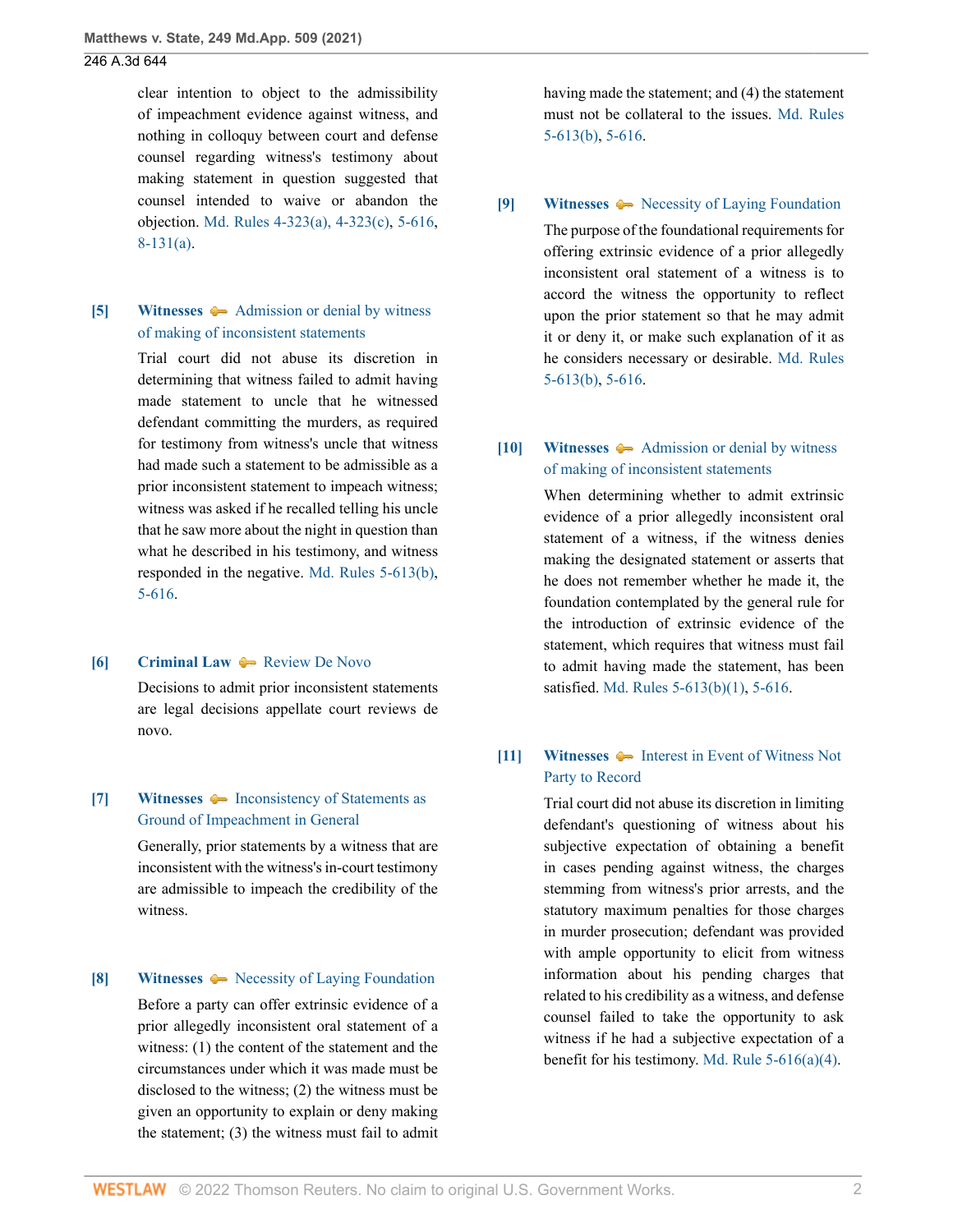<span id="page-2-0"></span>**[\[12\]](#page-11-1) [Witnesses](http://www.westlaw.com/Browse/Home/KeyNumber/410/View.html?docGuid=I5321c92077d311eba660be4ce62361b9&originationContext=document&vr=3.0&rs=cblt1.0&transitionType=DocumentItem&contextData=(sc.UserEnteredCitation))**  $\blacklozenge$  [Right to cross-examine and re](http://www.westlaw.com/Browse/Home/KeyNumber/410k266/View.html?docGuid=I5321c92077d311eba660be4ce62361b9&originationContext=document&vr=3.0&rs=cblt1.0&transitionType=DocumentItem&contextData=(sc.UserEnteredCitation))[examine in general](http://www.westlaw.com/Browse/Home/KeyNumber/410k266/View.html?docGuid=I5321c92077d311eba660be4ce62361b9&originationContext=document&vr=3.0&rs=cblt1.0&transitionType=DocumentItem&contextData=(sc.UserEnteredCitation))

> The right of a criminal defendant to crossexamine a state's witness is essential to the truthfinding function of a trial.

# <span id="page-2-1"></span>**[\[13\]](#page-11-2) [Criminal Law](http://www.westlaw.com/Browse/Home/KeyNumber/110/View.html?docGuid=I5321c92077d311eba660be4ce62361b9&originationContext=document&vr=3.0&rs=cblt1.0&transitionType=DocumentItem&contextData=(sc.UserEnteredCitation))**  $\bullet$  **[Cross-examination and](http://www.westlaw.com/Browse/Home/KeyNumber/110k662.7/View.html?docGuid=I5321c92077d311eba660be4ce62361b9&originationContext=document&vr=3.0&rs=cblt1.0&transitionType=DocumentItem&contextData=(sc.UserEnteredCitation))** [impeachment](http://www.westlaw.com/Browse/Home/KeyNumber/110k662.7/View.html?docGuid=I5321c92077d311eba660be4ce62361b9&originationContext=document&vr=3.0&rs=cblt1.0&transitionType=DocumentItem&contextData=(sc.UserEnteredCitation))

Trial court must allow a defendant the opportunity to reach a threshold level of inquiry that exposes to the jury the facts from which jurors, as the sole triers of fact and credibility, could appropriately draw inferences relating to the reliability of the witness to not run afoul of the afforded rights granted by the Confrontation Clause. [U.S. Const. Amend. 6;](http://www.westlaw.com/Link/Document/FullText?findType=L&pubNum=1000583&cite=USCOAMENDVI&originatingDoc=I5321c92077d311eba660be4ce62361b9&refType=LQ&originationContext=document&vr=3.0&rs=cblt1.0&transitionType=DocumentItem&contextData=(sc.UserEnteredCitation)) [Md. Const.](http://www.westlaw.com/Link/Document/FullText?findType=L&pubNum=1004285&cite=MDCNDECLOFRIGHTSART21&originatingDoc=I5321c92077d311eba660be4ce62361b9&refType=LQ&originationContext=document&vr=3.0&rs=cblt1.0&transitionType=DocumentItem&contextData=(sc.UserEnteredCitation)) [Declaration of Rights, art. 21](http://www.westlaw.com/Link/Document/FullText?findType=L&pubNum=1004285&cite=MDCNDECLOFRIGHTSART21&originatingDoc=I5321c92077d311eba660be4ce62361b9&refType=LQ&originationContext=document&vr=3.0&rs=cblt1.0&transitionType=DocumentItem&contextData=(sc.UserEnteredCitation)); [Md. Rule 5-616\(a\)](http://www.westlaw.com/Link/Document/FullText?findType=L&pubNum=1007684&cite=MDRREVR5-616&originatingDoc=I5321c92077d311eba660be4ce62361b9&refType=LQ&originationContext=document&vr=3.0&rs=cblt1.0&transitionType=DocumentItem&contextData=(sc.UserEnteredCitation)) [\(4\)](http://www.westlaw.com/Link/Document/FullText?findType=L&pubNum=1007684&cite=MDRREVR5-616&originatingDoc=I5321c92077d311eba660be4ce62361b9&refType=LQ&originationContext=document&vr=3.0&rs=cblt1.0&transitionType=DocumentItem&contextData=(sc.UserEnteredCitation)).

[1 Cases that cite this headnote](http://www.westlaw.com/Link/RelatedInformation/DocHeadnoteLink?docGuid=I5321c92077d311eba660be4ce62361b9&headnoteId=205313469601520210604153132&originationContext=document&vr=3.0&rs=cblt1.0&transitionType=CitingReferences&contextData=(sc.UserEnteredCitation))

# <span id="page-2-2"></span>**[\[14\]](#page-11-3) [Criminal Law](http://www.westlaw.com/Browse/Home/KeyNumber/110/View.html?docGuid=I5321c92077d311eba660be4ce62361b9&originationContext=document&vr=3.0&rs=cblt1.0&transitionType=DocumentItem&contextData=(sc.UserEnteredCitation))**  $\leftarrow$  [Cross-examination and](http://www.westlaw.com/Browse/Home/KeyNumber/110k662.7/View.html?docGuid=I5321c92077d311eba660be4ce62361b9&originationContext=document&vr=3.0&rs=cblt1.0&transitionType=DocumentItem&contextData=(sc.UserEnteredCitation)) [impeachment](http://www.westlaw.com/Browse/Home/KeyNumber/110k662.7/View.html?docGuid=I5321c92077d311eba660be4ce62361b9&originationContext=document&vr=3.0&rs=cblt1.0&transitionType=DocumentItem&contextData=(sc.UserEnteredCitation))

[Witnesses](http://www.westlaw.com/Browse/Home/KeyNumber/410/View.html?docGuid=I5321c92077d311eba660be4ce62361b9&originationContext=document&vr=3.0&rs=cblt1.0&transitionType=DocumentItem&contextData=(sc.UserEnteredCitation))  $\bullet$  [Cross-examination to test](http://www.westlaw.com/Browse/Home/KeyNumber/410k329/View.html?docGuid=I5321c92077d311eba660be4ce62361b9&originationContext=document&vr=3.0&rs=cblt1.0&transitionType=DocumentItem&contextData=(sc.UserEnteredCitation)) [reliability of witness](http://www.westlaw.com/Browse/Home/KeyNumber/410k329/View.html?docGuid=I5321c92077d311eba660be4ce62361b9&originationContext=document&vr=3.0&rs=cblt1.0&transitionType=DocumentItem&contextData=(sc.UserEnteredCitation))

So long as the defendant is allowed threshold level of inquiry that exposes to the jury the facts from which jurors could appropriately draw inferences relating to the reliability of the witness in conformance with the Confrontation Clause, the trial courts retain discretion to limit the scope of questioning to prevent harassment, prejudice, confusion of the issues, and inquiry that is repetitive or only marginally relevant. [U.S. Const. Amend. 6](http://www.westlaw.com/Link/Document/FullText?findType=L&pubNum=1000583&cite=USCOAMENDVI&originatingDoc=I5321c92077d311eba660be4ce62361b9&refType=LQ&originationContext=document&vr=3.0&rs=cblt1.0&transitionType=DocumentItem&contextData=(sc.UserEnteredCitation)); [Md. Const. Declaration](http://www.westlaw.com/Link/Document/FullText?findType=L&pubNum=1004285&cite=MDCNDECLOFRIGHTSART21&originatingDoc=I5321c92077d311eba660be4ce62361b9&refType=LQ&originationContext=document&vr=3.0&rs=cblt1.0&transitionType=DocumentItem&contextData=(sc.UserEnteredCitation)) [of Rights, art. 21;](http://www.westlaw.com/Link/Document/FullText?findType=L&pubNum=1004285&cite=MDCNDECLOFRIGHTSART21&originatingDoc=I5321c92077d311eba660be4ce62361b9&refType=LQ&originationContext=document&vr=3.0&rs=cblt1.0&transitionType=DocumentItem&contextData=(sc.UserEnteredCitation)) [Md. Rule 5-616\(a\)\(4\).](http://www.westlaw.com/Link/Document/FullText?findType=L&pubNum=1007684&cite=MDRREVR5-616&originatingDoc=I5321c92077d311eba660be4ce62361b9&refType=LQ&originationContext=document&vr=3.0&rs=cblt1.0&transitionType=DocumentItem&contextData=(sc.UserEnteredCitation))

### <span id="page-2-3"></span>**[\[15\]](#page-11-4) [Criminal Law](http://www.westlaw.com/Browse/Home/KeyNumber/110/View.html?docGuid=I5321c92077d311eba660be4ce62361b9&originationContext=document&vr=3.0&rs=cblt1.0&transitionType=DocumentItem&contextData=(sc.UserEnteredCitation))**  $\bullet$  **[Cross-examination](http://www.westlaw.com/Browse/Home/KeyNumber/110k1153.18(2)/View.html?docGuid=I5321c92077d311eba660be4ce62361b9&originationContext=document&vr=3.0&rs=cblt1.0&transitionType=DocumentItem&contextData=(sc.UserEnteredCitation))**

Appellate court reviews limitations on crossexamination for an abuse of discretion.

### [1 Cases that cite this headnote](http://www.westlaw.com/Link/RelatedInformation/DocHeadnoteLink?docGuid=I5321c92077d311eba660be4ce62361b9&headnoteId=205313469601720210604153132&originationContext=document&vr=3.0&rs=cblt1.0&transitionType=CitingReferences&contextData=(sc.UserEnteredCitation))

# <span id="page-2-4"></span>**[\[16\]](#page-11-5) [Witnesses](http://www.westlaw.com/Browse/Home/KeyNumber/410/View.html?docGuid=I5321c92077d311eba660be4ce62361b9&originationContext=document&vr=3.0&rs=cblt1.0&transitionType=DocumentItem&contextData=(sc.UserEnteredCitation))**  $\leftarrow$  [Cross-Examination to Discredit](http://www.westlaw.com/Browse/Home/KeyNumber/410k330/View.html?docGuid=I5321c92077d311eba660be4ce62361b9&originationContext=document&vr=3.0&rs=cblt1.0&transitionType=DocumentItem&contextData=(sc.UserEnteredCitation)) [Witness or Disparage Testimony in General](http://www.westlaw.com/Browse/Home/KeyNumber/410k330/View.html?docGuid=I5321c92077d311eba660be4ce62361b9&originationContext=document&vr=3.0&rs=cblt1.0&transitionType=DocumentItem&contextData=(sc.UserEnteredCitation))

Cross-examination is the principal means by which the believability of a witness and the truth of his testimony are tested. [Md. Rule 5-616\(a\)\(4\)](http://www.westlaw.com/Link/Document/FullText?findType=L&pubNum=1007684&cite=MDRREVR5-616&originatingDoc=I5321c92077d311eba660be4ce62361b9&refType=LQ&originationContext=document&vr=3.0&rs=cblt1.0&transitionType=DocumentItem&contextData=(sc.UserEnteredCitation)).

## <span id="page-2-5"></span>**[\[17\]](#page-11-6) [Criminal Law](http://www.westlaw.com/Browse/Home/KeyNumber/110/View.html?docGuid=I5321c92077d311eba660be4ce62361b9&originationContext=document&vr=3.0&rs=cblt1.0&transitionType=DocumentItem&contextData=(sc.UserEnteredCitation))**  $\bullet$  **[Cross-examination and](http://www.westlaw.com/Browse/Home/KeyNumber/110k662.7/View.html?docGuid=I5321c92077d311eba660be4ce62361b9&originationContext=document&vr=3.0&rs=cblt1.0&transitionType=DocumentItem&contextData=(sc.UserEnteredCitation))** [impeachment](http://www.westlaw.com/Browse/Home/KeyNumber/110k662.7/View.html?docGuid=I5321c92077d311eba660be4ce62361b9&originationContext=document&vr=3.0&rs=cblt1.0&transitionType=DocumentItem&contextData=(sc.UserEnteredCitation))

The right to cross-examine under Confrontation Clause is not absolute; it guarantees only an opportunity for effective cross-examination, not cross-examination that is effective in whatever way, and to whatever extent, the defense might wish. [U.S. Const. Amend. 6](http://www.westlaw.com/Link/Document/FullText?findType=L&pubNum=1000583&cite=USCOAMENDVI&originatingDoc=I5321c92077d311eba660be4ce62361b9&refType=LQ&originationContext=document&vr=3.0&rs=cblt1.0&transitionType=DocumentItem&contextData=(sc.UserEnteredCitation)); [Md. Const.](http://www.westlaw.com/Link/Document/FullText?findType=L&pubNum=1004285&cite=MDCNDECLOFRIGHTSART21&originatingDoc=I5321c92077d311eba660be4ce62361b9&refType=LQ&originationContext=document&vr=3.0&rs=cblt1.0&transitionType=DocumentItem&contextData=(sc.UserEnteredCitation)) [Declaration of Rights, art. 21](http://www.westlaw.com/Link/Document/FullText?findType=L&pubNum=1004285&cite=MDCNDECLOFRIGHTSART21&originatingDoc=I5321c92077d311eba660be4ce62361b9&refType=LQ&originationContext=document&vr=3.0&rs=cblt1.0&transitionType=DocumentItem&contextData=(sc.UserEnteredCitation)); [Md. Rule 5-616\(a\)](http://www.westlaw.com/Link/Document/FullText?findType=L&pubNum=1007684&cite=MDRREVR5-616&originatingDoc=I5321c92077d311eba660be4ce62361b9&refType=LQ&originationContext=document&vr=3.0&rs=cblt1.0&transitionType=DocumentItem&contextData=(sc.UserEnteredCitation)) [\(4\)](http://www.westlaw.com/Link/Document/FullText?findType=L&pubNum=1007684&cite=MDRREVR5-616&originatingDoc=I5321c92077d311eba660be4ce62361b9&refType=LQ&originationContext=document&vr=3.0&rs=cblt1.0&transitionType=DocumentItem&contextData=(sc.UserEnteredCitation)).

[1 Cases that cite this headnote](http://www.westlaw.com/Link/RelatedInformation/DocHeadnoteLink?docGuid=I5321c92077d311eba660be4ce62361b9&headnoteId=205313469601920210604153132&originationContext=document&vr=3.0&rs=cblt1.0&transitionType=CitingReferences&contextData=(sc.UserEnteredCitation))

<span id="page-2-6"></span>**[\[18\]](#page-11-7) [Witnesses](http://www.westlaw.com/Browse/Home/KeyNumber/410/View.html?docGuid=I5321c92077d311eba660be4ce62361b9&originationContext=document&vr=3.0&rs=cblt1.0&transitionType=DocumentItem&contextData=(sc.UserEnteredCitation))**  $\blacklozenge$  **[Control and discretion of court](http://www.westlaw.com/Browse/Home/KeyNumber/410k267/View.html?docGuid=I5321c92077d311eba660be4ce62361b9&originationContext=document&vr=3.0&rs=cblt1.0&transitionType=DocumentItem&contextData=(sc.UserEnteredCitation))** Trial courts have wide latitude to impose reasonable limits on cross-examination.

## <span id="page-2-7"></span>**[\[19\]](#page-14-0) [Criminal Law](http://www.westlaw.com/Browse/Home/KeyNumber/110/View.html?docGuid=I5321c92077d311eba660be4ce62361b9&originationContext=document&vr=3.0&rs=cblt1.0&transitionType=DocumentItem&contextData=(sc.UserEnteredCitation))**  $\bullet\bullet$  [Necessity of specific](http://www.westlaw.com/Browse/Home/KeyNumber/110k1043(2)/View.html?docGuid=I5321c92077d311eba660be4ce62361b9&originationContext=document&vr=3.0&rs=cblt1.0&transitionType=DocumentItem&contextData=(sc.UserEnteredCitation)) [objection](http://www.westlaw.com/Browse/Home/KeyNumber/110k1043(2)/View.html?docGuid=I5321c92077d311eba660be4ce62361b9&originationContext=document&vr=3.0&rs=cblt1.0&transitionType=DocumentItem&contextData=(sc.UserEnteredCitation))

## **[Criminal Law](http://www.westlaw.com/Browse/Home/KeyNumber/110/View.html?docGuid=I5321c92077d311eba660be4ce62361b9&originationContext=document&vr=3.0&rs=cblt1.0&transitionType=DocumentItem&contextData=(sc.UserEnteredCitation))**  $\rightarrow$  [Necessity of ruling on](http://www.westlaw.com/Browse/Home/KeyNumber/110k1045/View.html?docGuid=I5321c92077d311eba660be4ce62361b9&originationContext=document&vr=3.0&rs=cblt1.0&transitionType=DocumentItem&contextData=(sc.UserEnteredCitation)) [objection or motion](http://www.westlaw.com/Browse/Home/KeyNumber/110k1045/View.html?docGuid=I5321c92077d311eba660be4ce62361b9&originationContext=document&vr=3.0&rs=cblt1.0&transitionType=DocumentItem&contextData=(sc.UserEnteredCitation))

Defendant preserved argument for review that photogrammetry expert's conclusion about height of suspect captured in surveillance video on night of shooting should have been excluded in murder prosecution because there was an analytical gap between the methodology and the expert's conclusion, even though trial court did not make findings or a ruling on the theory, since defendant brought his argument to the attention of the trial court with enough particularity that court was aware of what the parameters of the issue were. [Md. Rules 4-323\(a\), 4-323\(c\)](http://www.westlaw.com/Link/Document/FullText?findType=L&pubNum=1007682&cite=MDRCRR4-323&originatingDoc=I5321c92077d311eba660be4ce62361b9&refType=LQ&originationContext=document&vr=3.0&rs=cblt1.0&transitionType=DocumentItem&contextData=(sc.UserEnteredCitation)), [8-131\(a\).](http://www.westlaw.com/Link/Document/FullText?findType=L&pubNum=1007687&cite=MDRCTSPAR8-131&originatingDoc=I5321c92077d311eba660be4ce62361b9&refType=LQ&originationContext=document&vr=3.0&rs=cblt1.0&transitionType=DocumentItem&contextData=(sc.UserEnteredCitation))

## <span id="page-2-8"></span>**[\[20\]](#page-14-1) [Criminal Law](http://www.westlaw.com/Browse/Home/KeyNumber/110/View.html?docGuid=I5321c92077d311eba660be4ce62361b9&originationContext=document&vr=3.0&rs=cblt1.0&transitionType=DocumentItem&contextData=(sc.UserEnteredCitation))**  $\rightarrow$  [Reception and](http://www.westlaw.com/Browse/Home/KeyNumber/110k1153/View.html?docGuid=I5321c92077d311eba660be4ce62361b9&originationContext=document&vr=3.0&rs=cblt1.0&transitionType=DocumentItem&contextData=(sc.UserEnteredCitation)) [Admissibility of Evidence](http://www.westlaw.com/Browse/Home/KeyNumber/110k1153/View.html?docGuid=I5321c92077d311eba660be4ce62361b9&originationContext=document&vr=3.0&rs=cblt1.0&transitionType=DocumentItem&contextData=(sc.UserEnteredCitation))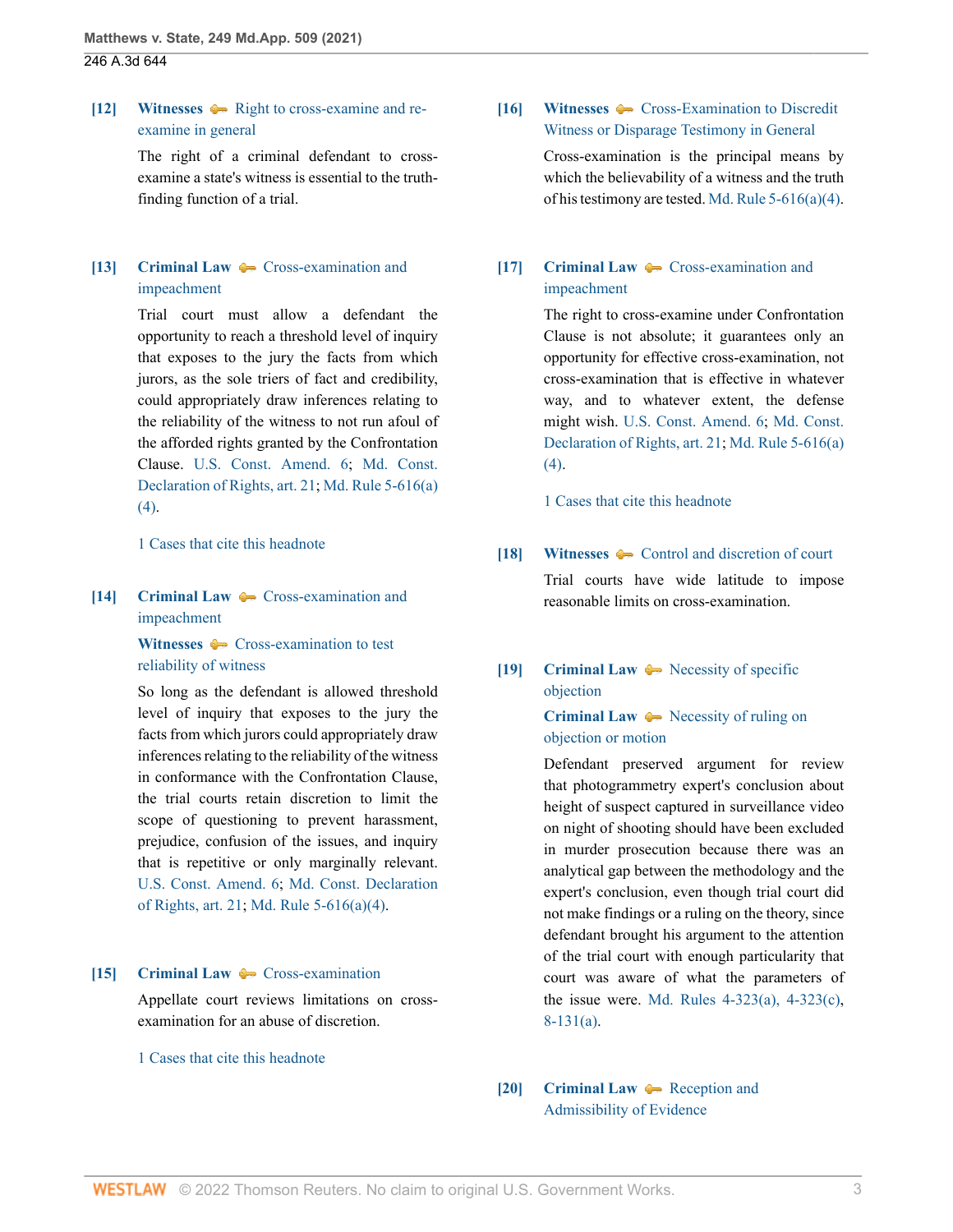Appellate court reviews the ultimate decision on admission of evidence for abuse of discretion.

#### <span id="page-3-2"></span>**[\[21\]](#page-14-2) [Criminal Law](http://www.westlaw.com/Browse/Home/KeyNumber/110/View.html?docGuid=I5321c92077d311eba660be4ce62361b9&originationContext=document&vr=3.0&rs=cblt1.0&transitionType=DocumentItem&contextData=(sc.UserEnteredCitation))**  $\rightarrow$  [Necessity and sufficiency](http://www.westlaw.com/Browse/Home/KeyNumber/110k486(2)/View.html?docGuid=I5321c92077d311eba660be4ce62361b9&originationContext=document&vr=3.0&rs=cblt1.0&transitionType=DocumentItem&contextData=(sc.UserEnteredCitation))

For a sufficient factual basis to exist supporting expert testimony, as required for testimony to be admissible, it is first required that expert have available an adequate supply of data with which to work, and it is then required that the expert employ a reliable methodology in analyzing that data. [Md. Rule 5-702\(3\)](http://www.westlaw.com/Link/Document/FullText?findType=L&pubNum=1007684&cite=MDRREVR5-702&originatingDoc=I5321c92077d311eba660be4ce62361b9&refType=LQ&originationContext=document&vr=3.0&rs=cblt1.0&transitionType=DocumentItem&contextData=(sc.UserEnteredCitation)).

[1 Cases that cite this headnote](http://www.westlaw.com/Link/RelatedInformation/DocHeadnoteLink?docGuid=I5321c92077d311eba660be4ce62361b9&headnoteId=205313469602320210604153132&originationContext=document&vr=3.0&rs=cblt1.0&transitionType=CitingReferences&contextData=(sc.UserEnteredCitation))

#### <span id="page-3-3"></span>**[\[22\]](#page-14-3) [Criminal Law](http://www.westlaw.com/Browse/Home/KeyNumber/110/View.html?docGuid=I5321c92077d311eba660be4ce62361b9&originationContext=document&vr=3.0&rs=cblt1.0&transitionType=DocumentItem&contextData=(sc.UserEnteredCitation))**  $\rightarrow$  [Necessity and sufficiency](http://www.westlaw.com/Browse/Home/KeyNumber/110k486(2)/View.html?docGuid=I5321c92077d311eba660be4ce62361b9&originationContext=document&vr=3.0&rs=cblt1.0&transitionType=DocumentItem&contextData=(sc.UserEnteredCitation))

For expert testimony to be admissible, his or her conclusions must be based on a sound reasoning process explaining how the expert arrived at those conclusions. [Md. Rule 5-702.](http://www.westlaw.com/Link/Document/FullText?findType=L&pubNum=1007684&cite=MDRREVR5-702&originatingDoc=I5321c92077d311eba660be4ce62361b9&refType=LQ&originationContext=document&vr=3.0&rs=cblt1.0&transitionType=DocumentItem&contextData=(sc.UserEnteredCitation))

[1 Cases that cite this headnote](http://www.westlaw.com/Link/RelatedInformation/DocHeadnoteLink?docGuid=I5321c92077d311eba660be4ce62361b9&headnoteId=205313469602420210604153132&originationContext=document&vr=3.0&rs=cblt1.0&transitionType=CitingReferences&contextData=(sc.UserEnteredCitation))

#### <span id="page-3-4"></span>**[\[23\]](#page-14-4) [Criminal Law](http://www.westlaw.com/Browse/Home/KeyNumber/110/View.html?docGuid=I5321c92077d311eba660be4ce62361b9&originationContext=document&vr=3.0&rs=cblt1.0&transitionType=DocumentItem&contextData=(sc.UserEnteredCitation))**  $\blacktriangleright$  [Aid to jury](http://www.westlaw.com/Browse/Home/KeyNumber/110k469.1/View.html?docGuid=I5321c92077d311eba660be4ce62361b9&originationContext=document&vr=3.0&rs=cblt1.0&transitionType=DocumentItem&contextData=(sc.UserEnteredCitation))

An expert witness's testimony is expected to give the jury assistance in solving a problem for which their equipment of average knowledge is inadequate.

#### <span id="page-3-5"></span>**[\[24\]](#page-14-5) [Criminal Law](http://www.westlaw.com/Browse/Home/KeyNumber/110/View.html?docGuid=I5321c92077d311eba660be4ce62361b9&originationContext=document&vr=3.0&rs=cblt1.0&transitionType=DocumentItem&contextData=(sc.UserEnteredCitation))**  $\rightarrow$  [Admissibility](http://www.westlaw.com/Browse/Home/KeyNumber/110k1153.12(3)/View.html?docGuid=I5321c92077d311eba660be4ce62361b9&originationContext=document&vr=3.0&rs=cblt1.0&transitionType=DocumentItem&contextData=(sc.UserEnteredCitation))

Where the trial judge has admitted expert testimony, the appellant must convince the appellate court that, as a matter of law, the expert's methodology was not even arguably reliable and that any judge who could even think otherwise would be guilty, ipso facto, of an abuse of discretion. [Md. Rule 5-702](http://www.westlaw.com/Link/Document/FullText?findType=L&pubNum=1007684&cite=MDRREVR5-702&originatingDoc=I5321c92077d311eba660be4ce62361b9&refType=LQ&originationContext=document&vr=3.0&rs=cblt1.0&transitionType=DocumentItem&contextData=(sc.UserEnteredCitation)).

## <span id="page-3-0"></span>**[\[25\]](#page-15-0) [Criminal Law](http://www.westlaw.com/Browse/Home/KeyNumber/110/View.html?docGuid=I5321c92077d311eba660be4ce62361b9&originationContext=document&vr=3.0&rs=cblt1.0&transitionType=DocumentItem&contextData=(sc.UserEnteredCitation))**  $\rightarrow$  [Sources of data](http://www.westlaw.com/Browse/Home/KeyNumber/110k486(4)/View.html?docGuid=I5321c92077d311eba660be4ce62361b9&originationContext=document&vr=3.0&rs=cblt1.0&transitionType=DocumentItem&contextData=(sc.UserEnteredCitation))

Photogrammetry expert's testimony about height of suspect captured in surveillance video on night of shooting was inadmissible in murder prosecution on basis of an analytical gap between the methodology and the expert's conclusion as to suspect's height; there were missing

input variables that had not been considered in the seemingly precise height calculation that prevented a reliably accurate calculation, and unreliability of the height estimate resulting from the expert testimony raised serious doubt about whether probativity of admitting it outweighed the danger of unfair prejudice. [Md. Rules 5-403](http://www.westlaw.com/Link/Document/FullText?findType=L&pubNum=1007684&cite=MDRREVR5-403&originatingDoc=I5321c92077d311eba660be4ce62361b9&refType=LQ&originationContext=document&vr=3.0&rs=cblt1.0&transitionType=DocumentItem&contextData=(sc.UserEnteredCitation)), [5-702\(3\)](http://www.westlaw.com/Link/Document/FullText?findType=L&pubNum=1007684&cite=MDRREVR5-702&originatingDoc=I5321c92077d311eba660be4ce62361b9&refType=LQ&originationContext=document&vr=3.0&rs=cblt1.0&transitionType=DocumentItem&contextData=(sc.UserEnteredCitation)).

[1 Cases that cite this headnote](http://www.westlaw.com/Link/RelatedInformation/DocHeadnoteLink?docGuid=I5321c92077d311eba660be4ce62361b9&headnoteId=205313469602720210604153132&originationContext=document&vr=3.0&rs=cblt1.0&transitionType=CitingReferences&contextData=(sc.UserEnteredCitation))

#### <span id="page-3-1"></span>**[\[26\]](#page-15-1) [Criminal Law](http://www.westlaw.com/Browse/Home/KeyNumber/110/View.html?docGuid=I5321c92077d311eba660be4ce62361b9&originationContext=document&vr=3.0&rs=cblt1.0&transitionType=DocumentItem&contextData=(sc.UserEnteredCitation))**  $\bullet$  **[Opinion evidence](http://www.westlaw.com/Browse/Home/KeyNumber/110k1169.9/View.html?docGuid=I5321c92077d311eba660be4ce62361b9&originationContext=document&vr=3.0&rs=cblt1.0&transitionType=DocumentItem&contextData=(sc.UserEnteredCitation))**

Error in admitting photogrammetry expert's testimony about height of suspect captured in surveillance video on night of shooting was not harmless in murder prosecution; purpose of expert testimony was to measure the height of the person in the video as a way of narrowing down the identity of the shooter, height of suspect was relevant in that expert's testimony seemingly eliminated as a suspect a taller man identified by witness as walking past her house with a shotgun on night of shooting, and missing input variables prevented a reliably accurate height calculation. [Md. Rule 5-702](http://www.westlaw.com/Link/Document/FullText?findType=L&pubNum=1007684&cite=MDRREVR5-702&originatingDoc=I5321c92077d311eba660be4ce62361b9&refType=LQ&originationContext=document&vr=3.0&rs=cblt1.0&transitionType=DocumentItem&contextData=(sc.UserEnteredCitation)).

**\*\*647** Circuit Court for Anne Arundel County, Case No. C02-CR-17-002275, [Laura S. Ripken](http://www.westlaw.com/Link/Document/FullText?findType=h&pubNum=176284&cite=0429763701&originatingDoc=I5321c92077d311eba660be4ce62361b9&refType=RQ&originationContext=document&vr=3.0&rs=cblt1.0&transitionType=DocumentItem&contextData=(sc.UserEnteredCitation)), Judge

#### **Attorneys and Law Firms**

Submitted by: Helki Philipsen ([Paul B. DeWolfe,](http://www.westlaw.com/Link/Document/FullText?findType=h&pubNum=176284&cite=0276421001&originatingDoc=I5321c92077d311eba660be4ce62361b9&refType=RQ&originationContext=document&vr=3.0&rs=cblt1.0&transitionType=DocumentItem&contextData=(sc.UserEnteredCitation)) Public Defender on the brief), Baltimore, MD, for Appellant.

Submitted by: [Peter R. Naugle](http://www.westlaw.com/Link/Document/FullText?findType=h&pubNum=176284&cite=0503232599&originatingDoc=I5321c92077d311eba660be4ce62361b9&refType=RQ&originationContext=document&vr=3.0&rs=cblt1.0&transitionType=DocumentItem&contextData=(sc.UserEnteredCitation)) [\(Brian E. Frosh,](http://www.westlaw.com/Link/Document/FullText?findType=h&pubNum=176284&cite=0161972801&originatingDoc=I5321c92077d311eba660be4ce62361b9&refType=RQ&originationContext=document&vr=3.0&rs=cblt1.0&transitionType=DocumentItem&contextData=(sc.UserEnteredCitation)) Attorney General on the brief), Baltimore, MD, for Appellee

<span id="page-3-6"></span>[Graeff,](http://www.westlaw.com/Link/Document/FullText?findType=h&pubNum=176284&cite=0219535201&originatingDoc=I5321c92077d311eba660be4ce62361b9&refType=RQ&originationContext=document&vr=3.0&rs=cblt1.0&transitionType=DocumentItem&contextData=(sc.UserEnteredCitation)) [Nazarian,](http://www.westlaw.com/Link/Document/FullText?findType=h&pubNum=176284&cite=0112432501&originatingDoc=I5321c92077d311eba660be4ce62361b9&refType=RQ&originationContext=document&vr=3.0&rs=cblt1.0&transitionType=DocumentItem&contextData=(sc.UserEnteredCitation)) [Paul E. Alpert](http://www.westlaw.com/Link/Document/FullText?findType=h&pubNum=176284&cite=0249400102&originatingDoc=I5321c92077d311eba660be4ce62361b9&refType=RQ&originationContext=document&vr=3.0&rs=cblt1.0&transitionType=DocumentItem&contextData=(sc.UserEnteredCitation)) (Senior Judge, Specially Assigned), JJ. [\\*](#page-15-2)

#### **Opinion**

#### [Nazarian](http://www.westlaw.com/Link/Document/FullText?findType=h&pubNum=176284&cite=0112432501&originatingDoc=I5321c92077d311eba660be4ce62361b9&refType=RQ&originationContext=document&vr=3.0&rs=cblt1.0&transitionType=DocumentItem&contextData=(sc.UserEnteredCitation)), J.

**\*516** After a jury trial in the Circuit Court for Anne Arundel County, Kirk Matthews was convicted of two counts each of second-degree murder and use of a firearm in the commission of a crime of violence and one count each of possession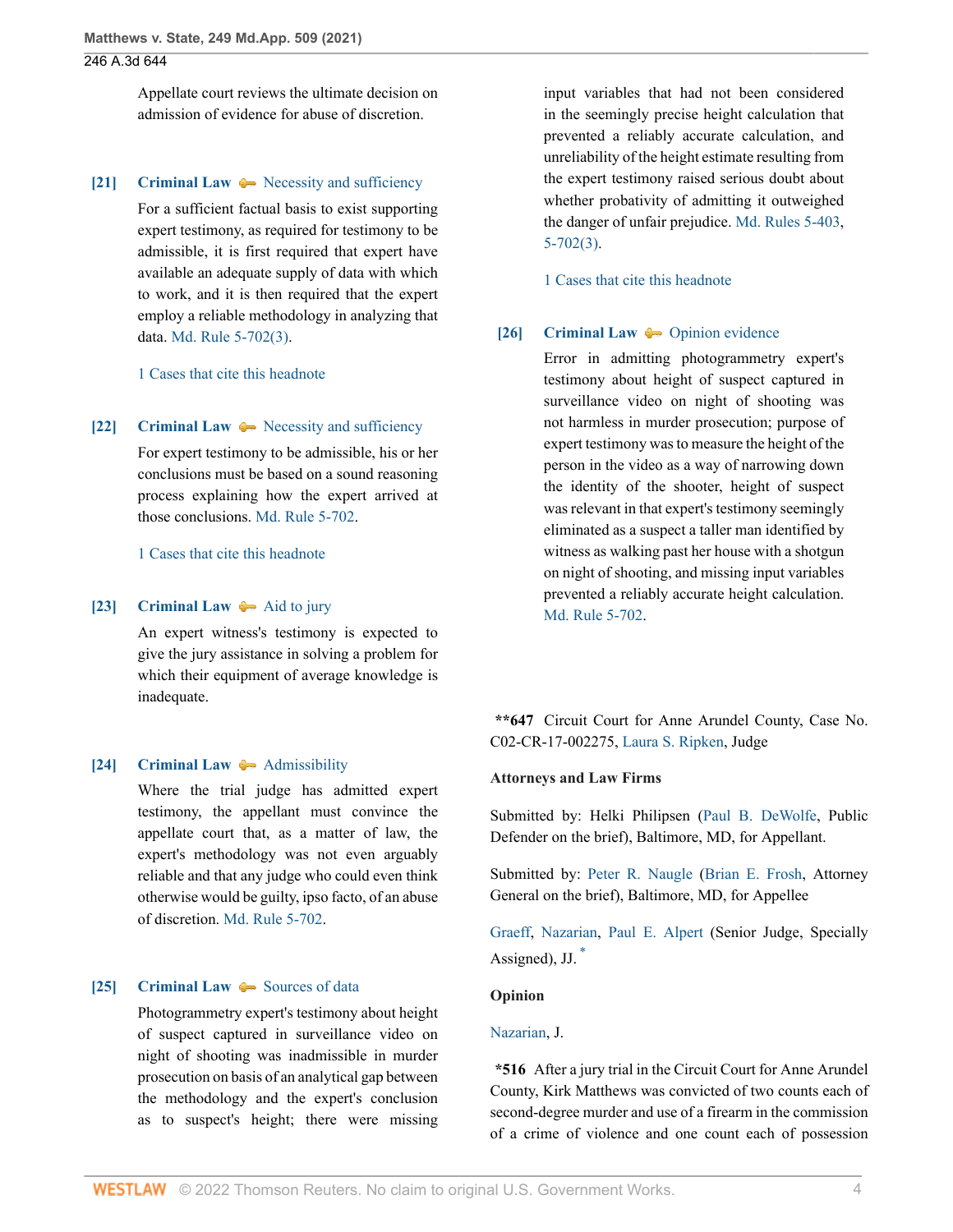of a shotgun after a disqualifying conviction and illegal possession of ammunition. On appeal, he argues that the court erred by permitting one of the State's witnesses to testify about an allegedly inconsistent prior statement made by another witness, by precluding him from questioning another State witness about the witness's criminal charges, and in denying his motion to preclude an expert report and testimony using photogrammetry and reverse photogrammetry projection. We agree the court erred in denying Mr. Matthews's motion to preclude the expert testimony and report, reverse on that ground, disagree with Mr. **\*\*648** Matthews's other contentions, and remand for further proceedings.

#### **I. BACKGROUND**

The story of this case is complicated and hard to follow. A great many people were involved; many of them are related, others have lived in the affected neighborhood for years. Everything happened late at night, and the participants' vision and memories were incomplete and frequently clouded by substances. There was some video footage, but it too was incomplete. The challenge for everyone lay in piecing together fragments of evidence that took many different forms.

On June 1, 2017, at approximately 12:30 a.m., the bodies of Linda McKenzie and Leslie Smith, her boyfriend, were found **\*517** by the side of Scott Town Road, a dead-end street in Shady Side. The cause of death for both was multiple shotgun wounds to the upper extremities at close range. After a lengthy trial at which the only disputed issue was the identity of the shooter, Mr. Matthews was convicted of both murders and related charges.

In the hours before the victims' deaths, each had traveled separately to Scott Town Road. They eventually got into a noisy fight that culminated in them chasing one another down the road in cars, one car driving forward and the other in reverse. The car driving in reverse backed into a ditch near the entrance of Scott Town Road. The police were called, and the car was removed from the ditch with the help of a neighbor, Joseph Tongue. After the car was removed, the victims remained in the vicinity, and the shooting occurred a short time later.

According to the prosecutor's opening statement, Scott Town Road is populated primarily by families who have lived in the area for generations. The prosecutor noted that many of the residents have developed family-like relationships and generally consider each other cousins, whether or not they're actually related by blood or marriage. Scott Town Road is also known to the police department as an open-air drug market, according to the prosecutor's opening statement:

So this area of Shadyside, this is Scotts Town Road. This is Shadyside Road, and this is the road that cuts through called Nick Road, so there's an intersection at the top of Scotts Town Road and Nick Road. This area is commonly known to the police department as what's called an openair drug market. Particularly, the Scotts Town Road and the intersection of Nick and Scotts Town Road.

Now ... the locals call this dead-end part of Scotts Town "Down Bottom." They call that entire road "Lane," and this section up here at the intersection of Nick Road and Scotts Town Road is called "Up Top".... What you're going to hear is that on any given day, if you drove Down Bottom, to the end of Scotts Town Road, you could go and buy drugs of **\*518** any sort, illegal drugs, from somebody down in that area. Or ... you can return Up Top to the intersection of Nick Road and Scotts Town Road and there's a drug house on the corner.

The day before the murders, the police had set up a surveillance pole camera at the top intersection of Nick Road and Scott Town Road. Another house, the Blunts', has two security cameras. One of the Blunts' cameras is mounted on the garage and aims down the driveway, and the other is set on the left-hand corner of the house aimed out to the street; both point directly at Scott Town Road. The cameras didn't capture the shootings on video, but they did provide evidence and helped paint the picture of events on the night of the murders.

**\*\*649** Among the events captured on video was the car chase, which ultimately ended with one of the cars driving in reverse backing into the ditch. From there, the video showed Ms. McKenzie, Mr. Smith, and Mr. Tongue walking up and down the road trying to figure out how to get the car out of the ditch. Then the police arrived, and Mr. Tongue and Mr. Smith are seen pushing the car underneath the pole cam and out of view, then into Mr. Tongue's grandmother's driveway.

Roughly twenty minutes after the police left Scott Town Road, the Blunts' cameras captured people running away from the scene of the shooting and a car backing away from the scene. The video then shows an individual walking on the street, carrying what appears to be a shotgun, cutting past the Blunt house and into the woods.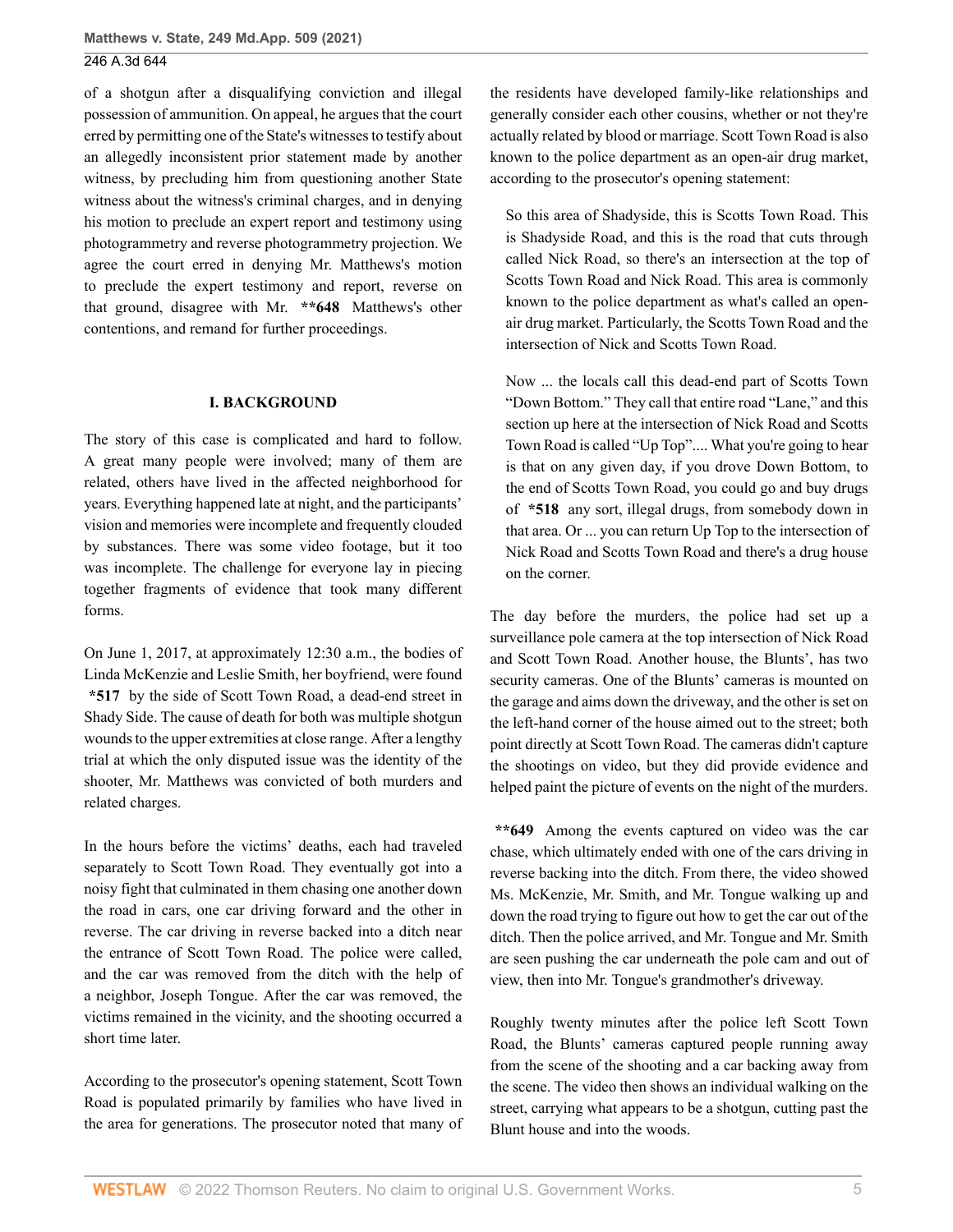Both the events following the car's removal from the ditch and the identities of the individuals involved were hotly contested. Many of the witnesses were inebriated and struggled to remember the details of the evening.

Mr. Tongue testified that he was raised by his grandmother on the Lane, was friends with Ms. McKenzie, and is Mr. Matthews's cousin. He said that in the hours leading up the shootings he consumed about one pint of vodka, four PCP "dippers," and four Xanax bars. He maintained that he had **\*519** difficulty remembering anything from the night of the murders after pushing Ms. McKenzie's car into his grandmother's driveway. Throughout Mr. Tongue's testimony, he repeatedly reread his own grand jury testimony to refresh his memory. Before the grand jury, he stated that after pushing the vehicle into the driveway, he told the victims to leave because he saw Mr. Matthews coming from Nick Road holding what appeared to be a long gun. Mr. Tongue repeated this statement to the trial jury, but said he could not identify Mr. Matthews by his face or clothing and had presumed the individual was Mr. Matthews based on his walk.

Mr. Tongue then walked away and heard Mr. Matthews arguing with the victims. After Mr. Tongue was some distance away, he heard gunshots and ran. He looked back after the second gunshot and saw Mr. Matthews standing next to Ms. McKenzie and Mr. Smith lying on the ground. The video also showed Mr. Tongue continuing to run and jumping into the car of his cousin, Kevin Matthews, along with a friend, Rico Hicks, who also was also fleeing the scene.

<span id="page-5-0"></span>Kevin<sup>[1](#page-15-3)</sup> dropped off Mr. Tongue and Rico at a neighbor's house, where they slept for an hour or more because, Mr. Tongue testified, they were "drunk" and "high." Mr. Tongue testified that at roughly 4:30 a.m. on June 1st, the two encountered the police when they tried to leave the neighbor's house and the police escorted them to the police station. The police questioned Mr. Tongue at that time, but he did not mention Mr. Matthews.

Later that same day, around 6:30 p.m., the police again questioned Mr. Tongue when they stopped a car in which he and Rico were riding. Mr. Tongue did not mention Mr. Matthews in response to those questions either. About a week later on June 7th, the police took Mr. Tongue to the police station for an unrelated arrest warrant and they again questioned him about the murders. Mr. Tongue testified that the **\*520** police insinuated to him that they could help him out with his warrant, and they remarked that "inconveniences like \*\*650 this are going to keep happening," and that "things in the area were not going to go back to normal."

Finally, Mr. Tongue testified that on August 17th, the Fugitive Apprehension Squad picked up him and Rico pursuant to a warrant to obtain their DNA. He testified that the police questioned him a fourth time about the murders, and accused him of "not being honest," and said he was "going to be in this" whether he liked it or not. The detectives then showed Mr. Tongue the Blunt house camera footage, and they warned him that he would see Mr. Matthews in it. Mr. Tongue later identified Mr. Matthews as the individual holding the gun, but maintained that he did not see the murders.

On September 22nd, Mr. Tongue testified before a grand jury after meeting with the prosecutor. At that time, he provided his first account of seeing Mr. Matthews with a shotgun standing within five feet of the victims.

Kevin is Mr. Matthews's and Mr. Tongue's first cousin. At trial, he testified that he drove the car into which Mr. Tongue and Rico jumped when fleeing Scott Town Road on the night of the murders. Kevin told detectives that he saw Mr. Matthews Up Top at about 10:30 p.m. on May 31st but didn't see him again the rest of the night. He testified that there was a large amount of drug traffic that night, and that loud, rambunctious activity "does not belong" on the Lane. Kevin could not remember what caused him to drive his car in reverse with Mr. Tongue and Rico inside.

Richard Jackson grew up in the area and traveled to the Lane to do drugs the night of May 31st He testified that he arrived in the evening and was Down Bottom with Mr. Matthews and Rico. He saw the victims arguing with each other as they got into their cars and as Ms. McKenzie chased Mr. Smith into the ditch. Richard followed the chase in his own car, with Rico, then parked on the side of Scott Town Road. He testified that Mr. Matthews walked up to the victims and said something like, "come on, y'all. Can you please keep it **\*521** down?" He explained that Mr. Matthews "was trying to have them, you know, quiet down because they were being super loud." But Mr. Smith was "running his mouth," and that's when Mr. Matthews "just said, that's all right, I got something for your ass or something along those lines" and walked away from the victims. Richard testified that this encounter occurred right before the police came to assist with the car in the ditch, but that he left the scene "pretty much right after" the police left, explaining, "I was waiting for them to leave so I could leave."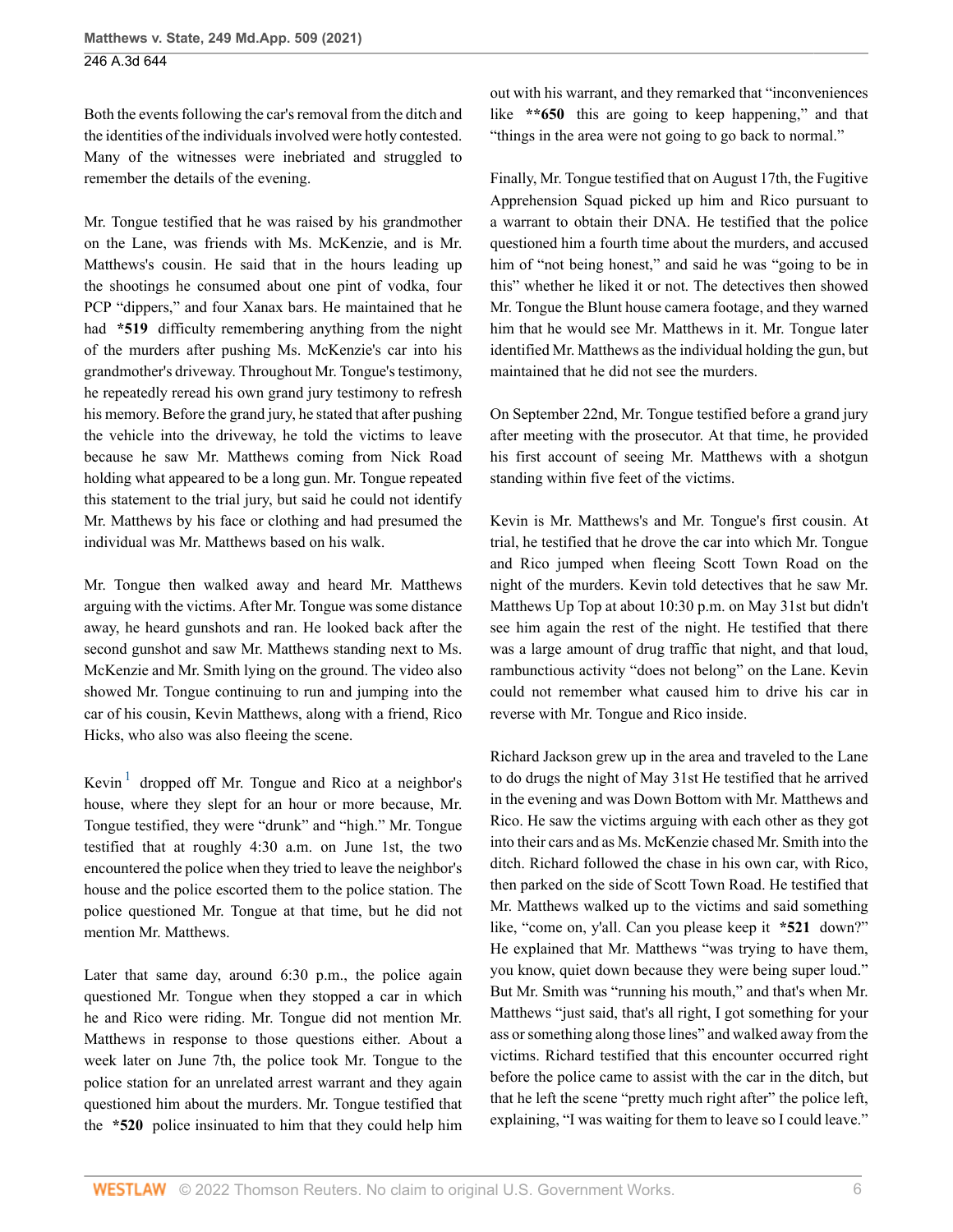Richard also testified that right before he left, he saw Mr. Matthews walking down Nick Road towards Scott Town Road carrying a shotgun. Because of where his car was parked, he could see Mr. Matthews from a distance, walking down the road. He decided to leave, and he passed Mr. Matthews (and saw him with the shotgun) on the way out. On June 19, 2017, Richard was questioned by the detectives and didn't mention that he had seen Mr. Matthews walking down Nick Road with a shotgun after the ditch incident. When asked why he did not tell the police, Richard responded that "[i]t must have slipped [his] mind." Instead, Richard had told police that he saw Mr. Matthews walking up and down the road with a shotgun forty minutes before the victims' car went into a ditch, and he went on to describe the shotgun in detail. Finally, Richard testified that he had been informed during that June 19th questioning about a reward for information leading to the murder weapon.

Charles Jackson also was on the Lane the night of May 31st, in his case to pick **\*\*651** up a friend. He heard Mr. Matthews say that Ms. McKenzie was "making the Lane hot, and to get the shit out of there." Charles drove home while the victim's car was still in the ditch, and he testified that he did not pass any cars parked along the side of Scott Town Road on his way. He explained that it is not a wide road, and there is nowhere to pull over, so he would have noticed another parked car.

Rico grew up in the Shady Side area, roughly two minutes from Scott Town Road, and is Mr. Matthews's and Kevin's first cousin. He testified that on May 31, 2017, he arrived at **\*522** the Lane in the evening with Kevin and another individual, Peter Brown. Rico bought drugs and, about a halfhour later, walked towards the Bottom alone. On his way, he ran into Mr. Tongue, who followed him, and they passed Ms. McKenzie, who also walked alone on Scott Town Road towards the Top. When Rico arrived Down Bottom, he got high on PCP and crack. Sometime later, while standing in front of the Blunt house, Rico heard the gunshots and took off running, and testified that Kevin and Mr. Brown picked him and Mr. Tongue up. Rico told the prosecutor that he never looked back and never saw Mr. Matthews the night of the murders, and he repeated the same statements to the police and the grand jury. Moreover, he was unable to recognize the individual with the long gun in the surveillance video.

Rico's uncle, Edward Hicks, testified over the objection of defense counsel. Edward testified that he heard gunshots the morning of June 1, 2017, and later asked Rico what happened.

He testified that Rico told him he had seen Mr. Matthews shoot two people and drag them off the road, and that it was the worst thing he had ever seen. Edward admitted that he did not contact the police until five weeks later, and he asked about a reward for providing information that would lead to an arrest. When he later spoke with the prosecutor, he asked again about reward money.

Finally, Kathrine Bragg testified on behalf of the defense. In May 2017, Ms. Bragg was living on Nick Road, where she had moved only six months earlier, with her husband and three children. Ms. Bragg was unfamiliar with the neighborhood before moving there. The night of May 31st, around 10:30, she sat in the driveway of her home with her teenage daughter waiting for her husband to return from work. Ms. Bragg drank four or five White Russian cocktails that night, a regular occurrence for her.

While sitting in the driveway, Ms. Bragg saw a barefoot white woman walk past her house in the direction of Scott Town Road. She described the woman as angry, talking on her cell phone, and wearing short-shorts and a short sleeve top—the **\*523** same clothing Ms. McKenzie was wearing in crime scene photos. Next, a white, heavier-set man walked past the Bragg residence in the same direction as the woman. Ms. Bragg heard arguing between the man and woman, and the man stated that "he knew he should have left her." Then the man reappeared as he walked away from the woman, but promptly turned around and walked back towards the woman, trying to get her to leave.

Approximately ten minutes later, Ms. Bragg and her family saw another white male holding a shotgun and walking down Nick Road in the same direction the other male and female had walked. She testified that the armed man was roughly 5′11″ or taller, blondish hair, thin, and twenty-five or younger. The armed individual cocked the shotgun right in front of the Braggs' house. She explained that the streetlights in front of her house were "really bright" and that she could even see the silver **\*\*652** metal and wood on the shotgun. Ms. Bragg's husband proceeded to call 911 to report the armed man, but while he was still on the phone, they heard the gunshots. The shots were fired roughly two minutes after the armed individual walked past Ms. Bragg's house.

On June 3, 2017, at 5:30 a.m., the police executed a no-knock search warrant at Mr. Matthews's home on Shady Side Road, where he lived with his elderly parents. The police recovered various items of clothing from throughout the house, a .410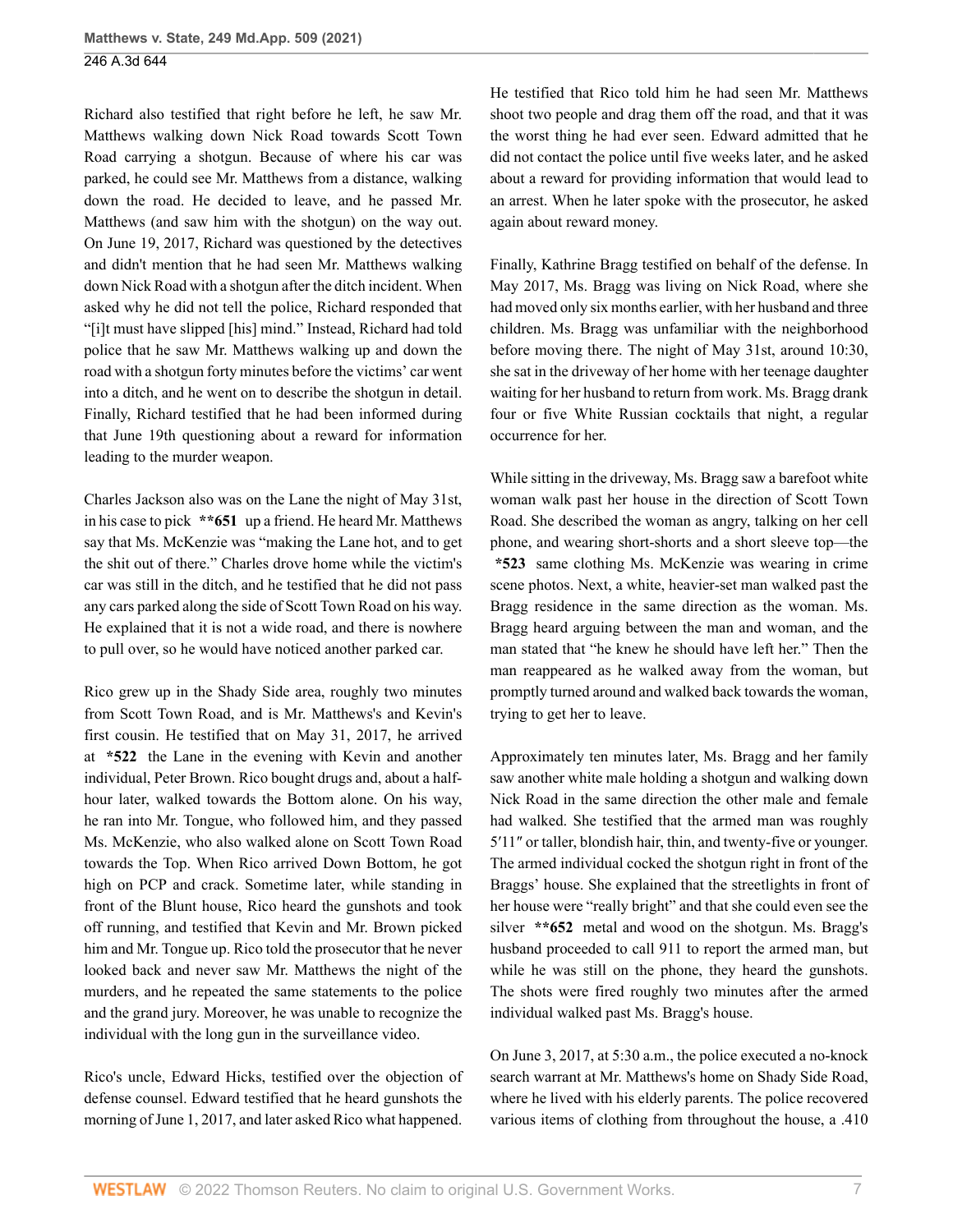caliber shotgun from Mr. Matthews's father's room, and three items—a twelve-gauge double barrel shotgun, twelvegauge shotgun barrel, and twelve-gauge ammunition—from Mr. Matthews's room. The shells found at the murder scene indicated that all were fired from the same weapon, a twelvegauge shotgun. Forensic analysis revealed, however, that those shells had not been fired from the shotgun found in Mr. Matthews's room, which fired only from one barrel.

In the wake of the search, Mr. Matthews was arrested for weapon offenses, but he was not charged with the murders of Ms. McKenzie and Mr. Smith until much later. After trial, a jury found Mr. Matthews guilty of two counts each of second-degree **\*524** murder and use of a firearm in the commission of a crime of violence, and one count each of possession of a shotgun after a disqualifying conviction and illegal possession of ammunition. He noted a timely appeal. We supply additional facts as necessary below.

#### **II. DISCUSSION**

Mr. Matthews raises three issues on appeal that we rephrase.<sup>[2](#page-15-4)</sup> *First*, did the court err in permitting Edward Hicks to testify about an allegedly inconsistent prior statement by Rico Hicks? *Second*, did the court err in precluding Mr. Matthews from questioning Mr. Tongue about criminal charges that had been resolved via plea agreement before Mr. Matthews's trial? *Third*, did the court err in denying Mr. Matthews's motion to preclude the State's expert testimony and report using photogrammetry and reverse photogrammetry projection to identify him?

# **A. The Trial Court Did Not Err In Overruling The Defense's Objection To Impeach A Witness With A Prior Inconsistent Statement.**

<span id="page-7-1"></span>Mr. Matthews contends that the trial court violated **\*525** Maryland Rules  $5-616^3$  $5-616^3$  and  $**653$  [5-613](http://www.westlaw.com/Link/Document/FullText?findType=L&pubNum=1007684&cite=MDRREVR5-613&originatingDoc=I5321c92077d311eba660be4ce62361b9&refType=LQ&originationContext=document&vr=3.0&rs=cblt1.0&transitionType=DocumentItem&contextData=(sc.UserEnteredCitation)) when it admitted extrinsic evidence about an allegedly inconsistent prior oral statement by Rico Hicks. He argues *first* that the State did not disclose the contents or circumstances of the statement adequately; *second*, that Rico was not given an opportunity to explain or deny the statement; and, *third*, that Rico did not deny making the statement, but simply did not remember. Additionally, Mr. Matthews argues that the State only called Rico as a "subterfuge" to admit otherwise inadmissible hearsay as "impeaching" evidence, and thus ran afoul of [Rule](http://www.westlaw.com/Link/Document/FullText?findType=L&pubNum=1007684&cite=MDRREVR5-613&originatingDoc=I5321c92077d311eba660be4ce62361b9&refType=LQ&originationContext=document&vr=3.0&rs=cblt1.0&transitionType=DocumentItem&contextData=(sc.UserEnteredCitation)) [5-613](http://www.westlaw.com/Link/Document/FullText?findType=L&pubNum=1007684&cite=MDRREVR5-613&originatingDoc=I5321c92077d311eba660be4ce62361b9&refType=LQ&originationContext=document&vr=3.0&rs=cblt1.0&transitionType=DocumentItem&contextData=(sc.UserEnteredCitation)).

In response, the State advances several arguments. *First*, the State argues that Mr. Matthews failed to preserve his objection for appellate review because defense counsel gave specific grounds for objection that do not encompass the broader objections on appeal. And even if the objection was preserved, the State says, Mr. Matthews abandoned his objection when his defense counsel came to a "shared understanding" with the court. *Second*, the plain language of [Rule 5-613\(b\)](http://www.westlaw.com/Link/Document/FullText?findType=L&pubNum=1007684&cite=MDRREVR5-613&originatingDoc=I5321c92077d311eba660be4ce62361b9&refType=LQ&originationContext=document&vr=3.0&rs=cblt1.0&transitionType=DocumentItem&contextData=(sc.UserEnteredCitation)) does not require the witness to deny affirmatively making the statement, only that "the witness failed to admit having made the statement." *Third*, the State argues that Mr. Matthews did not preserve his argument that Mr. Hicks was called as a "subterfuge" to admit inadmissible hearsay. We agree with most of the State's arguments.

On October 19, 2019, the fourth day of trial, the State called Rico as its twelfth witness. Throughout the investigation and grand jury testimony, Rico maintained that he had not seen the shooting or any individual with a gun the night of the **\*526** murders. At trial, Rico testified that he did not see Mr. Matthews the night of May 31st and into the morning hours of June 1st. On cross-examination the prosecutor asked Rico if he had remembered telling his uncle Edward a different version of events:

<span id="page-7-0"></span>[THE STATE]: Sir, do you remember telling any—telling other people that you did see more than what you've told the jury here today?

[MR. HICKS]: No, ma'am.

[THE STATE]: Do you know who Edward Hicks is?

[MR. HICKS]: Yeah, m.

\*\*\*

[THE STATE]: Okay. Do you remember telling him anything about what happened that night?

[MR. HICKS]: No, ma'am.

[THE STATE]: Okay. That's all I have for him. Thank you.

After Rico stood down, the State pronounced its intention to impeach him by having Edward testify about a prior, and allegedly inconsistent, oral statement. The defense moved to preclude the State from impeaching Rico, arguing that he could not be impeached with an inconsistent prior statement because he had not denied making any particular statement,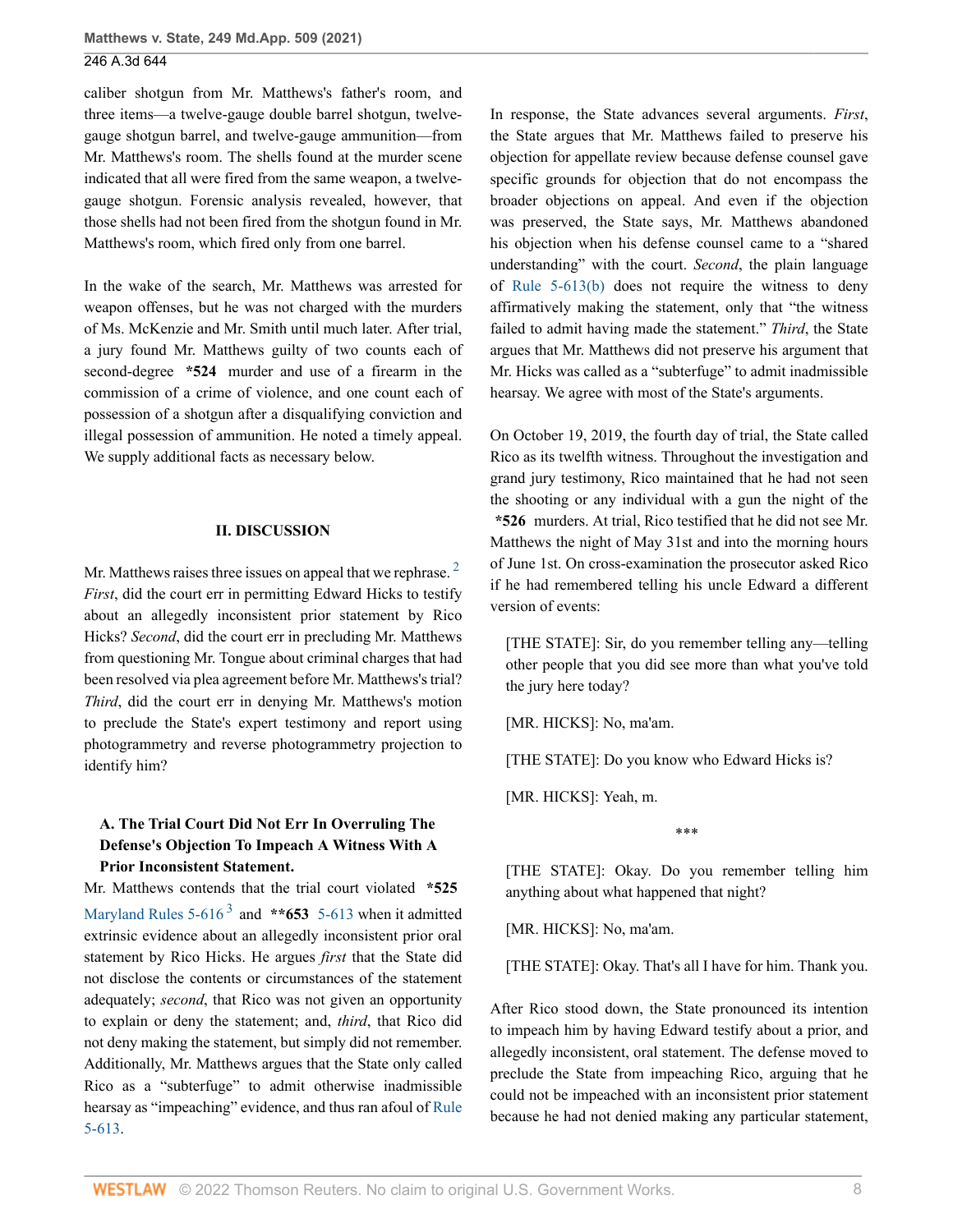but had testified only that he did not remember telling his uncle anything about what happened. The court, prosecutor, and defense counsel then debated what had been asked during the testimony:

[DEFENSE COUNSEL]: Your Honor, [Edward] is going to be my witness and given Rico Hicks' testimony and the State indicating that they plan to impeach Mr. Hicks' testimony, Rico Hicks that is, with statements previously made to Edward Hicks, I would make a motion **\*\*654** to preclude that. As we have heard Rico Hicks testify here today that he, in his words, does not remember speaking to Edward Hicks at all about the night incident, which I think does not open for the State to impeach with a prior statement concerning that night. He denied making statements. He didn't state that something different than his testimony here today, which is **\*527** generally consistent with the testimony he gave before the grand jury, and consistent with statements made previously to Ms. Poma as well as to Detective Carbonaro. So I think given his testimony that he does not remember, that impeachment with that prior statement is not proper.

[THE STATE]: Your Honor, the question before I asked, do you remember telling Edward Hicks, was, did you ever tell anyone that you saw what happened that night, and he said no.

THE COURT: He did – he did say he didn't. I wrote down that he said he didn't.

[DEFENSE COUNSEL]: Right, but when specifically asked about Mr. Hicks, did not say no, I didn't speak to him. He said, I don't remember telling him anything about that night.

THE COURT: I think, at some point, I remember that he said he didn't tell him.

[THE STATE]: I think he did too. But either way, if he said he never told anyone, I was only trying to give him an opportunity so that we did not feel that he has an opportunity to handle it himself. But I agree with Your Honor that I think he laughed and said, no, I didn't tell anyone that or I didn't tell him that.

THE COURT: Do we all agree that he said he didn't tell anyone that?

[DEFENSE COUNSEL]: Your Honor, my notes indicate he was asked, did you tell anyone that you saw more and his response was no.

THE COURT: Right. So I think that sufficiently – anyone, certainly, would – I wrote down – and granted, I don't say write down word for word that he didn't say anything to his uncle. I recall him saying he didn't tell anyone. It is possible that my notes aren't word for word, so I don't want to suggest that they are, but I think not telling anyone includes not telling his uncle. So I think there's sufficient basis to allow the State to ask, inquire. So I am going to allow it.

<span id="page-8-4"></span><span id="page-8-1"></span><span id="page-8-0"></span>**\*528** [\[1\]](#page-0-0) [\[2\]](#page-0-1) Under Maryland Rule  $8-131(a)^4$  $8-131(a)^4$ , we ordinarily will not decide any issue unless it appears plainly to be preserved in the record at the trial court. To preserve an argument for appeal, a party shall object to the admission of evidence at the time the "evidence is offered or as soon thereafter as the grounds for objection become apparent. Otherwise, the objection is waived." [Md. Rule 4-323\(a\)](http://www.westlaw.com/Link/Document/FullText?findType=L&pubNum=1007682&cite=MDRCRR4-323&originatingDoc=I5321c92077d311eba660be4ce62361b9&refType=LQ&originationContext=document&vr=3.0&rs=cblt1.0&transitionType=DocumentItem&contextData=(sc.UserEnteredCitation)). Similarly, "[a] party must bring his argument to the attention of the trial court with enough particularity t[hat t](https://1.next.westlaw.com/Link/RelatedInformation/Flag?documentGuid=I96488ff334f511d98b61a35269fc5f88&transitionType=InlineKeyCiteFlags&originationContext=docHeaderFlag&Rank=0&ppcid=93364e51ec8e4c5894a3dbbb2784bd30&contextData=(sc.UserEnteredCitation) )he court is

aware ... what the parameters of the issue are." *[Harmony v.](http://www.westlaw.com/Link/Document/FullText?findType=Y&serNum=1991150688&pubNum=0000537&originatingDoc=I5321c92077d311eba660be4ce62361b9&refType=RP&fi=co_pp_sp_537_317&originationContext=document&vr=3.0&rs=cblt1.0&transitionType=DocumentItem&contextData=(sc.UserEnteredCitation)#co_pp_sp_537_317) State*[, 88 Md. App. 306, 317, 594 A.2d 1182 \(1991\).](http://www.westlaw.com/Link/Document/FullText?findType=Y&serNum=1991150688&pubNum=0000537&originatingDoc=I5321c92077d311eba660be4ce62361b9&refType=RP&fi=co_pp_sp_537_317&originationContext=document&vr=3.0&rs=cblt1.0&transitionType=DocumentItem&contextData=(sc.UserEnteredCitation)#co_pp_sp_537_317) If counsel provides specific grounds for objection, "the litigant may raise on appeal onl[y tho](https://1.next.westlaw.com/Link/RelatedInformation/Flag?documentGuid=I8c4e9ca3368611d98b61a35269fc5f88&transitionType=InlineKeyCiteFlags&originationContext=docHeaderFlag&Rank=0&ppcid=93364e51ec8e4c5894a3dbbb2784bd30&contextData=(sc.UserEnteredCitation) )se grounds **\*\*655** actually presented

to the trial judge." *[Anderson v. Litzenberg](http://www.westlaw.com/Link/Document/FullText?findType=Y&serNum=1997117062&pubNum=0000537&originatingDoc=I5321c92077d311eba660be4ce62361b9&refType=RP&fi=co_pp_sp_537_569&originationContext=document&vr=3.0&rs=cblt1.0&transitionType=DocumentItem&contextData=(sc.UserEnteredCitation)#co_pp_sp_537_569)*, 115 Md. App. [549, 569, 694 A.2d 150 \(1997\).](http://www.westlaw.com/Link/Document/FullText?findType=Y&serNum=1997117062&pubNum=0000537&originatingDoc=I5321c92077d311eba660be4ce62361b9&refType=RP&fi=co_pp_sp_537_569&originationContext=document&vr=3.0&rs=cblt1.0&transitionType=DocumentItem&contextData=(sc.UserEnteredCitation)#co_pp_sp_537_569)

<span id="page-8-2"></span>**[\[3\]](#page-0-2)** At trial, Mr. Matthews objected to the State impeaching Mr. Hicks with a prior inconsistent statement based specifically on the argument that Rico did not deny making the statement, but didn't remember making one. The State is right, then, that Mr. Matthews did not preserve the entire argument he seeks to raise here. *See[Brecker v. State](http://www.westlaw.com/Link/Document/FullText?findType=Y&serNum=1985145957&pubNum=0000536&originatingDoc=I5321c92077d311eba660be4ce62361b9&refType=RP&fi=co_pp_sp_536_39&originationContext=document&vr=3.0&rs=cblt1.0&transitionType=DocumentItem&contextData=(sc.UserEnteredCitation)#co_pp_sp_536_39)*, 304

[Md. 36, 39–40, 497 A.2d 479 \(1985\)](http://www.westlaw.com/Link/Document/FullText?findType=Y&serNum=1985145957&pubNum=0000536&originatingDoc=I5321c92077d311eba660be4ce62361b9&refType=RP&fi=co_pp_sp_536_39&originationContext=document&vr=3.0&rs=cblt1.0&transitionType=DocumentItem&contextData=(sc.UserEnteredCitation)#co_pp_sp_536_39) ("[W]hen an objector sets forth the specific grounds for his objection, although not requested by the court to do so, the objector will be bound by those grounds and will ordinarily be deemed to have waived other grounds not specified.").

<span id="page-8-3"></span>**[\[4\]](#page-0-3)** That said, we don't agree that Mr. Matthews abandoned the objection he did make when the defense came to a "shared understanding" with the court. When objecting to a trial court's evidentiary ruling, "it is sufficient that a party, at **\*529** the time the ruling or order is made or sought,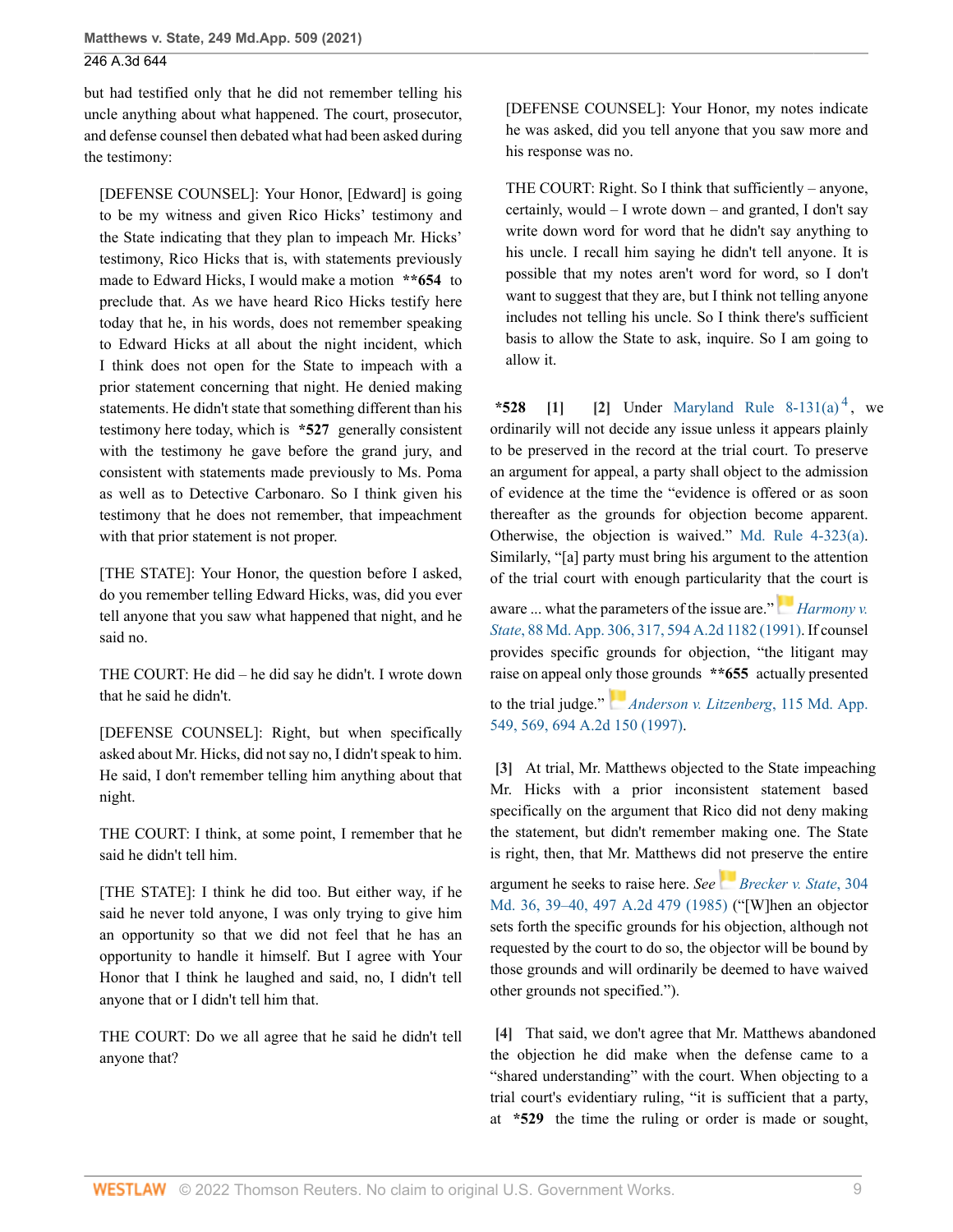makes known to the court the action that the party desires the court to take or the objection to the action of the court."

[Md. Rule 4-323\(c\)](http://www.westlaw.com/Link/Document/FullText?findType=L&pubNum=1007682&cite=MDRCRR4-323&originatingDoc=I5321c92077d311eba660be4ce62361b9&refType=LQ&originationContext=document&vr=3.0&rs=cblt1.0&transitionType=DocumentItem&contextData=(sc.UserEnteredCitation)); *see also [Marquardt v. State](http://www.westlaw.com/Link/Document/FullText?findType=Y&serNum=2007249094&pubNum=0000537&originatingDoc=I5321c92077d311eba660be4ce62361b9&refType=RP&fi=co_pp_sp_537_143&originationContext=document&vr=3.0&rs=cblt1.0&transitionType=DocumentItem&contextData=(sc.UserEnteredCitation)#co_pp_sp_537_143)*, 164 [Md. App. 95, 143, 882 A.2d 900 \(2005\)](http://www.westlaw.com/Link/Document/FullText?findType=Y&serNum=2007249094&pubNum=0000537&originatingDoc=I5321c92077d311eba660be4ce62361b9&refType=RP&fi=co_pp_sp_537_143&originationContext=document&vr=3.0&rs=cblt1.0&transitionType=DocumentItem&contextData=(sc.UserEnteredCitation)#co_pp_sp_537_143). In this case, the record reveals a clear intention by Mr. Matthews's counsel to object to the admissibility of impeachment evidence against

Mr. Hicks. *See Smith v. State*[, 218 Md. App. 689, 702,](http://www.westlaw.com/Link/Document/FullText?findType=Y&serNum=2034239538&pubNum=0000537&originatingDoc=I5321c92077d311eba660be4ce62361b9&refType=RP&fi=co_pp_sp_537_702&originationContext=document&vr=3.0&rs=cblt1.0&transitionType=DocumentItem&contextData=(sc.UserEnteredCitation)#co_pp_sp_537_702) [98 A.3d 444 \(2014\)](http://www.westlaw.com/Link/Document/FullText?findType=Y&serNum=2034239538&pubNum=0000537&originatingDoc=I5321c92077d311eba660be4ce62361b9&refType=RP&fi=co_pp_sp_537_702&originationContext=document&vr=3.0&rs=cblt1.0&transitionType=DocumentItem&contextData=(sc.UserEnteredCitation)#co_pp_sp_537_702) ("The broader principle underlying our preservation decisions focuses on whether the party objecting on appeal gave the circuit court a proper opportunity to avoid or resolve errors during the trial, not on hypertechnicalities."). We don't read defense counsel's agreement with the court and the State about the contents of the colloquy to waive arguments flowing from counsel's ultimately correct recollection of Rico's testimony. Everyone was trying to remember what happened, the court ruled, and nothing in the colloquy suggests that counsel intended to waive or abandon the argument they in fact made.

<span id="page-9-2"></span><span id="page-9-1"></span><span id="page-9-0"></span>**[\[5\]](#page-1-0) [\[6\]](#page-1-2) [\[7](#page-1-3)]** That leaves the question that *was* raised, *i.e.*, whether Edward's testimony about Rico's prior oral statement —that he allegedly witnessed Mr. Matthews committing the murders—was admissible as a prior inconsistent statement to impeach Rico when he testified that he didn't remember making any statement. Decisions to admit prior i[ncon](https://1.next.westlaw.com/Link/RelatedInformation/Flag?documentGuid=I123723c72e7211e490d4edf60ce7d742&transitionType=InlineKeyCiteFlags&originationContext=docHeaderFlag&Rank=0&ppcid=93364e51ec8e4c5894a3dbbb2784bd30&contextData=(sc.UserEnteredCitation) )sistent

statements are legal decisions we review *de novo*. *[Brooks](http://www.westlaw.com/Link/Document/FullText?findType=Y&serNum=2034225635&pubNum=0000536&originatingDoc=I5321c92077d311eba660be4ce62361b9&refType=RP&fi=co_pp_sp_536_708&originationContext=document&vr=3.0&rs=cblt1.0&transitionType=DocumentItem&contextData=(sc.UserEnteredCitation)#co_pp_sp_536_708) v. State*[, 439 Md. 698, 708–09, 98 A.3d 236 \(2014\)](http://www.westlaw.com/Link/Document/FullText?findType=Y&serNum=2034225635&pubNum=0000536&originatingDoc=I5321c92077d311eba660be4ce62361b9&refType=RP&fi=co_pp_sp_536_708&originationContext=document&vr=3.0&rs=cblt1.0&transitionType=DocumentItem&contextData=(sc.UserEnteredCitation)#co_pp_sp_536_708). A witness's prior inconsistent statement is " '[a] witness's earlier stat[eme](https://1.next.westlaw.com/Link/RelatedInformation/Flag?documentGuid=I77fe4edc32fd11d986b0aa9c82c164c0&transitionType=InlineKeyCiteFlags&originationContext=docHeaderFlag&Rank=0&ppcid=93364e51ec8e4c5894a3dbbb2784bd30&contextData=(sc.UserEnteredCitation) )nt that conflicts with the witness's testimony

at trial.' " *Belton v. State*[, 152 Md. App. 623, 632, 833](http://www.westlaw.com/Link/Document/FullText?findType=Y&serNum=2003677200&pubNum=0000537&originatingDoc=I5321c92077d311eba660be4ce62361b9&refType=RP&fi=co_pp_sp_537_632&originationContext=document&vr=3.0&rs=cblt1.0&transitionType=DocumentItem&contextData=(sc.UserEnteredCitation)#co_pp_sp_537_632) [A.2d 54 \(2003\)](http://www.westlaw.com/Link/Document/FullText?findType=Y&serNum=2003677200&pubNum=0000537&originatingDoc=I5321c92077d311eba660be4ce62361b9&refType=RP&fi=co_pp_sp_537_632&originationContext=document&vr=3.0&rs=cblt1.0&transitionType=DocumentItem&contextData=(sc.UserEnteredCitation)#co_pp_sp_537_632) (alteration in original) (*quoting* Black's Law Dictionary 1212 (7th ed. 1999)). Generally, "prior statements by a witness that are inconsistent with the witness's incourt testimo[ny ar](https://1.next.westlaw.com/Link/RelatedInformation/Flag?documentGuid=I4255cba435d711d986b0aa9c82c164c0&transitionType=InlineKeyCiteFlags&originationContext=docHeaderFlag&Rank=0&ppcid=93364e51ec8e4c5894a3dbbb2784bd30&contextData=(sc.UserEnteredCitation) )e admissible to impeach the credibility of

the witness." *Stewart v. State*[, 342 Md. 230, 236, 674](http://www.westlaw.com/Link/Document/FullText?findType=Y&serNum=1996096018&pubNum=0000536&originatingDoc=I5321c92077d311eba660be4ce62361b9&refType=RP&fi=co_pp_sp_536_236&originationContext=document&vr=3.0&rs=cblt1.0&transitionType=DocumentItem&contextData=(sc.UserEnteredCitation)#co_pp_sp_536_236) [A.2d 944 \(1996\).](http://www.westlaw.com/Link/Document/FullText?findType=Y&serNum=1996096018&pubNum=0000536&originatingDoc=I5321c92077d311eba660be4ce62361b9&refType=RP&fi=co_pp_sp_536_236&originationContext=document&vr=3.0&rs=cblt1.0&transitionType=DocumentItem&contextData=(sc.UserEnteredCitation)#co_pp_sp_536_236) "Evidence is 'extrinsic' when it is 'proved through another witness, or by an exhibit not acknowledge[d or](https://1.next.westlaw.com/Link/RelatedInformation/Flag?documentGuid=Ieddae5a086f611e4a795ac035416da91&transitionType=InlineKeyCiteFlags&originationContext=docHeaderFlag&Rank=0&ppcid=93364e51ec8e4c5894a3dbbb2784bd30&contextData=(sc.UserEnteredCitation) )

authenticated by the witness sought to be contradicted.'  $\mathbb{R}$ **\*530** *Anderson v. State*[, 220 Md. App. 509, 519, 104 A.3d](http://www.westlaw.com/Link/Document/FullText?findType=Y&serNum=2035067992&pubNum=0000537&originatingDoc=I5321c92077d311eba660be4ce62361b9&refType=RP&fi=co_pp_sp_537_519&originationContext=document&vr=3.0&rs=cblt1.0&transitionType=DocumentItem&contextData=(sc.UserEnteredCitation)#co_pp_sp_537_519) [937 \(2014\)](http://www.westlaw.com/Link/Document/FullText?findType=Y&serNum=2035067992&pubNum=0000537&originatingDoc=I5321c92077d311eba660be4ce62361b9&refType=RP&fi=co_pp_sp_537_519&originationContext=document&vr=3.0&rs=cblt1.0&transitionType=DocumentItem&contextData=(sc.UserEnteredCitation)#co_pp_sp_537_519) (*quoting* 6 Lynn McLain, *Maryland Evidence State and Federal* § 607:3, at 553 (3d ed. 2013)).

<span id="page-9-3"></span>**[\[8\]](#page-1-4)** [Maryland Rule 5-616](http://www.westlaw.com/Link/Document/FullText?findType=L&pubNum=1007684&cite=MDRREVR5-616&originatingDoc=I5321c92077d311eba660be4ce62361b9&refType=LQ&originationContext=document&vr=3.0&rs=cblt1.0&transitionType=DocumentItem&contextData=(sc.UserEnteredCitation)) permits extrinsic evidence of a prior inconsistent statement for the purpose of impeachment if [Rule 5-613\(b\)](http://www.westlaw.com/Link/Document/FullText?findType=L&pubNum=1007684&cite=MDRREVR5-613&originatingDoc=I5321c92077d311eba660be4ce62361b9&refType=LQ&originationContext=document&vr=3.0&rs=cblt1.0&transitionType=DocumentItem&contextData=(sc.UserEnteredCitation)) is satisfied. [Rule 5-613](http://www.westlaw.com/Link/Document/FullText?findType=L&pubNum=1007684&cite=MDRREVR5-613&originatingDoc=I5321c92077d311eba660be4ce62361b9&refType=LQ&originationContext=document&vr=3.0&rs=cblt1.0&transitionType=DocumentItem&contextData=(sc.UserEnteredCitation)) looks, among other things, at whether the witness admits making it:

(a) **Examining witness concerning prior statement**. A party examining a witness about a prior written or oral statement **\*\*656** made by the witness need not show it to the witness or disclose its contents at that time, provided that before the end of the examination (1) ... if the statement is oral, the contents of the statement and the circumstances under which it was made, including the persons to whom it was made, are disclosed to the witness and (2) the witness is given an opportunity to explain or deny it.

(b) **Extrinsic evidence of prior inconsistent statement of witness**. Unless the interests of justice otherwise require, extrinsic evidence of a prior inconsistent statement by a witness is not admissible under this Rule (1) until the requirements of section (a) have been met and the witness has failed to admit having made the statement and (2) unless the statement concerns a non-collateral matter.

Before a party can offer extrinsic evidence of a prior allegedly inconsistent oral statement of a witness, (1) the content of the statement and the circumstances under which it was made must be disclosed to the witness; (2) the witness must be given an opportunity to explain or deny making the statement; (3) the witness must fail to admit having made the statement; [and](https://1.next.westlaw.com/Link/RelatedInformation/Flag?documentGuid=I123723c72e7211e490d4edf60ce7d742&transitionType=InlineKeyCiteFlags&originationContext=docHeaderFlag&Rank=0&ppcid=93364e51ec8e4c5894a3dbbb2784bd30&contextData=(sc.UserEnteredCitation) ) (4) the statement must not be collateral to the issues.

*Brooks*[, 439 Md. at 717–18, 98 A.3d 236.](http://www.westlaw.com/Link/Document/FullText?findType=Y&serNum=2034225635&pubNum=0000536&originatingDoc=I5321c92077d311eba660be4ce62361b9&refType=RP&fi=co_pp_sp_536_717&originationContext=document&vr=3.0&rs=cblt1.0&transitionType=DocumentItem&contextData=(sc.UserEnteredCitation)#co_pp_sp_536_717)

<span id="page-9-5"></span><span id="page-9-4"></span>**[\[9\]](#page-1-5) [\[10\]](#page-1-6)** The objection Mr. Matthews preserved bears on the third element—t[he w](https://1.next.westlaw.com/Link/RelatedInformation/Flag?documentGuid=I123723c72e7211e490d4edf60ce7d742&transitionType=InlineKeyCiteFlags&originationContext=docHeaderFlag&Rank=0&ppcid=93364e51ec8e4c5894a3dbbb2784bd30&contextData=(sc.UserEnteredCitation) )itness must "fail[ ] to admit having

made the statement." *Id*[. at 718, 98 A.3d 236](http://www.westlaw.com/Link/Document/FullText?findType=Y&serNum=2034225635&pubNum=0007691&originatingDoc=I5321c92077d311eba660be4ce62361b9&refType=RP&originationContext=document&vr=3.0&rs=cblt1.0&transitionType=DocumentItem&contextData=(sc.UserEnteredCitation)) (*quoting* [Md.](http://www.westlaw.com/Link/Document/FullText?findType=L&pubNum=1007684&cite=MDRREVR5-613&originatingDoc=I5321c92077d311eba660be4ce62361b9&refType=LQ&originationContext=document&vr=3.0&rs=cblt1.0&transitionType=DocumentItem&contextData=(sc.UserEnteredCitation)) [Rule 5-613\(b\)\(1\)](http://www.westlaw.com/Link/Document/FullText?findType=L&pubNum=1007684&cite=MDRREVR5-613&originatingDoc=I5321c92077d311eba660be4ce62361b9&refType=LQ&originationContext=document&vr=3.0&rs=cblt1.0&transitionType=DocumentItem&contextData=(sc.UserEnteredCitation))). Mr. Matthews contends this foundational element is missing because Mr. Hicks "did not say, no, I didn't speak to him. He said, I don't remember telling him anything about that night." We disagree. The purpose of the foundational **\*531** requirements "is to accord the witness the opportunity to reflect upon the prior statement so that he may admit it or deny it, or make such explanation of it as he considers necessary or desirable." *[Devan v. State](http://www.westlaw.com/Link/Document/FullText?findType=Y&serNum=1973100359&pubNum=0000537&originatingDoc=I5321c92077d311eba660be4ce62361b9&refType=RP&fi=co_pp_sp_537_193&originationContext=document&vr=3.0&rs=cblt1.0&transitionType=DocumentItem&contextData=(sc.UserEnteredCitation)#co_pp_sp_537_193)*, [17 Md. App. 182, 193, 300 A.2d 705 \(1973\).](http://www.westlaw.com/Link/Document/FullText?findType=Y&serNum=1973100359&pubNum=0000537&originatingDoc=I5321c92077d311eba660be4ce62361b9&refType=RP&fi=co_pp_sp_537_193&originationContext=document&vr=3.0&rs=cblt1.0&transitionType=DocumentItem&contextData=(sc.UserEnteredCitation)#co_pp_sp_537_193) But "[i]f the witness denies making the designated statement or asserts that he does not remember whether he made it, the foundation contemplated by the general rule [for](https://1.next.westlaw.com/Link/RelatedInformation/Flag?documentGuid=I25e146b332f411d986b0aa9c82c164c0&transitionType=InlineKeyCiteFlags&originationContext=docHeaderFlag&Rank=0&ppcid=93364e51ec8e4c5894a3dbbb2784bd30&contextData=(sc.UserEnteredCitation) ) the introduction of

the statement has been satisfied." *[McCracken v. State](http://www.westlaw.com/Link/Document/FullText?findType=Y&serNum=2003245048&pubNum=0000537&originatingDoc=I5321c92077d311eba660be4ce62361b9&refType=RP&fi=co_pp_sp_537_342&originationContext=document&vr=3.0&rs=cblt1.0&transitionType=DocumentItem&contextData=(sc.UserEnteredCitation)#co_pp_sp_537_342)*, [150 Md. App. 330, 342–43, 820 A.2d 593 \(2003\)](http://www.westlaw.com/Link/Document/FullText?findType=Y&serNum=2003245048&pubNum=0000537&originatingDoc=I5321c92077d311eba660be4ce62361b9&refType=RP&fi=co_pp_sp_537_342&originationContext=document&vr=3.0&rs=cblt1.0&transitionType=DocumentItem&contextData=(sc.UserEnteredCitation)#co_pp_sp_537_342) (*quoting*

*State v. Kidd*[, 281 Md. 32, 47, 375 A.2d 1105 \(1977\)\)](http://www.westlaw.com/Link/Document/FullText?findType=Y&serNum=1977120026&pubNum=0000536&originatingDoc=I5321c92077d311eba660be4ce62361b9&refType=RP&fi=co_pp_sp_536_47&originationContext=document&vr=3.0&rs=cblt1.0&transitionType=DocumentItem&contextData=(sc.UserEnteredCitation)#co_pp_sp_536_47); *see also Moxley v. State,* [205 Md. 507, 516, 109 A.2d 370 \(1954\)](http://www.westlaw.com/Link/Document/FullText?findType=Y&serNum=1961105681&pubNum=0000536&originatingDoc=I5321c92077d311eba660be4ce62361b9&refType=RP&fi=co_pp_sp_536_516&originationContext=document&vr=3.0&rs=cblt1.0&transitionType=DocumentItem&contextData=(sc.UserEnteredCitation)#co_pp_sp_536_516) ("Impeaching testimony can be offered when the witness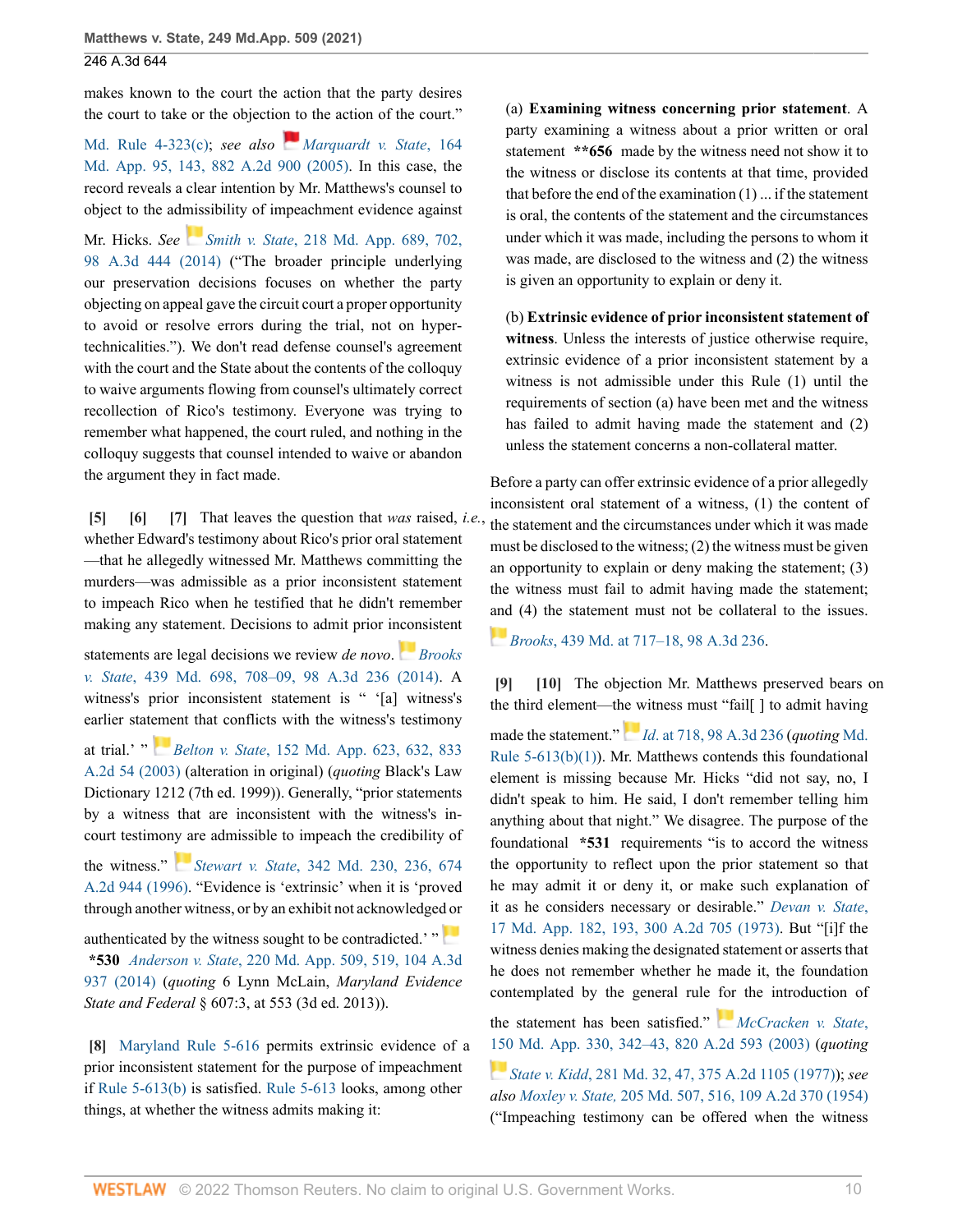states that she does not remember whether she did or did not make the designated statement."). Moreover, the plain language of [Rule 5-613\(b\)](http://www.westlaw.com/Link/Document/FullText?findType=L&pubNum=1007684&cite=MDRREVR5-613&originatingDoc=I5321c92077d311eba660be4ce62361b9&refType=LQ&originationContext=document&vr=3.0&rs=cblt1.0&transitionType=DocumentItem&contextData=(sc.UserEnteredCitation)) does not require an affirmative denial, but only that the witness "*failed to admit* having made the statement." [Md. Rule 5-613\(b\)](http://www.westlaw.com/Link/Document/FullText?findType=L&pubNum=1007684&cite=MDRREVR5-613&originatingDoc=I5321c92077d311eba660be4ce62361b9&refType=LQ&originationContext=document&vr=3.0&rs=cblt1.0&transitionType=DocumentItem&contextData=(sc.UserEnteredCitation)) (emphasis added).

Here, Mr. Hicks was asked if he recalled telling his uncle Edward that he saw more about the night in question than what he described in his testimony, and he answered, "No, ma'am." The trial court did not abuse its discretion in finding that Rico "failed to admit having made the statement" for purposes of [Rule 5-613\(b\)](http://www.westlaw.com/Link/Document/FullText?findType=L&pubNum=1007684&cite=MDRREVR5-613&originatingDoc=I5321c92077d311eba660be4ce62361b9&refType=LQ&originationContext=document&vr=3.0&rs=cblt1.0&transitionType=DocumentItem&contextData=(sc.UserEnteredCitation)) when he denied saying anything at all.

*Finally*, Mr. Matthews argues that the State only called Mr. Hicks to testify as a "subterfuge" to admit otherwise inadmissible hearsay as impeaching evidence. The State asserts again that this argument was not advanced in the trial court, we agree that it wasn't, and it is not before us.

## **B. The Circuit Court Did Not Abuse Its Discretion In Limiting The Defense's Cross-Examination.**

Until roughly two weeks before he testified at Mr. Matthews's trial, Mr. Tongue had three criminal cases pending against **\*\*657** him, all in Anne Arundel County. Shortly before trial, **\*532** Mr. Tongue entered into a plea agreement that encompassed two guilty pleas and caused the other case to be stetted.

Mr. Tongue's first case arose from an incident that occurred on May 22, 2017, before the murders of Linda McKenzie and Leslie Smith. Mr. Tongue was charged in that case with second-degree assault and reckless endangerment. That case was stetted on October 5, 2018. His second case stemmed from an incident on November 29, 2017. He was charged in that case with kidnapping, first and second-degree assault, reckless endangerment, false imprisonment, theft, and malicious destruction of property less than one thousand dollars, and he pleaded guilty to reckless endangerment on October 5, 2018, shortly before Mr. Matthews's trial. The final case arose from an incident that occurred on June 6, 2018. Mr. Tongue was charged with home invasion, firstand fourth- degree burglary, second-degree assault, malicious destruction of property, theft, credit card theft, and false imprisonment. He pleaded guilty in that case to second-degree assault, also on October 5, 2018. Under the plea agreement, Mr. Tongue received a combined sentence of four years of active incarceration with three years of supervised probation, but sentencing was delayed until after Mr. Matthews's trial.

At Mr. Matthews's trial, the defense argued that they should be allowed to cross-examine Mr. Tongue about (a) all three cases, including the fact that the lead charges in two of the cases were kidnapping and home invasion; (b) the charges to which he pleaded guilty; (c) the statutory maximums for those charges; (d) the fact that "stet" means a case can be brought back and set for trial; and (e) how he perceived the terms of his plea agreement. Counsel noted that his sentencing had been postponed until after the trial and asserted her good faith belief (based on her own conversation with him) that Mr. Tongue thought he could "do better" than the agreedupon amount of time. Finally, the defense maintained that the issue was not whether there actually was a deal with the State for Mr. Tongue's trial testimony, but whether Mr. Tongue perceived that his testimony could get him a benefit or leniency at sentencing.

**\*533** The trial court ruled the defense was entitled to crossexamine Mr. Tongue about the case that preceded his grand jury testimony, which took place on September 22, 2018, and about the terms of the plea agreement that encompassed all three cases. The court reasoned that Mr. Tongue could not, at the time of his grand jury testimony, have perceived he would receive some benefit in connection with future offenses. The court precluded the defense from eliciting the charges brought against Mr. Tongue in the two cases that arose after the grand jury testimony and the statutory maximums for the charges to which Mr. Tongue had pleaded guilty, although the court allowed that if Mr. Tongue's testimony was inconsistent with his grand jury testimony to the benefit of the State, the court would be willing to revisit the issue.

<span id="page-10-0"></span>Mr. Tongue turned out to be a rather uncooperative trial witness.<sup>[5](#page-16-2)</sup> He testified repeatedly that he couldn't remember the night of the murders, and his memory had to be refreshed on multiple occasions with his own grand jury testimony. Overall, his trial testimony remained consistent with **\*\*658** his grand jury testimony and the court declined to extend the scope of Mr. Matthews's cross-examination.

Mr. Tongue testified that on October 5, 2018, he pled guilty to second-degree assault and reckless endangerment pursuant to a plea agreement that resolved the three separate cases against him, and his sentencing was postponed until November 16, 2018. He understood the first case was put on the stet docket, meaning it would not be prosecuted at this time, but could be prosecuted at a later date. The court permitted defense counsel to elicit, over the State's objection, that one of the charges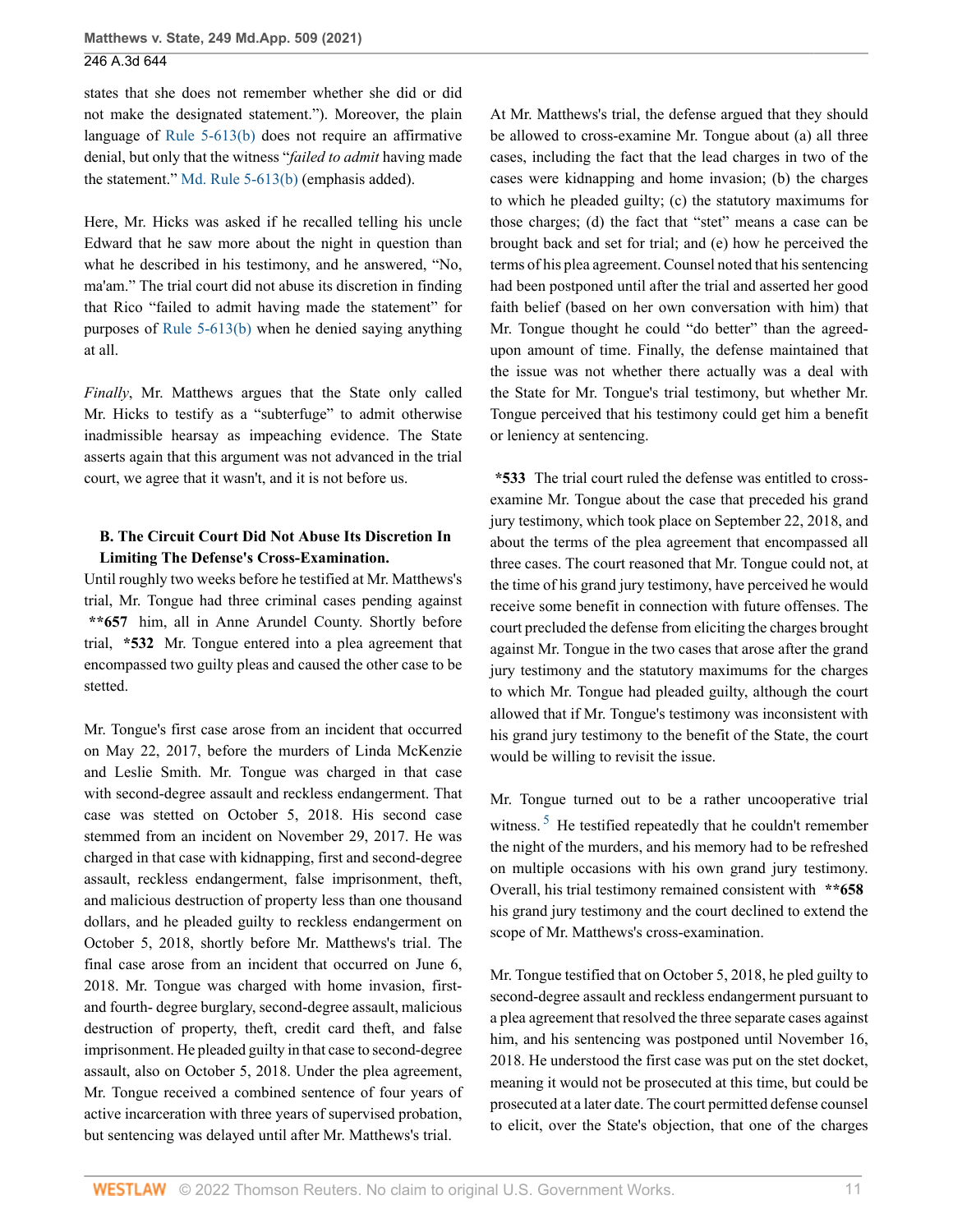in the case that had been stetted was second-degree assault, which carried a maximum penalty of ten years. Mr. Tongue confirmed that the plea agreement called for four years' active incarceration, but that there was no agreement as to suspended time or probation and that he hoped to get **\*534** time served instead of four years. The defense never asked Mr. Tongue whether he had a subjective expectation of receiving a benefit as a result of testifying in this case. And on redirect, the State addressed this point directly—Mr. Tongue denied having any such expectation and confirmed that he didn't want to testify against his cousin.

#### *1. A threshold level of inquiry.*

<span id="page-11-0"></span>**[\[11\]](#page-1-1)** Mr. Matthews takes issue with the extent of questioning he was allowed about the plea agreement and the fact that Mr. Tongue's sentencing was postponed until after trial. In particular, he argues he was limited impermissibly in questioning Mr. Tongue about his subjective expectation of obtaining a benefit in his cases, the charges stemming from his prior arrests, and the statutory maximum penalties for those charges. The State counters that Mr. Matthews was given the opportunity to reach the "threshold level of inquiry" regarding possible bias stemming from a subjective expectation of benefit. We agree with the State.

<span id="page-11-1"></span>**[\[12\]](#page-2-0)** The right of a criminal defendant to cross-examine a State's wi[tnes](https://1.next.westlaw.com/Link/RelatedInformation/Flag?documentGuid=I871052b0348b11e5a795ac035416da91&transitionType=InlineKeyCiteFlags&originationContext=docHeaderFlag&Rank=0&ppcid=93364e51ec8e4c5894a3dbbb2784bd30&contextData=(sc.UserEnteredCitation) )s is "essential to the truth-finding function of a trial." *Peterson v. State*[, 444 Md. 105, 122, 118](http://www.westlaw.com/Link/Document/FullText?findType=Y&serNum=2036767339&pubNum=0000536&originatingDoc=I5321c92077d311eba660be4ce62361b9&refType=RP&fi=co_pp_sp_536_122&originationContext=document&vr=3.0&rs=cblt1.0&transitionType=DocumentItem&contextData=(sc.UserEnteredCitation)#co_pp_sp_536_122) [A.3d 925 \(2015\)](http://www.westlaw.com/Link/Document/FullText?findType=Y&serNum=2036767339&pubNum=0000536&originatingDoc=I5321c92077d311eba660be4ce62361b9&refType=RP&fi=co_pp_sp_536_122&originationContext=document&vr=3.0&rs=cblt1.0&transitionType=DocumentItem&contextData=(sc.UserEnteredCitation)#co_pp_sp_536_122); *see also [Martinez v. State](http://www.westlaw.com/Link/Document/FullText?findType=Y&serNum=2023469733&pubNum=0000536&originatingDoc=I5321c92077d311eba660be4ce62361b9&refType=RP&fi=co_pp_sp_536_428&originationContext=document&vr=3.0&rs=cblt1.0&transitionType=DocumentItem&contextData=(sc.UserEnteredCitation)#co_pp_sp_536_428)*, 416 Md. [418, 428, 7 A.3d 56 \(2010\)](http://www.westlaw.com/Link/Document/FullText?findType=Y&serNum=2023469733&pubNum=0000536&originatingDoc=I5321c92077d311eba660be4ce62361b9&refType=RP&fi=co_pp_sp_536_428&originationContext=document&vr=3.0&rs=cblt1.0&transitionType=DocumentItem&contextData=(sc.UserEnteredCitation)#co_pp_sp_536_428) ("The right of confrontation includes the opportunity to cross-examine witnesses about matters relating to their biases, interests, or motives to testify

<span id="page-11-8"></span>falsely." (*citing [D](https://1.next.westlaw.com/Link/RelatedInformation/Flag?documentGuid=Ida7299269bf011d9bdd1cfdd544ca3a4&transitionType=InlineKeyCiteFlags&originationContext=docHeaderFlag&Rank=0&ppcid=93364e51ec8e4c5894a3dbbb2784bd30&contextData=(sc.UserEnteredCitation) )avis v. Alaska*[, 415 U.S. 308, 316—](http://www.westlaw.com/Link/Document/FullText?findType=Y&serNum=1974127137&pubNum=0000708&originatingDoc=I5321c92077d311eba660be4ce62361b9&refType=RP&fi=co_pp_sp_708_316&originationContext=document&vr=3.0&rs=cblt1.0&transitionType=DocumentItem&contextData=(sc.UserEnteredCitation)#co_pp_sp_708_316) [17, 94 S.Ct. 1105, 39 L.Ed.2d 347 \(1974\)\)](http://www.westlaw.com/Link/Document/FullText?findType=Y&serNum=1974127137&pubNum=0000708&originatingDoc=I5321c92077d311eba660be4ce62361b9&refType=RP&fi=co_pp_sp_708_316&originationContext=document&vr=3.0&rs=cblt1.0&transitionType=DocumentItem&contextData=(sc.UserEnteredCitation)#co_pp_sp_708_316)). This right is safeguarded by the confrontation clauses contained in both the federal and Maryland constitutions. <sup>[6](#page-16-3)</sup> This tenet also is incorporated in [Md. Rule 5-616\(a\)\(4\),](http://www.westlaw.com/Link/Document/FullText?findType=L&pubNum=1007684&cite=MDRREVR5-616&originatingDoc=I5321c92077d311eba660be4ce62361b9&refType=LQ&originationContext=document&vr=3.0&rs=cblt1.0&transitionType=DocumentItem&contextData=(sc.UserEnteredCitation)) which **\*535** provides that "[t]he credibility of a witness may be attacked through questions asked of the witness, including questions that are directed at ... [p]roving that the witness is biased, prejudiced, interested in the outcome of the proceeding, or has a motive to testify falsely." Md. Rule  $5-616(a)(4)$ .

<span id="page-11-4"></span><span id="page-11-3"></span><span id="page-11-2"></span>opportunity to reach a "threshold level of inquiry" that "expose[s] to the jury the facts from which jurors, as the sole triers of fact and credibility, could appropriately draw inferences relating to the reliability of the witness" to not run afoul of the [affo](https://1.next.westlaw.com/Link/RelatedInformation/Flag?documentGuid=I08951ec3e0e411df84cb933efb759da4&transitionType=InlineKeyCiteFlags&originationContext=docHeaderFlag&Rank=0&ppcid=93364e51ec8e4c5894a3dbbb2784bd30&contextData=(sc.UserEnteredCitation) )rded rights granted by the Confrontation

**\*\*659** Clause. *Martinez*[, 416 Md. at 428, 7 A.3d 56](http://www.westlaw.com/Link/Document/FullText?findType=Y&serNum=2023469733&pubNum=0000536&originatingDoc=I5321c92077d311eba660be4ce62361b9&refType=RP&fi=co_pp_sp_536_428&originationContext=document&vr=3.0&rs=cblt1.0&transitionType=DocumentItem&contextData=(sc.UserEnteredCitation)#co_pp_sp_536_428) (*first quotingSmallwood v. State*[, 320 Md. 300, 307, 577 A.2d](http://www.westlaw.com/Link/Document/FullText?findType=Y&serNum=1990117853&pubNum=0000536&originatingDoc=I5321c92077d311eba660be4ce62361b9&refType=RP&fi=co_pp_sp_536_307&originationContext=document&vr=3.0&rs=cblt1.0&transitionType=DocumentItem&contextData=(sc.UserEnteredCitation)#co_pp_sp_536_307) [356 \(1990\)](http://www.westlaw.com/Link/Document/FullText?findType=Y&serNum=1990117853&pubNum=0000536&originatingDoc=I5321c92077d311eba660be4ce62361b9&refType=RP&fi=co_pp_sp_536_307&originationContext=document&vr=3.0&rs=cblt1.0&transitionType=DocumentItem&contextData=(sc.UserEnteredCitation)#co_pp_sp_536_307); then *quoting [D](https://1.next.westlaw.com/Link/RelatedInformation/Flag?documentGuid=Ida7299269bf011d9bdd1cfdd544ca3a4&transitionType=InlineKeyCiteFlags&originationContext=docHeaderFlag&Rank=0&ppcid=93364e51ec8e4c5894a3dbbb2784bd30&contextData=(sc.UserEnteredCitation) )avis*[, 415 U.S. at 318, 94 S.Ct.](http://www.westlaw.com/Link/Document/FullText?findType=Y&serNum=1974127137&pubNum=0000780&originatingDoc=I5321c92077d311eba660be4ce62361b9&refType=RP&fi=co_pp_sp_780_318&originationContext=document&vr=3.0&rs=cblt1.0&transitionType=DocumentItem&contextData=(sc.UserEnteredCitation)#co_pp_sp_780_318) [1105\)](http://www.westlaw.com/Link/Document/FullText?findType=Y&serNum=1974127137&pubNum=0000780&originatingDoc=I5321c92077d311eba660be4ce62361b9&refType=RP&fi=co_pp_sp_780_318&originationContext=document&vr=3.0&rs=cblt1.0&transitionType=DocumentItem&contextData=(sc.UserEnteredCitation)#co_pp_sp_780_318). So long as the defendant is allowed this "threshold level of inquiry," the trial courts retain discretion to limit the scope of questioning to prevent "harassment, prejudice, confusion of the issues, [and](https://1.next.westlaw.com/Link/RelatedInformation/Flag?documentGuid=I871052b0348b11e5a795ac035416da91&transitionType=InlineKeyCiteFlags&originationContext=docHeaderFlag&Rank=0&ppcid=93364e51ec8e4c5894a3dbbb2784bd30&contextData=(sc.UserEnteredCitation) ) inquiry that is repetitive or only marginally relevant." *Peterson*[, 444 Md. at 123, 118](http://www.westlaw.com/Link/Document/FullText?findType=Y&serNum=2036767339&pubNum=0000536&originatingDoc=I5321c92077d311eba660be4ce62361b9&refType=RP&fi=co_pp_sp_536_123&originationContext=document&vr=3.0&rs=cblt1.0&transitionType=DocumentItem&contextData=(sc.UserEnteredCitation)#co_pp_sp_536_123) [A.3d 925](http://www.westlaw.com/Link/Document/FullText?findType=Y&serNum=2036767339&pubNum=0000536&originatingDoc=I5321c92077d311eba660be4ce62361b9&refType=RP&fi=co_pp_sp_536_123&originationContext=document&vr=3.0&rs=cblt1.0&transitionType=DocumentItem&contextData=(sc.UserEnteredCitation)#co_pp_sp_536_123) (*quoting Martinez*[, 416 Md. at 428, 7 A.3d 56](http://www.westlaw.com/Link/Document/FullText?findType=Y&serNum=2023469733&pubNum=0000536&originatingDoc=I5321c92077d311eba660be4ce62361b9&refType=RP&fi=co_pp_sp_536_428&originationContext=document&vr=3.0&rs=cblt1.0&transitionType=DocumentItem&contextData=(sc.UserEnteredCitation)#co_pp_sp_536_428)). We review [lim](https://1.next.westlaw.com/Link/RelatedInformation/Flag?documentGuid=I871052b0348b11e5a795ac035416da91&transitionType=InlineKeyCiteFlags&originationContext=docHeaderFlag&Rank=0&ppcid=93364e51ec8e4c5894a3dbbb2784bd30&contextData=(sc.UserEnteredCitation) )itations on cross-examination for an abuse of discretion. *Id.* [at 124, 118 A.3d 925.](http://www.westlaw.com/Link/Document/FullText?findType=Y&serNum=2036767339&pubNum=0007691&originatingDoc=I5321c92077d311eba660be4ce62361b9&refType=RP&originationContext=document&vr=3.0&rs=cblt1.0&transitionType=DocumentItem&contextData=(sc.UserEnteredCitation))

#### <span id="page-11-6"></span><span id="page-11-5"></span>*2. The trial court didn't abuse its discretion.*

**[\[16\]](#page-2-4) [\[17\]](#page-2-5)** "Cross-examination is the principal means by which the believability o[f a](https://1.next.westlaw.com/Link/RelatedInformation/Flag?documentGuid=Ida7299269bf011d9bdd1cfdd544ca3a4&transitionType=InlineKeyCiteFlags&originationContext=docHeaderFlag&Rank=0&ppcid=93364e51ec8e4c5894a3dbbb2784bd30&contextData=(sc.UserEnteredCitation) ) witness and the truth of his testimony are tested." *Davis*[, 415 U.S. at 316, 94](http://www.westlaw.com/Link/Document/FullText?findType=Y&serNum=1974127137&pubNum=0000780&originatingDoc=I5321c92077d311eba660be4ce62361b9&refType=RP&fi=co_pp_sp_780_316&originationContext=document&vr=3.0&rs=cblt1.0&transitionType=DocumentItem&contextData=(sc.UserEnteredCitation)#co_pp_sp_780_316) [S.Ct. 1105.](http://www.westlaw.com/Link/Document/FullText?findType=Y&serNum=1974127137&pubNum=0000780&originatingDoc=I5321c92077d311eba660be4ce62361b9&refType=RP&fi=co_pp_sp_780_316&originationContext=document&vr=3.0&rs=cblt1.0&transitionType=DocumentItem&contextData=(sc.UserEnteredCitation)#co_pp_sp_780_316) But the right to cross-examine isn't absolute —it guarantees only "an *opportunity* for effective crossexamination, not cross-examination that is effective in whatev[er way](https://1.next.westlaw.com/Link/RelatedInformation/Flag?documentGuid=I22141cab9bf011d993e6d35cc61aab4a&transitionType=InlineKeyCiteFlags&originationContext=docHeaderFlag&Rank=0&ppcid=93364e51ec8e4c5894a3dbbb2784bd30&contextData=(sc.UserEnteredCitation) ), and to whatever extent, the defense might wish." *Delaware v. Fensterer*[, 474 U.S. 15, 20, 106](http://www.westlaw.com/Link/Document/FullText?findType=Y&serNum=1985153968&pubNum=0000780&originatingDoc=I5321c92077d311eba660be4ce62361b9&refType=RP&fi=co_pp_sp_780_20&originationContext=document&vr=3.0&rs=cblt1.0&transitionType=DocumentItem&contextData=(sc.UserEnteredCitation)#co_pp_sp_780_20) [S.Ct. 292, 88 L.Ed.2d 15 \(1985\)](http://www.westlaw.com/Link/Document/FullText?findType=Y&serNum=1985153968&pubNum=0000780&originatingDoc=I5321c92077d311eba660be4ce62361b9&refType=RP&fi=co_pp_sp_780_20&originationContext=document&vr=3.0&rs=cblt1.0&transitionType=DocumentItem&contextData=(sc.UserEnteredCitation)#co_pp_sp_780_20) (per curiam) (emphasis in original). The record in this case reflects that Mr. Matthews was provided with ample opportunity to elicit from Mr. Tongue information about his pending charges that relate to his credibility as a witness. Before the jury, Mr. Tongue confirmed that he understood that he could be subject to prosecution on his stetted second-degree assault charge, that the maximum sentence on that charge was ten years, that **\*536** he pled guilty to second-degree assault and reckless endangerment, that the sentence contemplated by his plea agreement was four years, that his sentencing hearing was postponed to November, and that he hoped to get as close to time served as possible.

<span id="page-11-7"></span>**[\[13\]](#page-2-1) [\[14](#page-2-2)] [\[15\]](#page-2-3)** The court must allow a defendant the [118 A.3d 925](http://www.westlaw.com/Link/Document/FullText?findType=Y&serNum=2036767339&pubNum=0000536&originatingDoc=I5321c92077d311eba660be4ce62361b9&refType=RP&fi=co_pp_sp_536_123&originationContext=document&vr=3.0&rs=cblt1.0&transitionType=DocumentItem&contextData=(sc.UserEnteredCitation)#co_pp_sp_536_123) (*quoting Smallwood*[, 320 Md. at 307–08,](http://www.westlaw.com/Link/Document/FullText?findType=Y&serNum=1990117853&pubNum=0000536&originatingDoc=I5321c92077d311eba660be4ce62361b9&refType=RP&fi=co_pp_sp_536_307&originationContext=document&vr=3.0&rs=cblt1.0&transitionType=DocumentItem&contextData=(sc.UserEnteredCitation)#co_pp_sp_536_307) **[\[18\]](#page-2-6)** Trial courts have "wid[e lat](https://1.next.westlaw.com/Link/RelatedInformation/Flag?documentGuid=I871052b0348b11e5a795ac035416da91&transitionType=InlineKeyCiteFlags&originationContext=docHeaderFlag&Rank=0&ppcid=93364e51ec8e4c5894a3dbbb2784bd30&contextData=(sc.UserEnteredCitation) )itude" to impose reasonable limits on cross-examination. *Peterson*[, 444 Md. at 123,](http://www.westlaw.com/Link/Document/FullText?findType=Y&serNum=2036767339&pubNum=0000536&originatingDoc=I5321c92077d311eba660be4ce62361b9&refType=RP&fi=co_pp_sp_536_123&originationContext=document&vr=3.0&rs=cblt1.0&transitionType=DocumentItem&contextData=(sc.UserEnteredCitation)#co_pp_sp_536_123) [577 A.2d 356](http://www.westlaw.com/Link/Document/FullText?findType=Y&serNum=1990117853&pubNum=0000536&originatingDoc=I5321c92077d311eba660be4ce62361b9&refType=RP&fi=co_pp_sp_536_307&originationContext=document&vr=3.0&rs=cblt1.0&transitionType=DocumentItem&contextData=(sc.UserEnteredCitation)#co_pp_sp_536_307)). In this instance, the trial court grounded its limitations on Mr. Matthews's questioning to his grand jury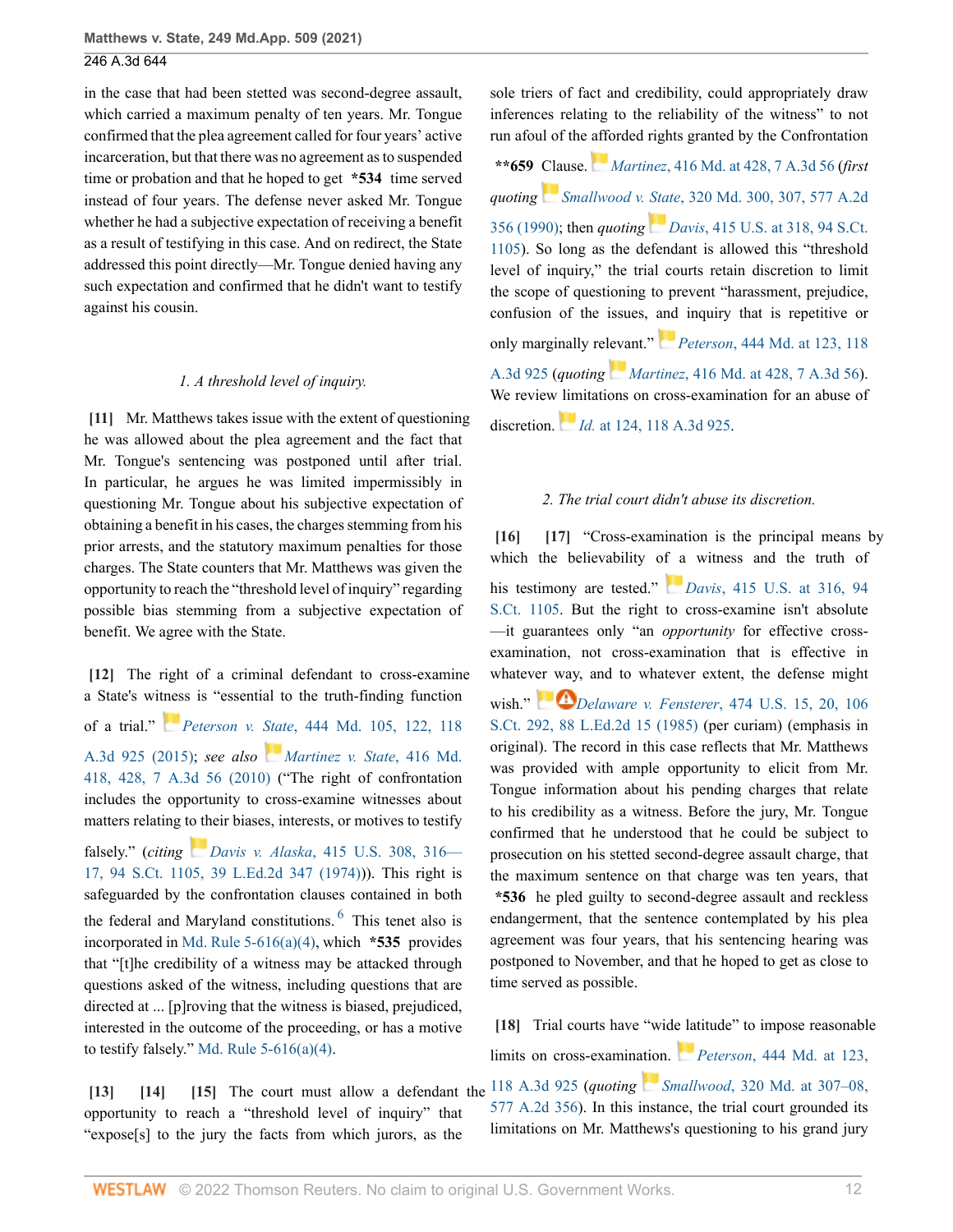testimony, while allowing for the possibility to revisit the issue if Mr. Tongue strayed from it:

> THE COURT: [T]he reason why I've fashioned my ruling in this manner is that [Mr. Tongue] would have had to have been able to see in the – into the future, essentially, in order to gain some benefit regarding future offenses at the time he gave his Grand Jury testimony. So we'll see how he testifies. And, if appropriate, I'm open to revisiting the issue.

The defense maintains that they were prohibited from eliciting Mr. Tongue's expectations of a benefit in exchange for information or testimony and from being allowed to paint the full picture of the charges Mr. Tongue was facing when he entered the plea agreement. But despite the defense's claim they it had a "good faith" understanding of Mr. Tongue's subjective mindset from their own pre-trial discussions with him, counsel never asked Mr. Tongue if he had a subjective expectation of a benefit for [his](https://1.next.westlaw.com/Link/RelatedInformation/Flag?documentGuid=I5592f540009d11e8a964c4b0adba4447&transitionType=InlineKeyCiteFlags&originationContext=docHeaderFlag&Rank=0&ppcid=93364e51ec8e4c5894a3dbbb2784bd30&contextData=(sc.UserEnteredCitation) ) testimony. That opportunity distinguishes this case from *[Manchame-Guerra v. State](http://www.westlaw.com/Link/Document/FullText?findType=Y&serNum=2043659724&pubNum=0000536&originatingDoc=I5321c92077d311eba660be4ce62361b9&refType=RP&fi=co_pp_sp_536_320&originationContext=document&vr=3.0&rs=cblt1.0&transitionType=DocumentItem&contextData=(sc.UserEnteredCitation)#co_pp_sp_536_320)*, [457 Md. 300, 320–22, 178 A.3d 1 \(2018\)](http://www.westlaw.com/Link/Document/FullText?findType=Y&serNum=2043659724&pubNum=0000536&originatingDoc=I5321c92077d311eba660be4ce62361b9&refType=RP&fi=co_pp_sp_536_320&originationContext=document&vr=3.0&rs=cblt1.0&transitionType=DocumentItem&contextData=(sc.UserEnteredCitation)#co_pp_sp_536_320) and *[Calloway](http://www.westlaw.com/Link/Document/FullText?findType=Y&serNum=2022269034&pubNum=0000162&originatingDoc=I5321c92077d311eba660be4ce62361b9&refType=RP&originationContext=document&vr=3.0&rs=cblt1.0&transitionType=DocumentItem&contextData=(sc.UserEnteredCitation))*

*v. State*[, 414 Md. 616, 996 A.2d 869 \(2010\)](http://www.westlaw.com/Link/Document/FullText?findType=Y&serNum=2022269034&pubNum=0000162&originatingDoc=I5321c92077d311eba660be4ce62361b9&refType=RP&originationContext=document&vr=3.0&rs=cblt1.0&transitionType=DocumentItem&contextData=(sc.UserEnteredCitation)), in which the defendants were prohibited altogether from making any inquiry as to whether witnesses had a subjectiv[e exp](https://1.next.westlaw.com/Link/RelatedInformation/Flag?documentGuid=I5592f540009d11e8a964c4b0adba4447&transitionType=InlineKeyCiteFlags&originationContext=docHeaderFlag&Rank=0&ppcid=93364e51ec8e4c5894a3dbbb2784bd30&contextData=(sc.UserEnteredCitation) )ectation

of benefit in their own criminal cases. *See* **\*\*660** *[Ma](https://1.next.westlaw.com/Link/RelatedInformation/Flag?documentGuid=I3ff21e15747211dfa7ada84b8dc24cbf&transitionType=InlineKeyCiteFlags&originationContext=docHeaderFlag&Rank=0&ppcid=93364e51ec8e4c5894a3dbbb2784bd30&contextData=(sc.UserEnteredCitation) )nchame-Guerra*[, 457 Md. at 307, 178 A.3d 1;](http://www.westlaw.com/Link/Document/FullText?findType=Y&serNum=2043659724&pubNum=0000536&originatingDoc=I5321c92077d311eba660be4ce62361b9&refType=RP&fi=co_pp_sp_536_307&originationContext=document&vr=3.0&rs=cblt1.0&transitionType=DocumentItem&contextData=(sc.UserEnteredCitation)#co_pp_sp_536_307) *see Calloway*[, 414 Md. at 632–33, 996 A.2d 869.](http://www.westlaw.com/Link/Document/FullText?findType=Y&serNum=2022269034&pubNum=0000536&originatingDoc=I5321c92077d311eba660be4ce62361b9&refType=RP&fi=co_pp_sp_536_632&originationContext=document&vr=3.0&rs=cblt1.0&transitionType=DocumentItem&contextData=(sc.UserEnteredCitation)#co_pp_sp_536_632)

<span id="page-12-0"></span>**\*537** *Montague v. State*[, 244 Md. App. 24, 222 A.3d 197](http://www.westlaw.com/Link/Document/FullText?findType=Y&serNum=2049906109&pubNum=0007691&originatingDoc=I5321c92077d311eba660be4ce62361b9&refType=RP&originationContext=document&vr=3.0&rs=cblt1.0&transitionType=DocumentItem&contextData=(sc.UserEnteredCitation)) [\(2019\),](http://www.westlaw.com/Link/Document/FullText?findType=Y&serNum=2049906109&pubNum=0007691&originatingDoc=I5321c92077d311eba660be4ce62361b9&refType=RP&originationContext=document&vr=3.0&rs=cblt1.0&transitionType=DocumentItem&contextData=(sc.UserEnteredCitation)) *aff'd on other grounds*, [471 Md. 657, 243 A.3d](http://www.westlaw.com/Link/Document/FullText?findType=Y&serNum=2052628049&pubNum=0007691&originatingDoc=I5321c92077d311eba660be4ce62361b9&refType=RP&originationContext=document&vr=3.0&rs=cblt1.0&transitionType=DocumentItem&contextData=(sc.UserEnteredCitation)) [546 \(2020\)](http://www.westlaw.com/Link/Document/FullText?findType=Y&serNum=2052628049&pubNum=0007691&originatingDoc=I5321c92077d311eba660be4ce62361b9&refType=RP&originationContext=document&vr=3.0&rs=cblt1.0&transitionType=DocumentItem&contextData=(sc.UserEnteredCitation)),  $7$  provides a closer analogy. In that case, the defendant asserted that the trial court had erred by limiting defense counsel from cross-examining a State witness about the sentence her charges carried and by instructing the jury to disregard her potential seventy-year sentence (compared to the nine-month sentence she received). [244 Md. App. at 65,](http://www.westlaw.com/Link/Document/FullText?findType=Y&serNum=2049906109&pubNum=0000537&originatingDoc=I5321c92077d311eba660be4ce62361b9&refType=RP&fi=co_pp_sp_537_65&originationContext=document&vr=3.0&rs=cblt1.0&transitionType=DocumentItem&contextData=(sc.UserEnteredCitation)#co_pp_sp_537_65) [222 A.3d 197](http://www.westlaw.com/Link/Document/FullText?findType=Y&serNum=2049906109&pubNum=0000537&originatingDoc=I5321c92077d311eba660be4ce62361b9&refType=RP&fi=co_pp_sp_537_65&originationContext=document&vr=3.0&rs=cblt1.0&transitionType=DocumentItem&contextData=(sc.UserEnteredCitation)#co_pp_sp_537_65). We held that the defense had had sufficient opportunity to ask the witness about her prior convictions and, in response to the State's objection to questions about the maximum sentences, that the court had informed the defense properly that those questions would be appropriate if she had received a plea bargain in return for her testimony. *[Id.](http://www.westlaw.com/Link/Document/FullText?findType=Y&serNum=2049906109&pubNum=0000537&originatingDoc=I5321c92077d311eba660be4ce62361b9&refType=RP&originationContext=document&vr=3.0&rs=cblt1.0&transitionType=DocumentItem&contextData=(sc.UserEnteredCitation))* The defense counsel declined to show the witness had received any special treatment. *Id.* [at 66, 222 A.3d 197.](http://www.westlaw.com/Link/Document/FullText?findType=Y&serNum=2049906109&pubNum=0007691&originatingDoc=I5321c92077d311eba660be4ce62361b9&refType=RP&originationContext=document&vr=3.0&rs=cblt1.0&transitionType=DocumentItem&contextData=(sc.UserEnteredCitation))

In this case, the trial court observed "both sides agree that there was no deal in place here" in exchange for Mr. Tongue's testimony. On these facts, the trial court afforded Mr. Matthews reasonable latitude to demonstrate and argue why Mr. Tongue's testimony should be viewed with skepticism, and he was given the opportunity to inquire about Mr. Tongue's subjective belief. That got Mr. Matthews to a "threshold level of inquiry," and we see no abuse of discretion in the trial court's decision to prevent him from going farther.

# **C. The Trial Court Erred In Denying Mr. Matthews's Motion To Preclude Testimony And A Report Pertaining To The Use Of Photogrammetry And Reverse Photogrammetry Projection.**

Mr. Matthews filed a motion *in limine* to preclude the testimony and report of Kimberly Meline and Jenna Walker, **\*538** an FBI physical scientist and her trainee, in which they used photogrammetry and reverse photogrammetry projection to identify the shooter from contemporaneous videos. He argued that allowing the testimony and report of Ms. Melin[e w](https://1.next.westlaw.com/Link/RelatedInformation/Flag?documentGuid=Ida93e764546011d997e0acd5cbb90d3f&transitionType=InlineKeyCiteFlags&originationContext=docHeaderFlag&Rank=0&ppcid=93364e51ec8e4c5894a3dbbb2784bd30&contextData=(sc.UserEnteredCitation) )ould [viol](https://1.next.westlaw.com/Link/RelatedInformation/Flag?documentGuid=Ia4f60b45344b11d98b61a35269fc5f88&transitionType=InlineKeyCiteFlags&originationContext=docHeaderFlag&Rank=0&ppcid=93364e51ec8e4c5894a3dbbb2784bd30&contextData=(sc.UserEnteredCitation) )ate Rules 5-702 and 5-403, the thenprevailing *[Frye](http://www.westlaw.com/Link/Document/FullText?findType=Y&serNum=1924122438&originatingDoc=I5321c92077d311eba660be4ce62361b9&refType=RP&originationContext=document&vr=3.0&rs=cblt1.0&transitionType=DocumentItem&contextData=(sc.UserEnteredCitation))- [Reed](http://www.westlaw.com/Link/Document/FullText?findType=Y&serNum=1978116411&originatingDoc=I5321c92077d311eba660be4ce62361b9&refType=RP&originationContext=document&vr=3.0&rs=cblt1.0&transitionType=DocumentItem&contextData=(sc.UserEnteredCitation))* [8](#page-16-5) standard, and the due process and fair trial rights guaranteed by the Sixth and Fourteenth Amendments of the United States Constitution and Article 24 of the Maryland Declaration of Rights.

<span id="page-12-1"></span>On September 21, 2018, Ms. Meline took the stand at a pretrial hearing. She testified that she was a physical scientist with the FBI who had completed dozens of photogrammetric exams and had testified in court about photogrammetry four or five times. She clarified that she specializes in multimedia evidence and explained that photogrammetry involves taking measurements from photographs to determine how fast a vehicle is moving through a video, the length of a firearm, or how tall a subject is. From there, she explained that reverse photogrammetry projection is a specific type of photogrammetry that involves going back to a scene, recreating the image conditions, and then placing a calibrated measuring device where the subject was standing as a way of determining **\*\*661** how tall the person was. Following a thorough discussion of Ms. Meline's qualifications, she was admitted as an expert in photogrammetry and reverse photogrammetry projection.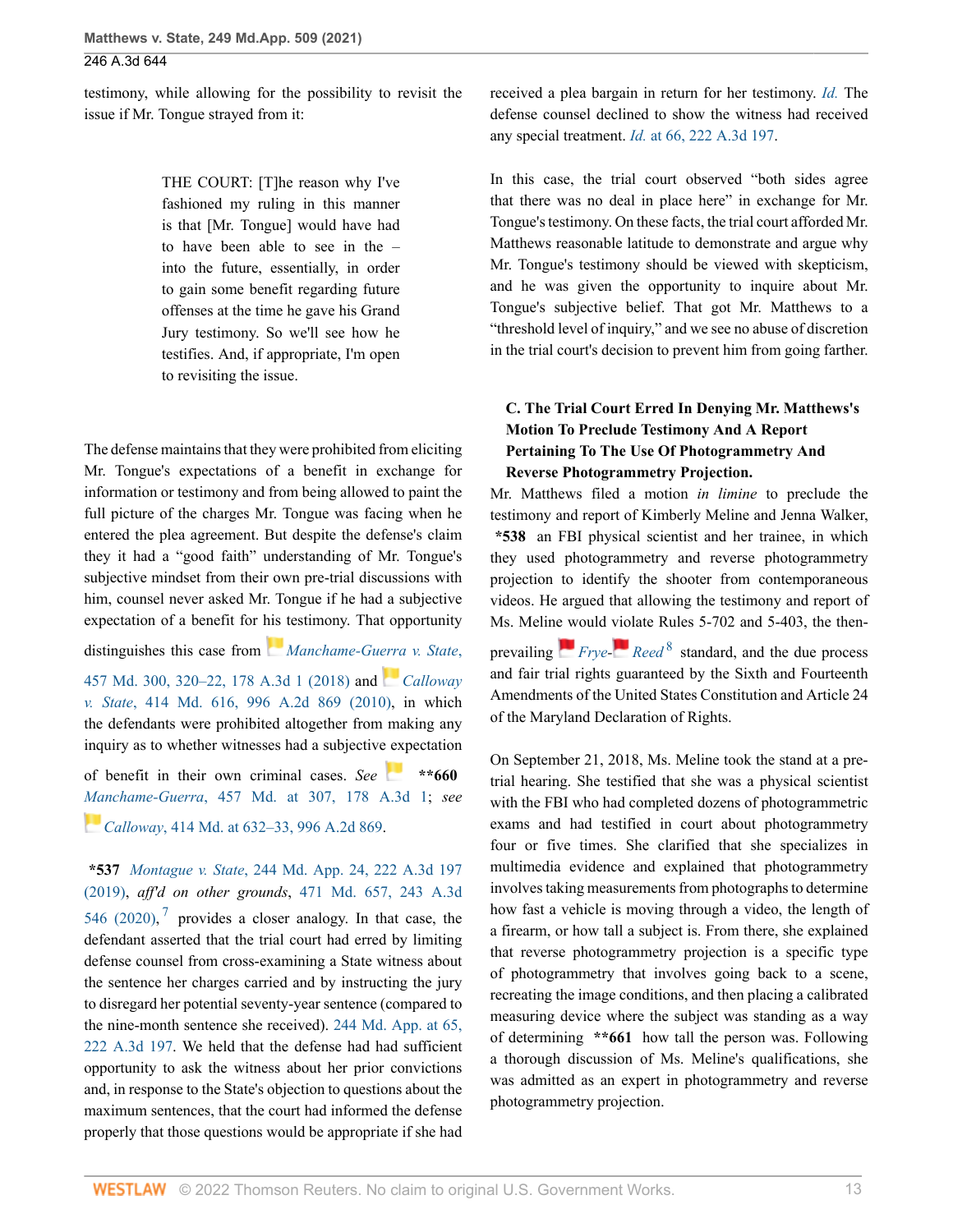Ms. Meline testified that she was asked to analyze surveillance video from the Blunt house to determine whether she could find an image that would be conducive to an accurate photogrammetric analysis for the case against Mr. Matthews. She and her trainee concluded that there was one still image "that would be within a reasonable margin of error" to complete the analysis. On November 28, 2017, Ms. Meline and Ms. Walker traveled to the Blunt house and used the same surveillance cameras that had captured the "questioned image." They ensured the camera was still in the same position, overlaid the **\*539** live video with the questioned image using software, aligned the stationary items such as trees in both images, and placed a height chart in the location where the suspect appeared to be standing in the questioned image. To simplify, she explained that the overlay between the questioned image and the image with the height chart was used to estimate how tall the suspect was.

Next, Ms. Meline detailed her process for estimating the uncertainty or error associated with the height measurements. She explained that the margin of error is calculated by using positional accuracy and the resolution of the imagery. Positional accuracy is determined by pixels in the image; in this case, each pixel of the questioned image represented 0.53 inches, so if they were off by one pixel in placing the height chart, the height estimate would be off by 0.53 inches. Ms. Meline estimated the suspect's height as 5′8″, with a margin of error of plus or minus 0.67 of an inch.

Additionally, Ms. Meline explained that along with the 0.67 inch margin of error, termed as "calculated uncertainty," there was "incalculable uncertainty" based on factors such as the quality of the image (it was taken at night), the unevenness of the terrain, the body position of the individual, the inability to see his feet, and the head covering the individual was wearing. She expressed concern about this particular examination because the subject was standing a "considerable distance" from the camera, felt obligated to "qualify" her results because the uneven terrain would make a difference in whether the camera lens height was actually at the position of the suspect, and noted that "because the terrain was somewhat uneven it wasn't able to be completely, accurately collected." Finally, she admitted that she had concerns about the "stature of the individual." When performing this kind of analysis, she looks for an image "in which the individual is at as near full stature as possible," *i.e.*, visible from head to toe and at the full height of their stride. She testified that she chose the best image she could, where the suspect was "as near full height as possible," but confessed "there was some concern about that." She specified that she "d[idn't] have a scientific way of quantifying **\*540** how these dimensions had an effect on my measurement," and agreed that the degree of uncertainty could be "significantly greater" than 0.67 inches and ultimately could not be quantified.

In closing, the defense argued that that the photogrammetry evidence should be precluded because it was improper to tell the jury that the FBI had estimated a suspect height of 5′8″ when there were so many variables not included in the calculation. As a result, the defense argued, the evidence was significantly more prejudicial than probative, Rule 5-403, because the jury would be misled into thinking the number was more accurate than it was; that there was an insufficient factual basis **\*\*662** to support the height estimate as [requ](https://1.next.westlaw.com/Link/RelatedInformation/Flag?documentGuid=Ida93e764546011d997e0acd5cbb90d3f&transitionType=InlineKeyCiteFlags&originationContext=docHeaderFlag&Rank=0&ppcid=93364e51ec8e4c5894a3dbbb2784bd30&contextData=(sc.UserEnteredCitation) )ired [by](https://1.next.westlaw.com/Link/RelatedInformation/Flag?documentGuid=Ia4f60b45344b11d98b61a35269fc5f88&transitionType=InlineKeyCiteFlags&originationContext=docHeaderFlag&Rank=0&ppcid=93364e51ec8e4c5894a3dbbb2784bd30&contextData=(sc.UserEnteredCitation) ) Rule 5-702; and that it was inadmissible under *[Frye-](http://www.westlaw.com/Link/Document/FullText?findType=Y&serNum=1924122438&originatingDoc=I5321c92077d311eba660be4ce62361b9&refType=RP&originationContext=document&vr=3.0&rs=cblt1.0&transitionType=DocumentItem&contextData=(sc.UserEnteredCitation))[Reed](http://www.westlaw.com/Link/Document/FullText?findType=Y&serNum=1978116411&originatingDoc=I5321c92077d311eba660be4ce62361b9&refType=RP&originationContext=document&vr=3.0&rs=cblt1.0&transitionType=DocumentItem&contextData=(sc.UserEnteredCitation))* because, while photogrammetry can be reliable, in these circumstances there was an analytical gap between the methodology and the conclusion. The State responded that the incalculable uncertainty could be pointed out on cross-examination and disagreed that any analytical gap existed.

Ultimately, the court denied the motion. The court ruled that the evidence was not unfairly prejudicial under Rule 5-403 because it had probative value, that the report's conclusion was qualified by the statement about the unquantifiable uncertainty, and the unquantifiable uncertainty could be showcased on cross-examination. Under Rule 5-702, the court ruled that the evidence was admissible because the expert was qualified, her testimony was appropriate to her particular subject of expertise, and "there was a sufficient factual basis to support the opinion she will express." Finally, the court acknowledged that Mr. Matthews was also challengi[ng a](https://1.next.westlaw.com/Link/RelatedInformation/Flag?documentGuid=Ida93e764546011d997e0acd5cbb90d3f&transitionType=InlineKeyCiteFlags&originationContext=docHeaderFlag&Rank=0&ppcid=93364e51ec8e4c5894a3dbbb2784bd30&contextData=(sc.UserEnteredCitation) )dmi[ssion](https://1.next.westlaw.com/Link/RelatedInformation/Flag?documentGuid=Ia4f60b45344b11d98b61a35269fc5f88&transitionType=InlineKeyCiteFlags&originationContext=docHeaderFlag&Rank=0&ppcid=93364e51ec8e4c5894a3dbbb2784bd30&contextData=(sc.UserEnteredCitation) ) of the evidence "under the second prong of *[Frye-](http://www.westlaw.com/Link/Document/FullText?findType=Y&serNum=1924122438&originatingDoc=I5321c92077d311eba660be4ce62361b9&refType=RP&originationContext=document&vr=3.0&rs=cblt1.0&transitionType=DocumentItem&contextData=(sc.UserEnteredCitation)) [Reed](http://www.westlaw.com/Link/Document/FullText?findType=Y&serNum=1978116411&originatingDoc=I5321c92077d311eba660be4ce62361b9&refType=RP&originationContext=document&vr=3.0&rs=cblt1.0&transitionType=DocumentItem&contextData=(sc.UserEnteredCitation))*," but denied the motion without making explicit findings.

On appeal, Mr. Matthews contends the evidence was [inad](https://1.next.westlaw.com/Link/RelatedInformation/Flag?documentGuid=Ida93e764546011d997e0acd5cbb90d3f&transitionType=InlineKeyCiteFlags&originationContext=docHeaderFlag&Rank=0&ppcid=93364e51ec8e4c5894a3dbbb2784bd30&contextData=(sc.UserEnteredCitation) )mis[sible](https://1.next.westlaw.com/Link/RelatedInformation/Flag?documentGuid=Ia4f60b45344b11d98b61a35269fc5f88&transitionType=InlineKeyCiteFlags&originationContext=docHeaderFlag&Rank=0&ppcid=93364e51ec8e4c5894a3dbbb2784bd30&contextData=(sc.UserEnteredCitation) ) under Rule 5-702, Rule 5-403, and the *[Frye-](http://www.westlaw.com/Link/Document/FullText?findType=Y&serNum=1924122438&originatingDoc=I5321c92077d311eba660be4ce62361b9&refType=RP&originationContext=document&vr=3.0&rs=cblt1.0&transitionType=DocumentItem&contextData=(sc.UserEnteredCitation))* [Reed](http://www.westlaw.com/Link/Document/FullText?findType=Y&serNum=1978116411&originatingDoc=I5321c92077d311eba660be4ce62361b9&refType=RP&originationContext=document&vr=3.0&rs=cblt1.0&transitionType=DocumentItem&contextData=(sc.UserEnteredCitation)) stand[ard.](https://1.next.westlaw.com/Link/RelatedInformation/Flag?documentGuid=Ida93e764546011d997e0acd5cbb90d3f&transitionType=InlineKeyCiteFlags&originationContext=docHeaderFlag&Rank=0&ppcid=93364e51ec8e4c5894a3dbbb2784bd30&contextData=(sc.UserEnteredCitation) ) The [St](https://1.next.westlaw.com/Link/RelatedInformation/Flag?documentGuid=Ia4f60b45344b11d98b61a35269fc5f88&transitionType=InlineKeyCiteFlags&originationContext=docHeaderFlag&Rank=0&ppcid=93364e51ec8e4c5894a3dbbb2784bd30&contextData=(sc.UserEnteredCitation) )ate disputes that Mr. Matthews preserved his *[Frye](http://www.westlaw.com/Link/Document/FullText?findType=Y&serNum=1924122438&originatingDoc=I5321c92077d311eba660be4ce62361b9&refType=RP&originationContext=document&vr=3.0&rs=cblt1.0&transitionType=DocumentItem&contextData=(sc.UserEnteredCitation))- [Reed](http://www.westlaw.com/Link/Document/FullText?findType=Y&serNum=1978116411&originatingDoc=I5321c92077d311eba660be4ce62361b9&refType=RP&originationContext=document&vr=3.0&rs=cblt1.0&transitionType=DocumentItem&contextData=(sc.UserEnteredCitation))* argument because the trial court failed to make a particular ruling on the theory. To the extent preserved, the **\*541** State argues that no analytical gap exists. Additionally, the State characterizes Mr. Matthews's 5-702 argument as "unavailing" and urges us to find no abuse of discretion as the admission of the evidence at issue would have been harmless. We disagree.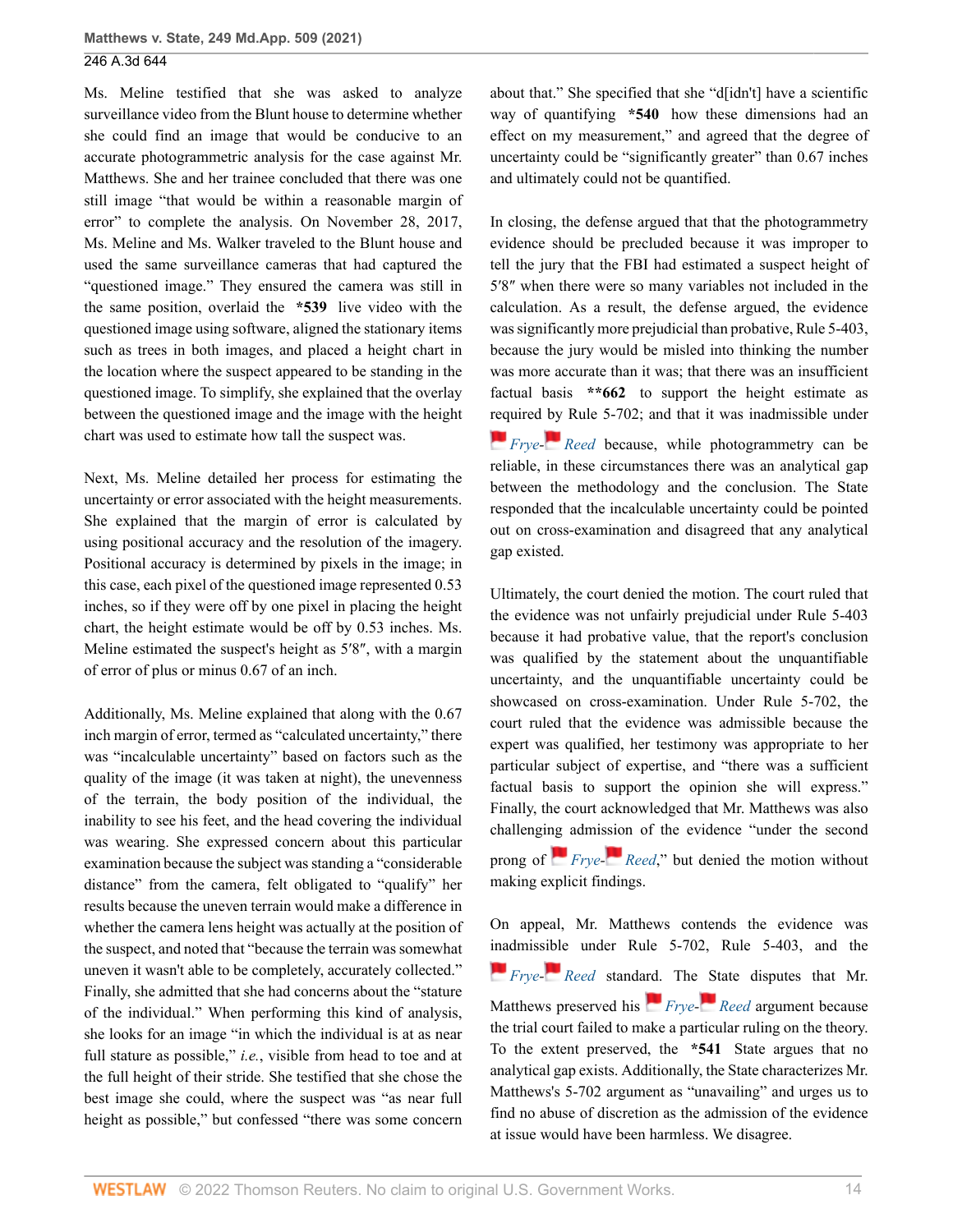#### <span id="page-14-0"></span>*1. Preservation,* Frye-Reed*, and [Md. Rule 5-702](http://www.westlaw.com/Link/Document/FullText?findType=L&pubNum=1007684&cite=MDRREVR5-702&originatingDoc=I5321c92077d311eba660be4ce62361b9&refType=LQ&originationContext=document&vr=3.0&rs=cblt1.0&transitionType=DocumentItem&contextData=(sc.UserEnteredCitation))*

**[\[19\]](#page-2-7)** The State contends that Mr. Matthews's argument that the expert's conclusion as stated in the report should have been excluded due to an "analytic gap" is not properly before us because the trial court did not make findings or a ruling on this particular theory when it denied the pre-trial motion. But the issue isn't whether the trial court ruled—what matters is whether Mr. Matthews brought "his argument to the attention of the trial court with enough particularity t[hat t](https://1.next.westlaw.com/Link/RelatedInformation/Flag?documentGuid=I96488ff334f511d98b61a35269fc5f88&transitionType=InlineKeyCiteFlags&originationContext=docHeaderFlag&Rank=0&ppcid=93364e51ec8e4c5894a3dbbb2784bd30&contextData=(sc.UserEnteredCitation) )he court is

aware ... what the parameters of the issue are." *[Harmony v.](http://www.westlaw.com/Link/Document/FullText?findType=Y&serNum=1991150688&pubNum=0000537&originatingDoc=I5321c92077d311eba660be4ce62361b9&refType=RP&fi=co_pp_sp_537_317&originationContext=document&vr=3.0&rs=cblt1.0&transitionType=DocumentItem&contextData=(sc.UserEnteredCitation)#co_pp_sp_537_317) State*[, 88 Md. App. 306, 317, 594 A.2d 1182 \(1991\)](http://www.westlaw.com/Link/Document/FullText?findType=Y&serNum=1991150688&pubNum=0000537&originatingDoc=I5321c92077d311eba660be4ce62361b9&refType=RP&fi=co_pp_sp_537_317&originationContext=document&vr=3.0&rs=cblt1.0&transitionType=DocumentItem&contextData=(sc.UserEnteredCitation)#co_pp_sp_537_317). He did.

[At](https://1.next.westlaw.com/Link/RelatedInformation/Flag?documentGuid=Ida93e764546011d997e0acd5cbb90d3f&transitionType=InlineKeyCiteFlags&originationContext=docHeaderFlag&Rank=0&ppcid=93364e51ec8e4c5894a3dbbb2784bd30&contextData=(sc.UserEnteredCitation) ) the [tim](https://1.next.westlaw.com/Link/RelatedInformation/Flag?documentGuid=Ia4f60b45344b11d98b61a35269fc5f88&transitionType=InlineKeyCiteFlags&originationContext=docHeaderFlag&Rank=0&ppcid=93364e51ec8e4c5894a3dbbb2784bd30&contextData=(sc.UserEnteredCitation) )e this case was in the trial court, the *[Frye-](http://www.westlaw.com/Link/Document/FullText?findType=Y&serNum=1924122438&originatingDoc=I5321c92077d311eba660be4ce62361b9&refType=RP&originationContext=document&vr=3.0&rs=cblt1.0&transitionType=DocumentItem&contextData=(sc.UserEnteredCitation))* [Reed](http://www.westlaw.com/Link/Document/FullText?findType=Y&serNum=1978116411&originatingDoc=I5321c92077d311eba660be4ce62361b9&refType=RP&originationContext=document&vr=3.0&rs=cblt1.0&transitionType=DocumentItem&contextData=(sc.UserEnteredCitation)) standard still governed "the admissibility" [of](https://1.next.westlaw.com/Link/RelatedInformation/Flag?documentGuid=I48c1483b093711dcaba8d9d29eb57eff&transitionType=InlineKeyCiteFlags&originationContext=docHeaderFlag&Rank=0&ppcid=93364e51ec8e4c5894a3dbbb2784bd30&contextData=(sc.UserEnteredCitation) ) scientific evidence and expert scientific testimony." *[Montgomery Mut. Ins. Co. v. Chesson](http://www.westlaw.com/Link/Document/FullText?findType=Y&serNum=2012308484&pubNum=0000536&originatingDoc=I5321c92077d311eba660be4ce62361b9&refType=RP&fi=co_pp_sp_536_327&originationContext=document&vr=3.0&rs=cblt1.0&transitionType=DocumentItem&contextData=(sc.UserEnteredCitation)#co_pp_sp_536_327)*, 399 Md. 314, 327, [923 A.2d 939 \(2007\)](http://www.westlaw.com/Link/Document/FullText?findType=Y&serNum=2012308484&pubNum=0000536&originatingDoc=I5321c92077d311eba660be4ce62361b9&refType=RP&fi=co_pp_sp_536_327&originationContext=document&vr=3.0&rs=cblt1.0&transitionType=DocumentItem&contextData=(sc.UserEnteredCitation)#co_pp_sp_536_327) (*c[iting](https://1.next.westlaw.com/Link/RelatedInformation/Flag?documentGuid=Ia4f60b45344b11d98b61a35269fc5f88&transitionType=InlineKeyCiteFlags&originationContext=docHeaderFlag&Rank=0&ppcid=93364e51ec8e4c5894a3dbbb2784bd30&contextData=(sc.UserEnteredCitation) ) Reed*[, 283 Md. at 389, 391](http://www.westlaw.com/Link/Document/FullText?findType=Y&serNum=1978116411&pubNum=0000536&originatingDoc=I5321c92077d311eba660be4ce62361b9&refType=RP&fi=co_pp_sp_536_389&originationContext=document&vr=3.0&rs=cblt1.0&transitionType=DocumentItem&contextData=(sc.UserEnteredCitation)#co_pp_sp_536_389) [A.2d 364](http://www.westlaw.com/Link/Document/FullText?findType=Y&serNum=1978116411&pubNum=0000536&originatingDoc=I5321c92077d311eba660be4ce62361b9&refType=RP&fi=co_pp_sp_536_389&originationContext=document&vr=3.0&rs=cblt1.0&transitionType=DocumentItem&contextData=(sc.UserEnteredCitation)#co_pp_sp_536_389)). The *[Frye-](http://www.westlaw.com/Link/Document/FullText?findType=Y&serNum=1924122438&originatingDoc=I5321c92077d311eba660be4ce62361b9&refType=RP&originationContext=document&vr=3.0&rs=cblt1.0&transitionType=DocumentItem&contextData=(sc.UserEnteredCitation)) [Reed](http://www.westlaw.com/Link/Document/FullText?findType=Y&serNum=1978116411&originatingDoc=I5321c92077d311eba660be4ce62361b9&refType=RP&originationContext=document&vr=3.0&rs=cblt1.0&transitionType=DocumentItem&contextData=(sc.UserEnteredCitation))* standard worked in tandem with [Md. Rule 5-702,](http://www.westlaw.com/Link/Document/FullText?findType=L&pubNum=1007684&cite=MDRREVR5-702&originatingDoc=I5321c92077d311eba660be4ce62361b9&refType=LQ&originationContext=document&vr=3.0&rs=cblt1.0&transitionType=DocumentItem&contextData=(sc.UserEnteredCitation)) which governs the admission of expert testimony generally:

> Expert testimony may be admitted, in the form of an opinion or otherwise, if the court determines that the testimony will assist the trier of fact to understand the evidence or to determine a fact in issue. In making that determination, the court shall determine (1) whether the witness is qualified as an expert by knowledge, skill, experience, training, or education, (2) the appropriateness of the expert testimony on the particular subject, and (3) whether a sufficient factual basis exists to support the expert testimony.

#### [Md. Rule 5-702.](http://www.westlaw.com/Link/Document/FullText?findType=L&pubNum=1007684&cite=MDRREVR5-702&originatingDoc=I5321c92077d311eba660be4ce62361b9&refType=LQ&originationContext=document&vr=3.0&rs=cblt1.0&transitionType=DocumentItem&contextData=(sc.UserEnteredCitation))

[In](https://1.next.westlaw.com/Link/RelatedInformation/Flag?documentGuid=Ida93e764546011d997e0acd5cbb90d3f&transitionType=InlineKeyCiteFlags&originationContext=docHeaderFlag&Rank=0&ppcid=93364e51ec8e4c5894a3dbbb2784bd30&contextData=(sc.UserEnteredCitation) ) the [time](https://1.next.westlaw.com/Link/RelatedInformation/Flag?documentGuid=Ia4f60b45344b11d98b61a35269fc5f88&transitionType=InlineKeyCiteFlags&originationContext=docHeaderFlag&Rank=0&ppcid=93364e51ec8e4c5894a3dbbb2784bd30&contextData=(sc.UserEnteredCitation) ) since, the Court of Appeals rejected the *[Frye-](http://www.westlaw.com/Link/Document/FullText?findType=Y&serNum=1924122438&originatingDoc=I5321c92077d311eba660be4ce62361b9&refType=RP&originationContext=document&vr=3.0&rs=cblt1.0&transitionType=DocumentItem&contextData=(sc.UserEnteredCitation))[Reed](http://www.westlaw.com/Link/Document/FullText?findType=Y&serNum=1978116411&originatingDoc=I5321c92077d311eba660be4ce62361b9&refType=RP&originationContext=document&vr=3.0&rs=cblt1.0&transitionType=DocumentItem&contextData=(sc.UserEnteredCitation))* standard in favor of the standard set forth in **\*542** *[Daubert v. Merrell Dow Pharmaceuticals, Inc](http://www.westlaw.com/Link/Document/FullText?findType=Y&serNum=1993130674&pubNum=0000708&originatingDoc=I5321c92077d311eba660be4ce62361b9&refType=RP&originationContext=document&vr=3.0&rs=cblt1.0&transitionType=DocumentItem&contextData=(sc.UserEnteredCitation))*., [509 U.S. 579, 113 S.Ct. 2786, 125 L.Ed.2d 469 \(1993\).](http://www.westlaw.com/Link/Document/FullText?findType=Y&serNum=1993130674&pubNum=0000708&originatingDoc=I5321c92077d311eba660be4ce62361b9&refType=RP&originationContext=document&vr=3.0&rs=cblt1.0&transitionType=DocumentItem&contextData=(sc.UserEnteredCitation)) *See* **\*\*663** *Rochkind v. Stevenson*[, 471 Md. 1, 236 A.3d 630](http://www.westlaw.com/Link/Document/FullText?findType=Y&serNum=2051743389&pubNum=0007691&originatingDoc=I5321c92077d311eba660be4ce62361b9&refType=RP&originationContext=document&vr=3.0&rs=cblt1.0&transitionType=DocumentItem&contextData=(sc.UserEnteredCitation)) [\(2020\).](http://www.westlaw.com/Link/Document/FullText?findType=Y&serNum=2051743389&pubNum=0007691&originatingDoc=I5321c92077d311eba660be4ce62361b9&refType=RP&originationContext=document&vr=3.0&rs=cblt1.0&transitionType=DocumentItem&contextData=(sc.UserEnteredCitation)) Because this case was pending on direct appeal at the time *[Rochkind](http://www.westlaw.com/Link/Document/FullText?findType=Y&serNum=2051743389&pubNum=0000536&originatingDoc=I5321c92077d311eba660be4ce62361b9&refType=RP&originationContext=document&vr=3.0&rs=cblt1.0&transitionType=DocumentItem&contextData=(sc.UserEnteredCitation))* was decided, and because we already have found the question preserved, the new standard applies to this case. *Id.* [at 39, 236 A.3d 630](http://www.westlaw.com/Link/Document/FullText?findType=Y&serNum=2051743389&pubNum=0007691&originatingDoc=I5321c92077d311eba660be4ce62361b9&refType=RP&originationContext=document&vr=3.0&rs=cblt1.0&transitionType=DocumentItem&contextData=(sc.UserEnteredCitation)). That said, [Rule 5-702](http://www.westlaw.com/Link/Document/FullText?findType=L&pubNum=1007684&cite=MDRREVR5-702&originatingDoc=I5321c92077d311eba660be4ce62361b9&refType=LQ&originationContext=document&vr=3.0&rs=cblt1.0&transitionType=DocumentItem&contextData=(sc.UserEnteredCitation)) remains the primary analytical rubric—the standard contributes to the application of the Rule, not the [oth](https://1.next.westlaw.com/Link/RelatedInformation/Flag?documentGuid=Ia094c02a9c9a11d993e6d35cc61aab4a&transitionType=InlineKeyCiteFlags&originationContext=docHeaderFlag&Rank=0&ppcid=93364e51ec8e4c5894a3dbbb2784bd30&contextData=(sc.UserEnteredCitation) )er way around. As *[Rochkind](http://www.westlaw.com/Link/Document/FullText?findType=Y&serNum=2051743389&pubNum=0000536&originatingDoc=I5321c92077d311eba660be4ce62361b9&refType=RP&originationContext=document&vr=3.0&rs=cblt1.0&transitionType=DocumentItem&contextData=(sc.UserEnteredCitation))* itself directs, "[a]dopting *[Daubert](http://www.westlaw.com/Link/Document/FullText?findType=Y&serNum=1993130674&pubNum=0000780&originatingDoc=I5321c92077d311eba660be4ce62361b9&refType=RP&originationContext=document&vr=3.0&rs=cblt1.0&transitionType=DocumentItem&contextData=(sc.UserEnteredCitation))* eliminates the duplicative analysis [of the reliability of the expert's methodology] and permits trial courts to evaluate *all* expert testimony—scientific or otherwise—under [Rule 5-702.](http://www.westlaw.com/Link/Document/FullText?findType=L&pubNum=1007684&cite=MDRREVR5-702&originatingDoc=I5321c92077d311eba660be4ce62361b9&refType=LQ&originationContext=document&vr=3.0&rs=cblt1.0&transitionType=DocumentItem&contextData=(sc.UserEnteredCitation))" *[Id.](http://www.westlaw.com/Link/Document/FullText?findType=Y&serNum=2051743389&pubNum=0007691&originatingDoc=I5321c92077d311eba660be4ce62361b9&refType=RP&originationContext=document&vr=3.0&rs=cblt1.0&transitionType=DocumentItem&contextData=(sc.UserEnteredCitation))* [at 35, 236 A.3d 630](http://www.westlaw.com/Link/Document/FullText?findType=Y&serNum=2051743389&pubNum=0007691&originatingDoc=I5321c92077d311eba660be4ce62361b9&refType=RP&originationContext=document&vr=3.0&rs=cblt1.0&transitionType=DocumentItem&contextData=(sc.UserEnteredCitation)) (emphasis in original).

<span id="page-14-6"></span><span id="page-14-1"></span>**[\[20\]](#page-2-8)** The primary analytical dif[feren](https://1.next.westlaw.com/Link/RelatedInformation/Flag?documentGuid=Ida93e764546011d997e0acd5cbb90d3f&transitionType=InlineKeyCiteFlags&originationContext=docHeaderFlag&Rank=0&ppcid=93364e51ec8e4c5894a3dbbb2784bd30&contextData=(sc.UserEnteredCitation) )ce [betw](https://1.next.westlaw.com/Link/RelatedInformation/Flag?documentGuid=Ia4f60b45344b11d98b61a35269fc5f88&transitionType=InlineKeyCiteFlags&originationContext=docHeaderFlag&Rank=0&ppcid=93364e51ec8e4c5894a3dbbb2784bd30&contextData=(sc.UserEnteredCitation) )een the two standards here—the elimination of *[Frye](http://www.westlaw.com/Link/Document/FullText?findType=Y&serNum=1924122438&originatingDoc=I5321c92077d311eba660be4ce62361b9&refType=RP&originationContext=document&vr=3.0&rs=cblt1.0&transitionType=DocumentItem&contextData=(sc.UserEnteredCitation))- [Reed](http://www.westlaw.com/Link/Document/FullText?findType=Y&serNum=1978116411&originatingDoc=I5321c92077d311eba660be4ce62361b9&refType=RP&originationContext=document&vr=3.0&rs=cblt1.0&transitionType=DocumentItem&contextData=(sc.UserEnteredCitation))*'s focus on the acceptanc[e o](https://1.next.westlaw.com/Link/RelatedInformation/Flag?documentGuid=Ia094c02a9c9a11d993e6d35cc61aab4a&transitionType=InlineKeyCiteFlags&originationContext=docHeaderFlag&Rank=0&ppcid=93364e51ec8e4c5894a3dbbb2784bd30&contextData=(sc.UserEnteredCitation) )f the methodology in the scientific community versus *[Daubert](http://www.westlaw.com/Link/Document/FullText?findType=Y&serNum=1993130674&originatingDoc=I5321c92077d311eba660be4ce62361b9&refType=RP&originationContext=document&vr=3.0&rs=cblt1.0&transitionType=DocumentItem&contextData=(sc.UserEnteredCitation))*'s look at the overall reliability of the testimony—doesn't shift the analysis in this case in any seismic way. <sup>[9](#page-16-6)</sup> That's true primarily because Mr. Matthews does not challenge Ms. Meline's expert qualifications or the general scientific possibility that reverse photogrammetry projection may be used to obtain the individual's height. Instead, Mr. Matthews's arguments focus on the third prong of [Rule 5-702,](http://www.westlaw.com/Link/Document/FullText?findType=L&pubNum=1007684&cite=MDRREVR5-702&originatingDoc=I5321c92077d311eba660be4ce62361b9&refType=LQ&originationContext=document&vr=3.0&rs=cblt1.0&transitionType=DocumentItem&contextData=(sc.UserEnteredCitation)) and specifically on the trial court's finding that "a sufficient factual basis exists to support the expert testimony." That is still a reliability question, but it turns on the application of this universe of facts to the established method rather than on questions about the reliability of the method itself. We re[view](https://1.next.westlaw.com/Link/RelatedInformation/Flag?documentGuid=Iff00d18d565811e1968efb95426dbe9c&transitionType=InlineKeyCiteFlags&originationContext=docHeaderFlag&Rank=0&ppcid=93364e51ec8e4c5894a3dbbb2784bd30&contextData=(sc.UserEnteredCitation) ) the ultimate evidentiary decision for

abuse of discretion. *[Exxon Mobil Corp. v. Ford](http://www.westlaw.com/Link/Document/FullText?findType=Y&serNum=2027079390&pubNum=0000537&originatingDoc=I5321c92077d311eba660be4ce62361b9&refType=RP&fi=co_pp_sp_537_30&originationContext=document&vr=3.0&rs=cblt1.0&transitionType=DocumentItem&contextData=(sc.UserEnteredCitation)#co_pp_sp_537_30)*, 204 Md. [App. 1, 30, 40, 40 A.3d 514 \(2012\),](http://www.westlaw.com/Link/Document/FullText?findType=Y&serNum=2027079390&pubNum=0000537&originatingDoc=I5321c92077d311eba660be4ce62361b9&refType=RP&fi=co_pp_sp_537_30&originationContext=document&vr=3.0&rs=cblt1.0&transitionType=DocumentItem&contextData=(sc.UserEnteredCitation)#co_pp_sp_537_30) *aff'd in part, rev'd in part*, [433 Md. 426, 71 A.3d 105 \(2013\)](http://www.westlaw.com/Link/Document/FullText?findType=Y&serNum=2031273068&pubNum=0007691&originatingDoc=I5321c92077d311eba660be4ce62361b9&refType=RP&originationContext=document&vr=3.0&rs=cblt1.0&transitionType=DocumentItem&contextData=(sc.UserEnteredCitation)).

<span id="page-14-5"></span><span id="page-14-4"></span><span id="page-14-3"></span><span id="page-14-2"></span>**[\[21\]](#page-3-2) [\[22](#page-3-3)] [\[23\]](#page-3-4) [\[24\]](#page-3-5)** The analysis of [Rule 5-702\(3\)](http://www.westlaw.com/Link/Document/FullText?findType=L&pubNum=1007684&cite=MDRREVR5-702&originatingDoc=I5321c92077d311eba660be4ce62361b9&refType=LQ&originationContext=document&vr=3.0&rs=cblt1.0&transitionType=DocumentItem&contextData=(sc.UserEnteredCitation)) "consists of two distinct sub-factors. It is first required that the expert have **\*543** available an adequate supply of data with which to work. It is then required that the [exp](https://1.next.westlaw.com/Link/RelatedInformation/Flag?documentGuid=Iea692ed7331211d986b0aa9c82c164c0&transitionType=InlineKeyCiteFlags&originationContext=docHeaderFlag&Rank=0&ppcid=93364e51ec8e4c5894a3dbbb2784bd30&contextData=(sc.UserEnteredCitation) )ert employ a

reliable methodology in analyzing that data." *[CSX Transp.,](http://www.westlaw.com/Link/Document/FullText?findType=Y&serNum=2005202108&pubNum=0000537&originatingDoc=I5321c92077d311eba660be4ce62361b9&refType=RP&fi=co_pp_sp_537_189&originationContext=document&vr=3.0&rs=cblt1.0&transitionType=DocumentItem&contextData=(sc.UserEnteredCitation)#co_pp_sp_537_189) Inc. v. Miller*[, 159 Md. App. 123, 189, 858 A.2d 1025 \(2004\).](http://www.westlaw.com/Link/Document/FullText?findType=Y&serNum=2005202108&pubNum=0000537&originatingDoc=I5321c92077d311eba660be4ce62361b9&refType=RP&fi=co_pp_sp_537_189&originationContext=document&vr=3.0&rs=cblt1.0&transitionType=DocumentItem&contextData=(sc.UserEnteredCitation)#co_pp_sp_537_189) Moreover, " '[f]or expert testimony to be admissible, his or her conclusions must be based on a sound reasoning process [exp](https://1.next.westlaw.com/Link/RelatedInformation/Flag?documentGuid=Ic7d0d615752511e5b86bd602cb8781fa&transitionType=InlineKeyCiteFlags&originationContext=docHeaderFlag&Rank=0&ppcid=93364e51ec8e4c5894a3dbbb2784bd30&contextData=(sc.UserEnteredCitation) )laining how the expert arrived at those conclusions.' "

*Roy v. Dackman*[, 445 Md. 23, 43, 124 A.3d 169 \(2015\)](http://www.westlaw.com/Link/Document/FullText?findType=Y&serNum=2037402975&pubNum=0000536&originatingDoc=I5321c92077d311eba660be4ce62361b9&refType=RP&fi=co_pp_sp_536_43&originationContext=document&vr=3.0&rs=cblt1.0&transitionType=DocumentItem&contextData=(sc.UserEnteredCitation)#co_pp_sp_536_43) (*quoting [E](https://1.next.westlaw.com/Link/RelatedInformation/Flag?documentGuid=I99f84d1a042311e38503bda794601919&transitionType=InlineKeyCiteFlags&originationContext=docHeaderFlag&Rank=0&ppcid=93364e51ec8e4c5894a3dbbb2784bd30&contextData=(sc.UserEnteredCitation) )xxon Mobil Corp.*[, 433 Md. at 483, 71 A.3d](http://www.westlaw.com/Link/Document/FullText?findType=Y&serNum=2031273068&pubNum=0000536&originatingDoc=I5321c92077d311eba660be4ce62361b9&refType=RP&fi=co_pp_sp_536_483&originationContext=document&vr=3.0&rs=cblt1.0&transitionType=DocumentItem&contextData=(sc.UserEnteredCitation)#co_pp_sp_536_483) [105](http://www.westlaw.com/Link/Document/FullText?findType=Y&serNum=2031273068&pubNum=0000536&originatingDoc=I5321c92077d311eba660be4ce62361b9&refType=RP&fi=co_pp_sp_536_483&originationContext=document&vr=3.0&rs=cblt1.0&transitionType=DocumentItem&contextData=(sc.UserEnteredCitation)#co_pp_sp_536_483)). An expert witness's testimony is expected to " 'give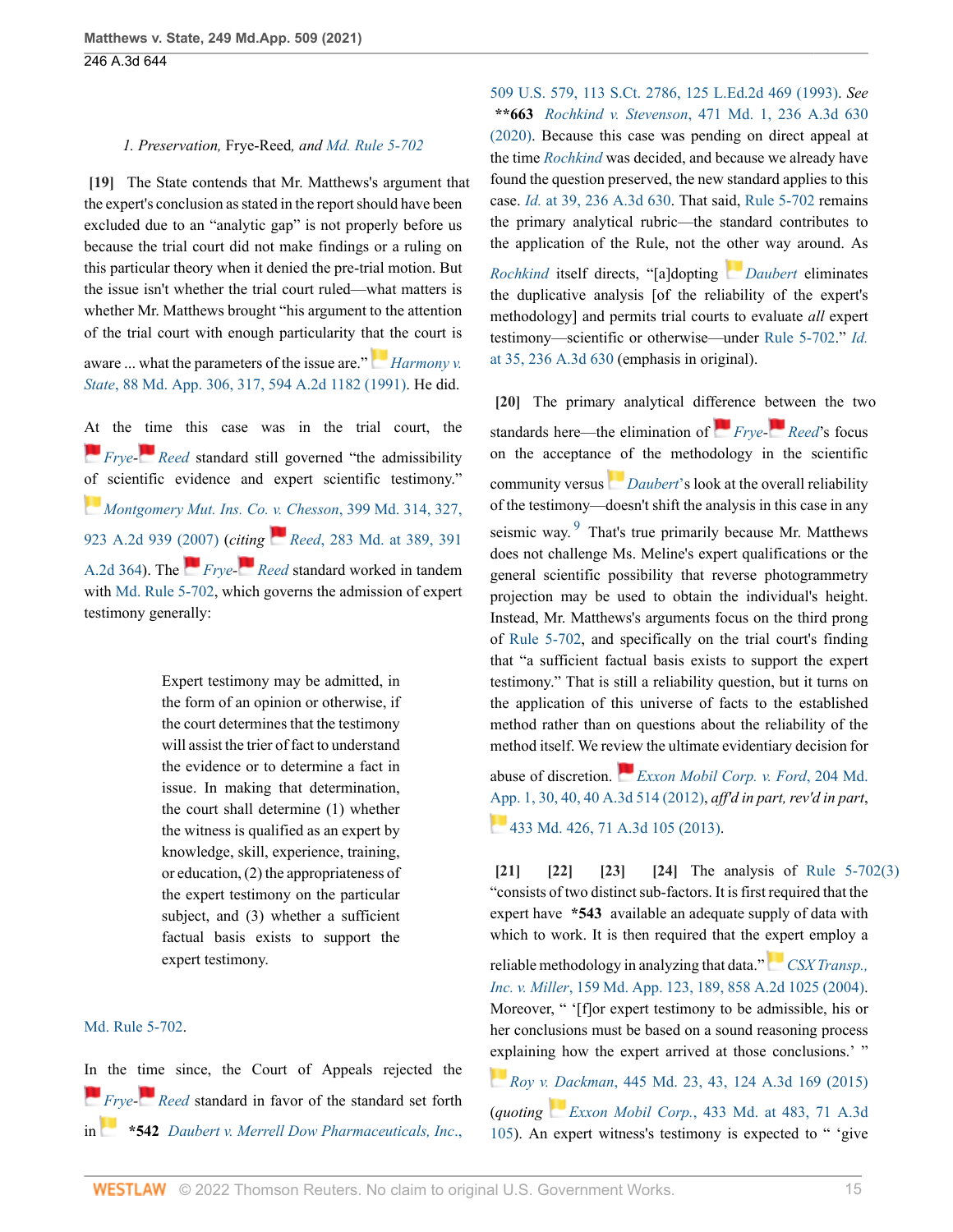the jury assistance in solving a problem for [whi](https://1.next.westlaw.com/Link/RelatedInformation/Flag?documentGuid=I6e9aaf14344111d986b0aa9c82c164c0&transitionType=InlineKeyCiteFlags&originationContext=docHeaderFlag&Rank=0&ppcid=93364e51ec8e4c5894a3dbbb2784bd30&contextData=(sc.UserEnteredCitation) )ch their

equipment of average knowledge is inadequate." *[Radman](http://www.westlaw.com/Link/Document/FullText?findType=Y&serNum=1977101090&pubNum=0000536&originatingDoc=I5321c92077d311eba660be4ce62361b9&refType=RP&fi=co_pp_sp_536_169&originationContext=document&vr=3.0&rs=cblt1.0&transitionType=DocumentItem&contextData=(sc.UserEnteredCitation)#co_pp_sp_536_169) v. Harold*[, 279 Md. 167, 169, 367 A.2d 472 \(1977\)](http://www.westlaw.com/Link/Document/FullText?findType=Y&serNum=1977101090&pubNum=0000536&originatingDoc=I5321c92077d311eba660be4ce62361b9&refType=RP&fi=co_pp_sp_536_169&originationContext=document&vr=3.0&rs=cblt1.0&transitionType=DocumentItem&contextData=(sc.UserEnteredCitation)#co_pp_sp_536_169) (*quoting [Casualty Ins. Co. v. Messenger](http://www.westlaw.com/Link/Document/FullText?findType=Y&serNum=1943112156&pubNum=0000536&originatingDoc=I5321c92077d311eba660be4ce62361b9&refType=RP&fi=co_pp_sp_536_298&originationContext=document&vr=3.0&rs=cblt1.0&transitionType=DocumentItem&contextData=(sc.UserEnteredCitation)#co_pp_sp_536_298)*, 181 Md. 295, 298–99, 29 [A.2d 653 \(1943\)](http://www.westlaw.com/Link/Document/FullText?findType=Y&serNum=1943112156&pubNum=0000536&originatingDoc=I5321c92077d311eba660be4ce62361b9&refType=RP&fi=co_pp_sp_536_298&originationContext=document&vr=3.0&rs=cblt1.0&transitionType=DocumentItem&contextData=(sc.UserEnteredCitation)#co_pp_sp_536_298)). But "[w]here the trial judge has admitted the testimony, the appellant must convince the appellate court that, as a matter of law, the expert's methodology 'was not even *arguably* reliable and that any judge who could even think otherwi[se w](https://1.next.westlaw.com/Link/RelatedInformation/Flag?documentGuid=Iff00d18d565811e1968efb95426dbe9c&transitionType=InlineKeyCiteFlags&originationContext=docHeaderFlag&Rank=0&ppcid=93364e51ec8e4c5894a3dbbb2784bd30&contextData=(sc.UserEnteredCitation) )ould be guilty, ipso facto, of an abuse of

discretion.<sup>'</sup> " *Exxon Mobil Corp.*[, 204 Md. App. at 30, 40](http://www.westlaw.com/Link/Document/FullText?findType=Y&serNum=2027079390&pubNum=0000537&originatingDoc=I5321c92077d311eba660be4ce62361b9&refType=RP&fi=co_pp_sp_537_30&originationContext=document&vr=3.0&rs=cblt1.0&transitionType=DocumentItem&contextData=(sc.UserEnteredCitation)#co_pp_sp_537_30) [A.3d 514](http://www.westlaw.com/Link/Document/FullText?findType=Y&serNum=2027079390&pubNum=0000537&originatingDoc=I5321c92077d311eba660be4ce62361b9&refType=RP&fi=co_pp_sp_537_30&originationContext=document&vr=3.0&rs=cblt1.0&transitionType=DocumentItem&contextData=(sc.UserEnteredCitation)#co_pp_sp_537_30) (*quoting [C](https://1.next.westlaw.com/Link/RelatedInformation/Flag?documentGuid=Iea692ed7331211d986b0aa9c82c164c0&transitionType=InlineKeyCiteFlags&originationContext=docHeaderFlag&Rank=0&ppcid=93364e51ec8e4c5894a3dbbb2784bd30&contextData=(sc.UserEnteredCitation) )SX Transp., Inc.*[, 159 Md. App. at 208,](http://www.westlaw.com/Link/Document/FullText?findType=Y&serNum=2005202108&pubNum=0000537&originatingDoc=I5321c92077d311eba660be4ce62361b9&refType=RP&fi=co_pp_sp_537_208&originationContext=document&vr=3.0&rs=cblt1.0&transitionType=DocumentItem&contextData=(sc.UserEnteredCitation)#co_pp_sp_537_208) [858 A.2d 1025\)](http://www.westlaw.com/Link/Document/FullText?findType=Y&serNum=2005202108&pubNum=0000537&originatingDoc=I5321c92077d311eba660be4ce62361b9&refType=RP&fi=co_pp_sp_537_208&originationContext=document&vr=3.0&rs=cblt1.0&transitionType=DocumentItem&contextData=(sc.UserEnteredCitation)#co_pp_sp_537_208).

<span id="page-15-1"></span><span id="page-15-0"></span>**[\[25\]](#page-3-0) [\[26\]](#page-3-1)** The purpose of this expert testimony was to measure the height of the person in the video as a way of narrowing down the identity of the shooter. The height mattered: Ms. Bragg testified that the man she saw walking past her house **\*\*664** with a gun was 5′11″ or taller, white, and in his mid-20s; Mr. Matthews is African-American and was 5′8″, and the contemporaneous videos weren't clear enough to allow a distinction even between these two possible suspects. Ms. Meline concluded that the person in the video was 5'8" with a "calculable uncertainty" of 0.67 inches, which would seem to eliminate a taller white man as the shooter. But without shrinking from her estimate, she undermined her calculation by acknowledging that there was no scientific way to calculate the actual uncertainty, and that the margin of error could be significantly greater due to the "far from pristine" circumstances of this case. When first confronted with the Blunt surveillance video, she opined that the poor resolution of the **\*544** footage and the distance of the suspect from the camera would lead to a margin of error that would likely be plus or minus three inches. But even after she refined her initial estimation, Ms. Meline admitted that she was unable to see the individual's feet, that the individual was wearing a

head covering, and that there was "concern" about the subject not being at "full height" in the video she was measuring.

Under these circumstances, the missing input variables that had not been considered in the seemingly precise height calculation prevented a reliably accurate height calculation. Put another way, the analytical gap between the data available for reverse photogrammetry projections and the conclusion Ms. Meline offered to the jury remained unbridged. Although Mr. Matthews was able to challenge Ms. Meline's conclusions by cross-examining her about the missing pieces, it should not have fallen to the jury to work through the science on its own. And the unreliability of the height estimate resulting from this expert testimony raises serious doubt about whether the probativity of allowing it in outweighed the danger of unfair prejudice, especially where the video itself was unilluminating and the remaining testimony so equivocal. [Md. Rule 5-403](http://www.westlaw.com/Link/Document/FullText?findType=L&pubNum=1007684&cite=MDRREVR5-403&originatingDoc=I5321c92077d311eba660be4ce62361b9&refType=LQ&originationContext=document&vr=3.0&rs=cblt1.0&transitionType=DocumentItem&contextData=(sc.UserEnteredCitation)); *State v. Simms*[, 420 Md. 705, 724, 25 A.3d](http://www.westlaw.com/Link/Document/FullText?findType=Y&serNum=2025665202&pubNum=0000536&originatingDoc=I5321c92077d311eba660be4ce62361b9&refType=RP&fi=co_pp_sp_536_724&originationContext=document&vr=3.0&rs=cblt1.0&transitionType=DocumentItem&contextData=(sc.UserEnteredCitation)#co_pp_sp_536_724) [144 \(2011\).](http://www.westlaw.com/Link/Document/FullText?findType=Y&serNum=2025665202&pubNum=0000536&originatingDoc=I5321c92077d311eba660be4ce62361b9&refType=RP&fi=co_pp_sp_536_724&originationContext=document&vr=3.0&rs=cblt1.0&transitionType=DocumentItem&contextData=(sc.UserEnteredCitation)#co_pp_sp_536_724)

We hold that the trial court should have excluded Ms. Meline from testifying, on this record, to a specific height estimate, and that the error in allowing that testimony wasn't harmless. This holding requires us to reverse Mr. Matthews's convictions and remand for further proceedings consistent with this opinion.

**JUDGMENTS OF THE CIRCUIT COURT FOR ANNE ARUNDEL COUNTY REVERSED AND CASE REMANDED FOR FURTHER PROCEEDINGS CONSISTENT WITH THIS OPINION. ANNE ARUNDEL COUNTY TO PAY THE COSTS.**

## **All Citations**

249 Md.App. 509, 246 A.3d 644

## **Footnotes**

- <span id="page-15-2"></span>Ripken, J., did not participate in the Court's decision to designate this opinion for publication pursuant to [Maryland Rule 8-605.1](http://www.westlaw.com/Link/Document/FullText?findType=L&pubNum=1007687&cite=MDRCTSPAR8-605.1&originatingDoc=I5321c92077d311eba660be4ce62361b9&refType=LQ&originationContext=document&vr=3.0&rs=cblt1.0&transitionType=DocumentItem&contextData=(sc.UserEnteredCitation)).
- <span id="page-15-3"></span>[1](#page-5-0) We will on occasion refer to Kevin Matthews, Rico and Edward Hicks, and Richard and Charles Jackson by their first names, purely for clarity and meaning no disrespect.
- <span id="page-15-4"></span>[2](#page-7-0) Mr. Matthews raised three Questions Presented:
	- 1. Did the circuit court err in permitting Edward Hicks to testify about an allegedly inconsistent prior statement made by Rico Hicks?